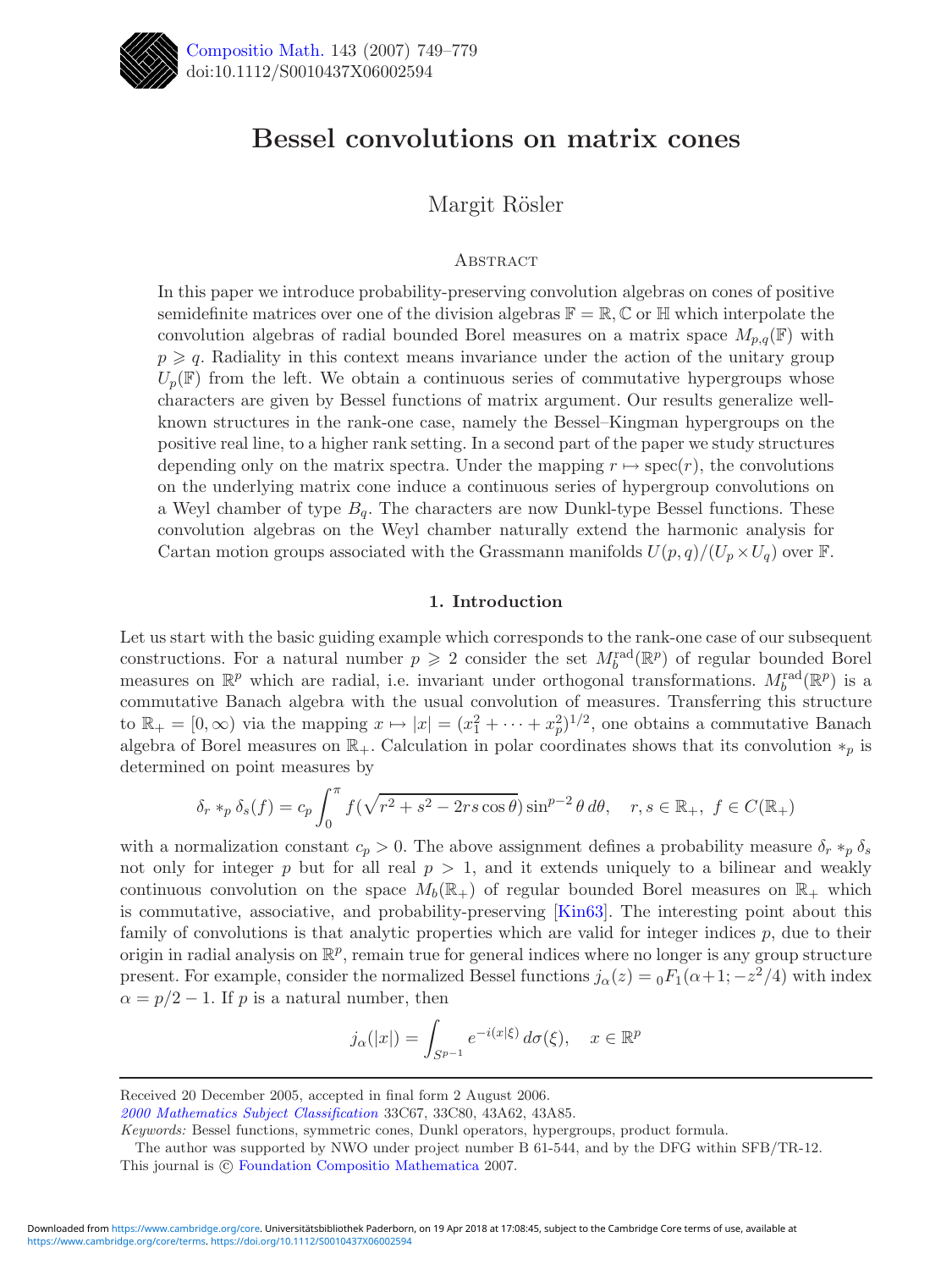( $d\sigma$  denotes the normalized Lebesgue surface measure on the unit sphere  $S^{p-1}$ ), and the homomorphism property of the exponential function entails the product formula

$$
j_{\alpha}(r)j_{\alpha}(s) = \delta_r *_p \delta_s(j_{\alpha}).
$$

This formula, however, extends to arbitrary indices  $p > 1$ , see [\[Wat66\]](#page-30-1). The space  $\mathbb{R}_+$  together with the convolution  $*_p$  is a well-known example of a commutative hypergroup, called the Bessel– Kingman hypergroup [\[BH95\]](#page-29-0). A hypergroup is a locally compact Hausdorff space X together with a probability-preserving convolution of measures on X which generalizes the measure algebra of a locally compact group; in particular, one requires a unit element and the existence of an involution on X generalizing the group inverse in a suitable way; for details we refer to  $\text{Jew75}$  and  $\S 2.3$  $\S 2.3$ below. There is a rich harmonic analysis for commutative hypergroups extending the analysis on locally compact abelian groups. In particular, there is a Haar measure, a dual space, and a Fourier transform satisfying a Plancherel theorem. In our example  $(\mathbb{R}_+,*_p)$  the dual space consists of the Bessel functions

$$
\{\varphi_s(r) = j_\alpha(rs), s \in \mathbb{R}_+\}, \quad \alpha = \frac{p}{2} - 1,
$$

and the hypergroup Fourier transform is given by a Hankel transform,

$$
\widehat{f}^p(s) = \frac{2^{-p/2}}{\Gamma(p/2)} \int_{\mathbb{R}_+} f(r) \varphi_s(r) r^{p-1} dr.
$$

This extends the fact that the Fourier transform of a radial function  $F(x) = f(|x|) \in L^{1}(\mathbb{R}^{p})$  is again radial and given by a Hankel transform of f with integral index p.

In the present paper, we generalize the Bessel convolutions described above to a higher rank setting, where the space of 'radii' is realized as a cone of positive semidefinite matrices. More precisely, we construct convolution algebras on such cones which interpolate radial convolution algebras on spaces of non-squared matrices. The setting is as follows: for  $q \in \mathbb{N}$  and a natural number  $p \geq q$  consider the space  $M_{p,q} = M_{p,q}(\mathbb{F})$  of  $p \times q$  matrices over one of the division algebras  $\mathbb{F} = \mathbb{R}, \mathbb{C}$  or the quaternions  $\mathbb{H}$ . It has the structure of a Euclidean vector space with scalar product  $(x|y) = \Re \text{tr}(x^*y)$  (see § [2.1](#page-4-0) for the notation). A function or measure on  $M_{p,q}$  is called radial if it is invariant under the action of the unitary group  $U_p = U_p(\mathbb{F})$  on  $M_{p,q}$  by left multiplication,

<span id="page-1-0"></span>
$$
U_p \times M_{p,q} \to M_{p,q}, \quad (u, x) \mapsto ux. \tag{1.1}
$$

Observe that this action is via orthogonal transformations, and that x and y are contained in the same  $U_p$ -orbit if and only if  $x^*x = y^*y$ . Thus, the space of  $U_p$ -orbits is naturally parametrized by the cone  $\Pi_q = \Pi_q(\mathbb{F})$  of positive semidefinite  $q \times q$ -matrices over  $\mathbb{F}$ . Note that  $\Pi_1(\mathbb{F})$  coincides with the non-negative real line  $\mathbb{R}_+$ . There is a radial harmonic analysis on  $M_{p,q}$  which is based on polar coordinates with  $\Pi_q$  as radial part and the Stiefel manifold

$$
\Sigma_{p,q} = \{x \in M_{p,q} : x^*x = I_q\} \cong U_p/U_{p-q}
$$

as a transversal manifold. In [\[FT87\]](#page-29-1), this is developed to some extent within the general framework of symmetric cones. Indeed, the open cone

 $\Omega_q = \{r \in \Pi_q : r \text{ strictly positive definite}\}\$ 

is a symmetric cone within the space  $H_q = \{x \in M_q(\mathbb{F}) : x = x^*\}$  of Hermitian  $q \times q$  matrices over  $\mathbb F$  which carries a natural Euclidean Jordan algebra structure of rank q; see § [2.1](#page-4-0) for details.

For each integer  $q \geq p$  we interpret radial analysis on  $M_{p,q}$  in the concise context of a commutative 'orbit hypergroup' convolution on the cone  $\Pi_q$  which is derived from the orbit structure with respect to the action of  $U_p$  on  $M_{p,q}$ . Similar to the rank-one case, the characters of this hypergroup, i.e. the multiplicative functions which make up the dual are obtained by taking the means of the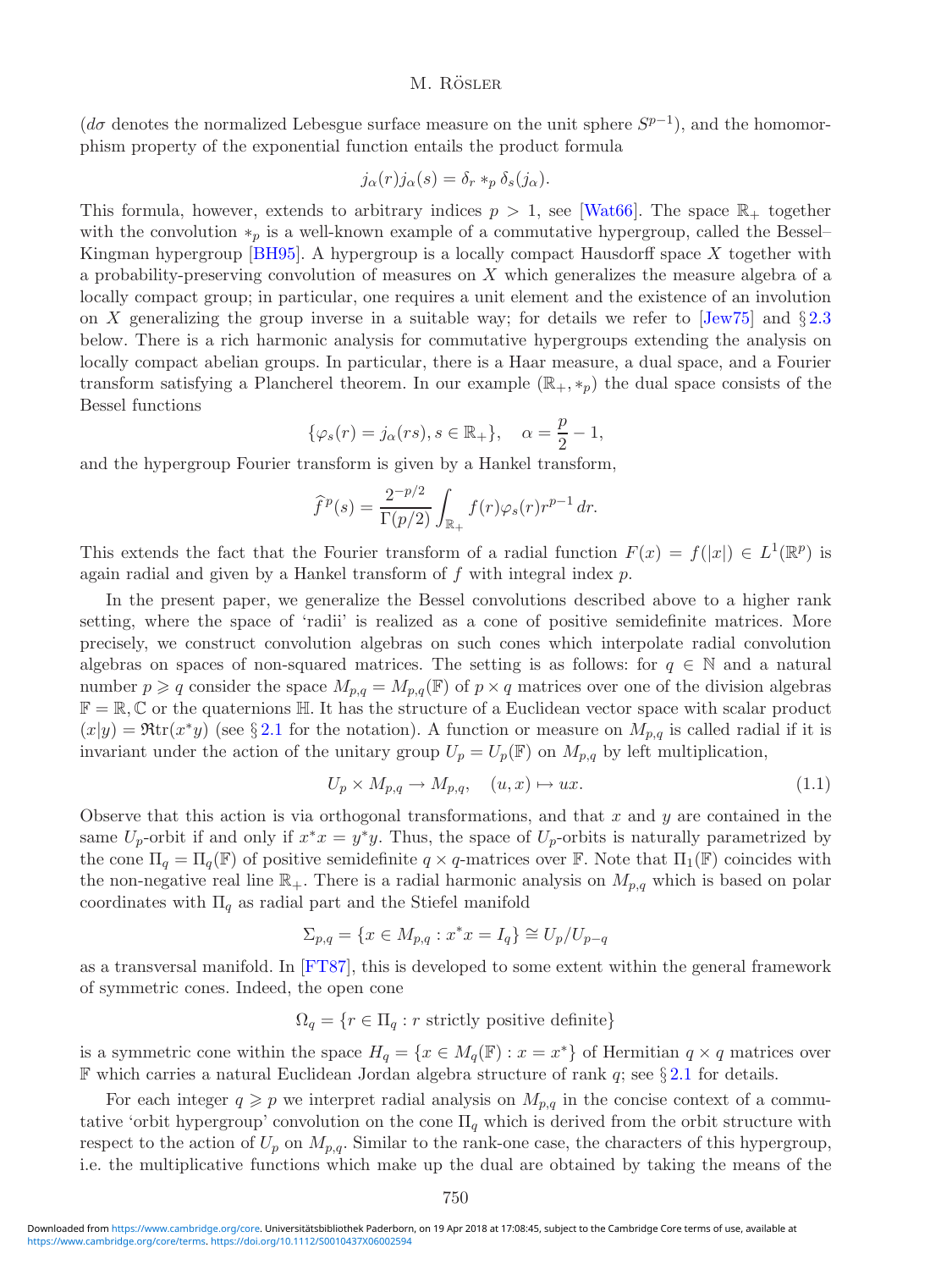exponential characters on  $M_{p,q}$  over the Stiefel manifold. This implies that they are given in terms of Bessel functions  $\mathcal{J}_{\mu}$  on the cone  $\Pi_q$  with (half) integer index  $\mu = pd/2$ , where  $d = \dim_{\mathbb{R}} \mathbb{F}$ . The Bessel function of index  $\mu$  is a hypergeometric series of the form

$$
\mathcal{J}_{\mu} = \sum_{\lambda \geq 0} \frac{(-1)^{|\lambda|}}{(\mu)_{\lambda} |\lambda|!} \cdot Z_{\lambda};
$$

here the summation is over all partitions  $\{\lambda = (\lambda_1, \ldots, \lambda_q) \in \mathbb{N}_0^q : \lambda_1 \geq \cdots \geq \lambda_q\}, (\mu)_{\lambda}$  is a generalized Pochhammer symbol, and the  $Z_{\lambda}$  are renormalized versions of the so-called spherical polynomials associated with the underlying cone, cf.  $\S 2.1$ . The multiplicativity of the Bessel functions of index  $\mu = pd/2$  with respect to the associated orbit convolution on  $\Pi_q$  expresses itself in a positive product formula. Under the technical condition  $p \geq 2q$ , this product formula can be written in a way which allows analytic continuation with respect to the index  $\mu$ . We thus obtain a positive product formula for all Bessel functions with index  $\mu \geq d(q - 1/2)$ , and an associated continuous series of hypergroup structures  $*_\mu$  on the cone  $\Pi_q$  whose dual is given by the functions

$$
r \mapsto \varphi_s(r) = \mathcal{J}_{\mu}(\frac{1}{4}rs^2r), \quad s \in \Pi_q.
$$

Actually, each hypergroup  $(\Pi_{q}, *_{\mu})$  is self-dual in a natural way; the neutral element is 0 and the involution is the identity mapping. For matrix cones, the Hankel transform of [\[FT87\]](#page-29-1) can now be identified with the  $L^2$ -Fourier transform on the underlying hypergroup; but in addition to the results of [\[FT87\]](#page-29-1), it is also (and primarily) defined as a Fourier transform on an  $L^1$ -convolution algebra.

Before continuing with structural aspects, let us spend some words on Bessel functions of matrix argument. They trace back to ideas of Bochner and the fundamental work of Herz [\[Her55\]](#page-29-2) and Constantine [\[Con63\]](#page-29-3). Much of the interest in these functions is motivated by questions in number theory and multivariate statistics. In particular, they occur naturally in the explicit expression of non-central Wishart distributions which generalize non-central  $\chi^2$ -distributions to the higher rank case, see [\[Con63\]](#page-29-3) and [\[Mui82\]](#page-30-3). Nowadays, Bessel functions of matrix argument are imbedded in rich theories of multivariable special functions. Firstly, they can be considered the  $_0F_1$  class among general  $p_{q}F_{q}$ -hypergeometric functions of matrix argument, where hypergeometric series are defined in terms of spherical polynomials; see [\[GR87\]](#page-29-4) and [\[Jam75\]](#page-29-5) for an introduction. Secondly, all of this can be done in the general setting of abstract Jordan algebras and symmetric cones, see [\[FK94\]](#page-29-6). In any case, the spherical polynomials depend only on the eigenvalues of their argument. Considered as functions of the spectra, they can be identified with Jack polynomials of a certain index depending on the underlying cone; this was first observed by Macdonald [\[Mac87\]](#page-30-4). There is a natural theory of hypergeometric expansions in terms of Jack polynomials (see [\[Kan93\]](#page-30-5)) which encompasses the theory on symmetric cones. Finally, hypergeometric expansions of such kind are intimately related to the modern theory of hypergeometric functions associated with root systems as developed by Heckman, Opdam, Dunkl, and others. As functions of the spectra, Gaussian hypergeometric functions on a symmetric cone can be identified with hypergeometric functions associated with a root system of type BC with a specific choice of parameters [\[BO93\]](#page-29-7). Similarly, Bessel functions on a symmetric cone can be considered as a subclass of the Bessel functions associated with reduced root systems of type  $B$  in the sense of  $[Opd93]$ . The latter play a fundamental role in the theory of rational Dunkl operators [\[Dun89,](#page-29-8) [Dun91\]](#page-29-9). This connection is taken up in the second part of the paper, where we consider structures which depend only on the spectra of the matrices from the underlying cone  $\Pi_q$ . This amounts to assuming invariance under the action of the unitary group  $U_q = U_q(\mathbb{F})$ by conjugation,

$$
r \mapsto uru^{-1}, \quad u \in U_q.
$$

The orbits under this action are naturally parametrized by the set  $\Xi_q$  of possible spectra of matrices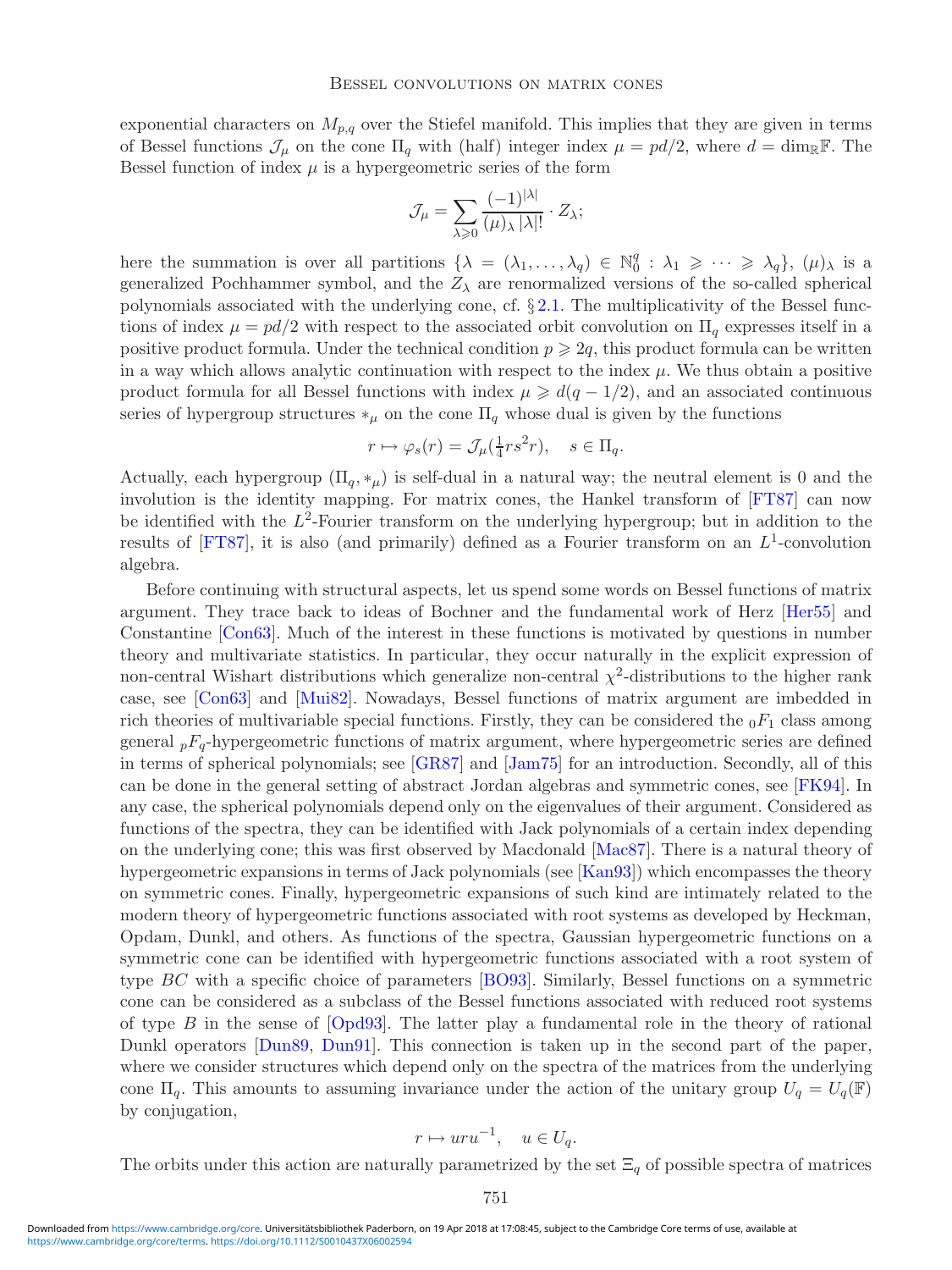from  $\Pi_q$ , the eigenvalues being ordered by size:

$$
\Xi_q = \{ \xi = (\xi_1, \dots, \xi_q) \in \mathbb{R}^q : \xi_1 \geqslant \dots \geqslant \xi_q \geqslant 0 \}.
$$

Here  $\Xi_q$  is a closed Weyl chamber for the reflection group  $B_q$  which acts on  $\mathbb{R}^q$  by permutations and sign changes of the coordinates. Via the canonical mapping from  $\Pi_q$  onto  $\Xi_q$  which assigns to each matrix its spectrum, the continuous series of hypergroup structures  $(\Pi_q, *_{\mu})$  with  $\mu \geq d(q - 1/2)$ induces a series of commutative hypergroup structures  $\circ_{\mu}$  on the chamber  $\Xi_q$ . The transfer is established by means of so-called orbital mappings. The convolution, Haar measure, and dual space of each hypergroup on the chamber are made explicit. In particular, the Haar measure of  $(\Xi_q, \circ_\mu)$ is (up to a constant factor) given by  $h_{\mu}(\xi) d\xi$  where

$$
h_{\mu}(\xi) = \prod_{i=1}^{q} \xi_i^{2\gamma+1} \prod_{i < j} (\xi_i^2 - \xi_j^2)^d, \quad \gamma = \mu - \frac{d}{2}(q-1) - 1.
$$

The hypergroup characters turn out to be certain Dunkl-type Bessel functions

$$
\xi \mapsto J_k^B(\xi, i\eta), \quad \eta \in \Xi_q
$$

associated with the  $B_q$  root system  $\{\pm e_i, \pm e_i \pm e_j\} \subset \mathbb{R}^q$ . Here k is a parameter on the root system which is constant on each subset of roots corresponding to a conjugacy class of reflections; in our situation it is given by  $k = (k_1, k_2)$  with

$$
k_1 = \mu - \frac{d}{2}(q-1) - \frac{1}{2}
$$
 on  $\pm e_i$ ;  $k_2 = \frac{d}{2}$  on  $\pm e_i \pm e_j$ .

The hypergroup convolution on the Weyl chamber matches the generalized Dunkl translation [Rös98] for Weyl group invariant functions, and we have an interpretation of the Dunkl transform as a hypergroup Fourier transform. It is an important observation in this context that Bessel functions on an arbitrary symmetric cone of rank q are given by Dunkl Bessel functions of type  $B_q$ , see Corollary [4.6.](#page-27-0)

In the geometric cases  $\mu = pd/2$ , the support of the probability measure  $\delta_{\xi} \circ_{\mu} \delta_{\eta}$  on  $\Xi_q$ describes the set of possible singular spectra of sums  $x + y$  with matrices  $x, y \in M_{p,q}$  having given singular spectra  $\xi$  and  $\eta$ . Further, the characters are just the bounded spherical functions of the Euclidean-type Riemannian symmetric space  $(U_p \times U_q) \times M_{p,q}/(U_p \times U_q)$  associated with the Grassmann manifold  $U(p,q)/U_p \times U_q$ . For general  $\mu$  they are characterized, within the theory of rational Dunkl operators, as the unique analytic solution of a so-called Bessel system; see [\[Opd93\]](#page-30-6). It is conjectured that for arbitrary root systems and non-negative multiplicities, the associated Dunkl-type Bessel functions satisfy a positive product formula and can be characterized as the characters of a commutative hypergroup structure on the underlying Weyl chamber. The three continuous series  $(d = 1, 2, 4)$  for  $B_q$  obtained in this paper are, to the best of our knowledge, the first affirmative examples beyond the group cases associated with Cartan motion groups of reductive symmetric spaces. Some background, together with further partial results, is given in  $R\ddot{o}s03a$ .

The organization of this paper is as follows. In  $\S 2$ , background on symmetric cones and Bessel functions on cones, as well as some hypergroup analysis are provided. Section [3](#page-9-0) is devoted to the study of Bessel convolutions on matrix cones. In § [3.1,](#page-9-1) orbit convolutions derived from matrix spaces  $M_{p,q}$  are considered. In § [3.3,](#page-13-0) the corresponding product formula for the involved Bessel functions is analytically extended with respect to the index, and in  $\S 3.4$  $\S 3.4$  the associated series of hypergroup convolutions on the cone are studied. In particular, their Haar measure and the dual are determined. In § [3.5](#page-19-0) we analyse an interesting critical index. Section [4](#page-21-0) is devoted to the induced convolution algebras on a Weyl chamber of type  $B$ . They are derived in  $\S 4.1$  $\S 4.1$  from the convolutions on the matrix cones and are then, in the two final subsections, put into relation to rational Dunkl theory.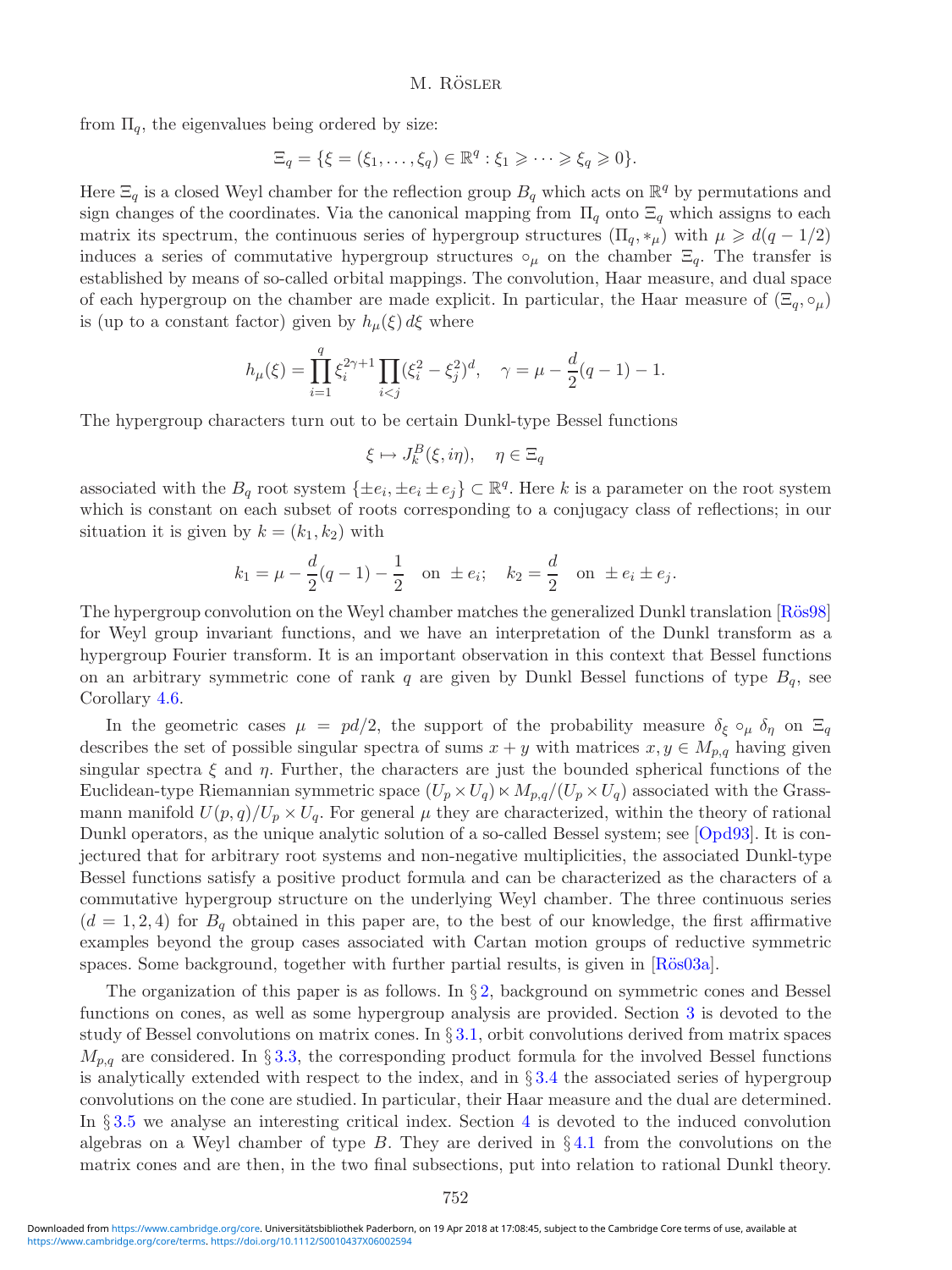# **2. Preliminaries**

<span id="page-4-1"></span>In this introductory section we provide some relevant background on symmetric cones, in particular matrix cones, and about Bessel functions on such cones. In the main part of the paper we shall introduce orbit convolutions and their 'interpolations' on matrix cones within the framework of hypergroup theory. A short account on the relevant notions and facts is therefore included in the present section. For a general background on hypergroups, the reader is referred to the fundamental article [\[Jew75\]](#page-30-2) (where the notion 'convo' is being used instead of 'hypergroup'), or to the monograph [\[BH95\]](#page-29-0). An excellent reference for analysis on symmetric cones is [\[FK94\]](#page-29-6); for special functions on matrix cones see also [\[GR87\]](#page-29-4) as well as the classical papers of Herz [\[Her55\]](#page-29-2), James [\[Jam75\]](#page-29-5), and Constantine [\[Con63\]](#page-29-3).

# <span id="page-4-0"></span>**2.1 Analysis on symmetric cones**

Let F be one of the division algebras  $\mathbb{F} = \mathbb{R}, \mathbb{C}$  or the quaternions H. We denote by  $t \mapsto \overline{t}$  the usual conjugation in  $\mathbb F$  and by  $\Re t = \frac{1}{2}(t + \overline{t})$  the real part of  $t \in \mathbb F$ . Consider the set of Hermitian  $q \times q$ -matrices over  $\mathbb{F}$ ,

$$
H_q = H_q(\mathbb{F}) = \{ x \in M_q(\mathbb{F}) : x = x^* \}; \quad x^* = \overline{x}^t.
$$

We regard  $H_q$  as a Euclidean vector space with scalar product  $(x|y) = \Re \text{tr}(xy)$ , where tr denotes the trace on  $M_q(\mathbb{F})$ . The dimension of  $H_q$  over  $\mathbb R$  is

$$
n = q + \frac{d}{2}q(q-1), \quad d = \dim_{\mathbb{R}} \mathbb{F}.
$$

With the above scalar product and the Jordan product  $x \circ y = \frac{1}{2}(xy + yx)$ , the matrix space  $H_q$ becomes a Euclidean Jordan algebra with unit  $I = I_q$ , the unit matrix. The rank of  $H_q$ , that is the number of elements of each Jordan frame in  $H_q$ , is q.

The set  $\Omega_q = \Omega_q(\mathbb{F})$  of those matrices from  $H_q$  which are positive definite is a symmetric cone. Recall that a symmetric cone  $\Omega$  is a proper, non-empty convex cone in a finite-dimensional Euclidean vector space V which is self-dual and homogeneous in the sense that its group of linear automorphisms acts transitively. Let G denote the connected component of this group. Then  $K =$  $G \cap O(V)$  is a maximal compact subgroup of G and  $\Omega \cong G/K$ , a Riemannian symmetric space. The matrix cones are realized as  $\Omega_q(\mathbb{F}) \cong GL_q(\mathbb{F})/U_q(\mathbb{F})$ . Hereby  $GL_q(\mathbb{F})$  acts via  $r \mapsto grg^*$ , which reduces to conjugation when restricted to the unitary subgroup  $U_q(\mathbb{F})$ . Our main interest will be in the closure of  $\Omega_q$  relative to  $H_q$  which coincides with the set of positive semidefinite matrices over  $\mathbb{F}$ ,

$$
\Pi_q = \Pi_q(\mathbb{F}) = \{x^*x : x \in H_q\} = \{x^2 : x \in H_q\}.
$$

For a general Euclidean (i.e. formally real) Jordan algebra V, the interior  $\Omega$  of the set  $\{x^2 : x \in V\}$ is a symmetric cone, and each symmetric cone in a finite-dimensional Euclidean vector space V can be realized in such a way. For details see [\[FK94,](#page-29-6) § III.3]. The simple Euclidean Jordan algebras correspond to the irreducible symmetric cones and are classified. Up to isomorphism, there are the above series  $H_q(\mathbb{F})$  with  $\mathbb{F} = \mathbb{R}, \mathbb{C}, \mathbb{H}$ , the exceptional Jordan algebra  $H_3(\mathbb{O})$ , as well as one infinite series of rank-two algebras corresponding to the Lorentz cones

$$
\Lambda_n = \{ (x', x_n) \in \mathbb{R} \times \mathbb{R}^{n-1} : x_n^2 - |x'|^2 > 0, x_n > 0 \}.
$$

Let V be a simple Euclidean Jordan algebra of rank q and real dimension n, let e be the unit of V and  $\Omega$  the associated symmetric cone. We recall that for each  $x \in V$  there is a Jordan frame  $\{e_1,\ldots,e_q\}$  such that  $x = \sum_{i=1}^q \xi_i e_i$  with real numbers  $\xi_i$ . Up to ordering, the  $\xi_i$  are uniquely determined and are called the eigenvalues of x. Note that  $x \in \Omega$  if and only if all its eigenvalues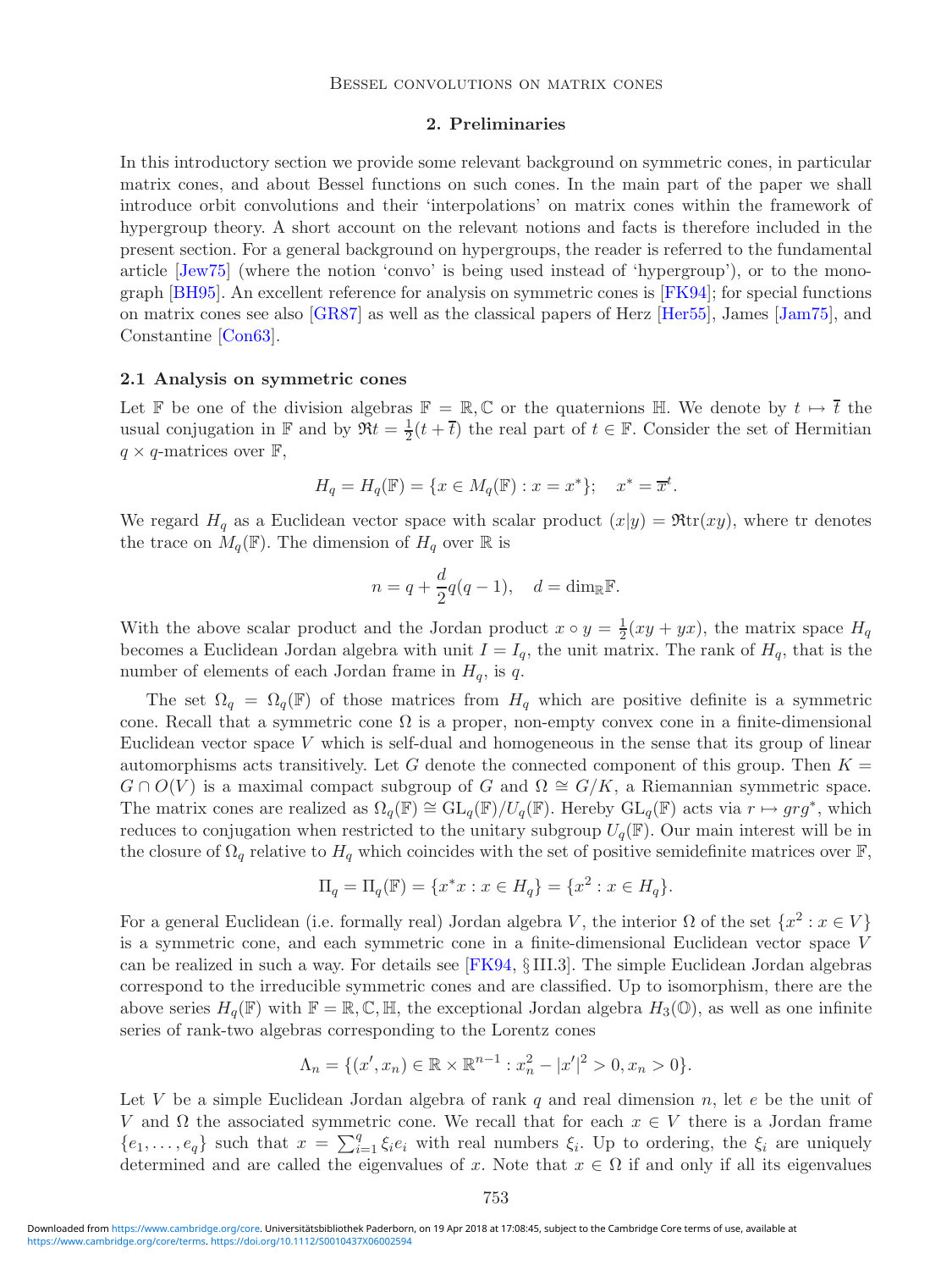are positive. The trace and determinant of  $x$  are defined by

$$
\text{tr} x = \sum_{i=1}^{q} \xi_i, \quad \Delta(x) = \prod_{i=1}^{q} \xi_i.
$$

In the Jordan algebras  $H_q(\mathbb{F})$ , the function  $\Delta$  coincides with the usual determinant det<sub>F</sub> if  $\mathbb{F} = \mathbb{R}$ or C, while for  $\mathbb{F} = \mathbb{H}$  it coincides with the Dieudonné determinant, i.e.  $\Delta(x) = (\det_{\mathbb{C}} x)^{1/2}$  when x is considered as a complex matrix in the usual way.

Recall that a q-tuple  $\lambda = (\lambda_1, \ldots, \lambda_q) \in \mathbb{N}_0^q$  is called a partition if  $\lambda_1 \geq \cdots \geq \lambda_q \geq 0$ . Following a standard convention, we shall often write  $\lambda \geq 0$  to indicate that  $\lambda$  is a partition. For  $\mu \in \mathbb{C}$ , a parameter  $\alpha > 0$  and a partition  $\lambda = (\lambda_1, \ldots, \lambda_q) \in \mathbb{N}_0^q$ , the generalized Pochhammer symbol  $(\mu)_{\lambda}^{\alpha}$ is defined by

$$
(\mu)^\alpha_\lambda=\prod_{j=1}^q\biggl(\mu-\frac{1}{\alpha}(j-1)\biggr)_{\lambda_j}.
$$

The basic functions for the harmonic analysis on a symmetric cone  $\Omega$  are the so-called spherical polynomials. These are just the polynomial spherical functions of  $\Omega$  considered as a symmetric space  $G/K$ . They are indexed by partitions  $\lambda \in \mathbb{N}_0^q$  and defined by

$$
\Phi_{\lambda}(x) = \int_{K} \Delta_{\lambda}(kx) \, dk, \quad x \in V
$$

where dk is the normalized Haar measure on K and  $\Delta_{\lambda}$  is the generalized power function on V,

$$
\Delta_{\lambda}(x) = \Delta_1(x)^{\lambda_1 - \lambda_2} \Delta_2(x)^{\lambda_2 - \lambda_3} \cdot \dots \cdot \Delta_q(x)^{\lambda_q}.
$$

The  $\Delta_i(x)$  are the principal minors of  $\Delta(x)$ , see [\[FK94\]](#page-29-6) for details. The power function  $\Delta_{\lambda}$  is a homogeneous polynomial of degree  $|\lambda| = \lambda_1 + \cdots + \lambda_q$  which is positive on  $\Omega$ . Note that  $\Phi_{\lambda}(e) = 1$ . Further,  $\Phi_{\lambda}$  is K-invariant and therefore depends only on the eigenvalues of its argument. For the matrix cones over R the  $\Phi_{\lambda}$  are known as zonal polynomials, for those over C they coincide with Schur polynomials. Actually, for each symmetric cone the associated spherical polynomials are given in terms of Jack polynomials [\[Sta89\]](#page-30-9). This was first observed by Macdonald [\[Mac87\]](#page-30-4) (see also [\[Far92\]](#page-29-10) and the notes in [\[FK94,](#page-29-6) ch. XI]). More precisely, let  $C^{\alpha}_{\lambda}$  denote the Jack polynomials in q variables and with parameter  $\alpha > 0$ , indexed by partitions  $\lambda \in \mathbb{N}_0^q$ . We assume them to be normalized such that

$$
(\xi_1 + \dots + \xi_q)^k = \sum_{\lambda \ge 0, |\lambda| = k} C_{\lambda}^{\alpha}(\xi) \quad \forall k \in \mathbb{N}_0
$$
\n(2.1)

<span id="page-5-0"></span>(cf. [\[Kan93\]](#page-30-5)). For an irreducible symmetric cone  $\Omega \subseteq V$  as above, let d be the Peirce constant given by  $d = \dim_{\mathbb{R}} \mathbb{F}$  if  $\Omega$  is a matrix cone over  $\mathbb{F}$  while  $d = n - 2$  if  $\Omega$  is the Lorentz cone  $\Lambda_n$ . Consider the renormalized spherical polynomials

$$
Z_{\lambda}(x) := d_{\lambda} \frac{|\lambda|!}{(n/q)_{\lambda}^{\alpha}} \cdot \Phi_{\lambda}(x)
$$

where  $\alpha = 2/d$  and  $d_{\lambda}$  denotes the dimension of the vector space of polynomials on  $V^{\mathbb{C}}$  (the complexification of V), which is generated by the elements  $z \mapsto \Delta_{\lambda}(g^{-1}z), g \in G$ ; cf. [\[FK94,](#page-29-6) § XI.5]. Then for  $x \in V$  with eigenvalues  $\xi = (\xi_1, \ldots, \xi_q)$  we have

$$
Z_{\lambda}(x) = C_{\lambda}^{\alpha}(\xi), \quad \alpha = \frac{2}{d}.
$$

In normalization constants, we also need the gamma function of  $\Omega$ ,

$$
\Gamma_{\Omega}(z) = \int_{\Omega} e^{-\text{tr} \, x} \Delta(x)^{z - n/q} \, dx
$$
\n754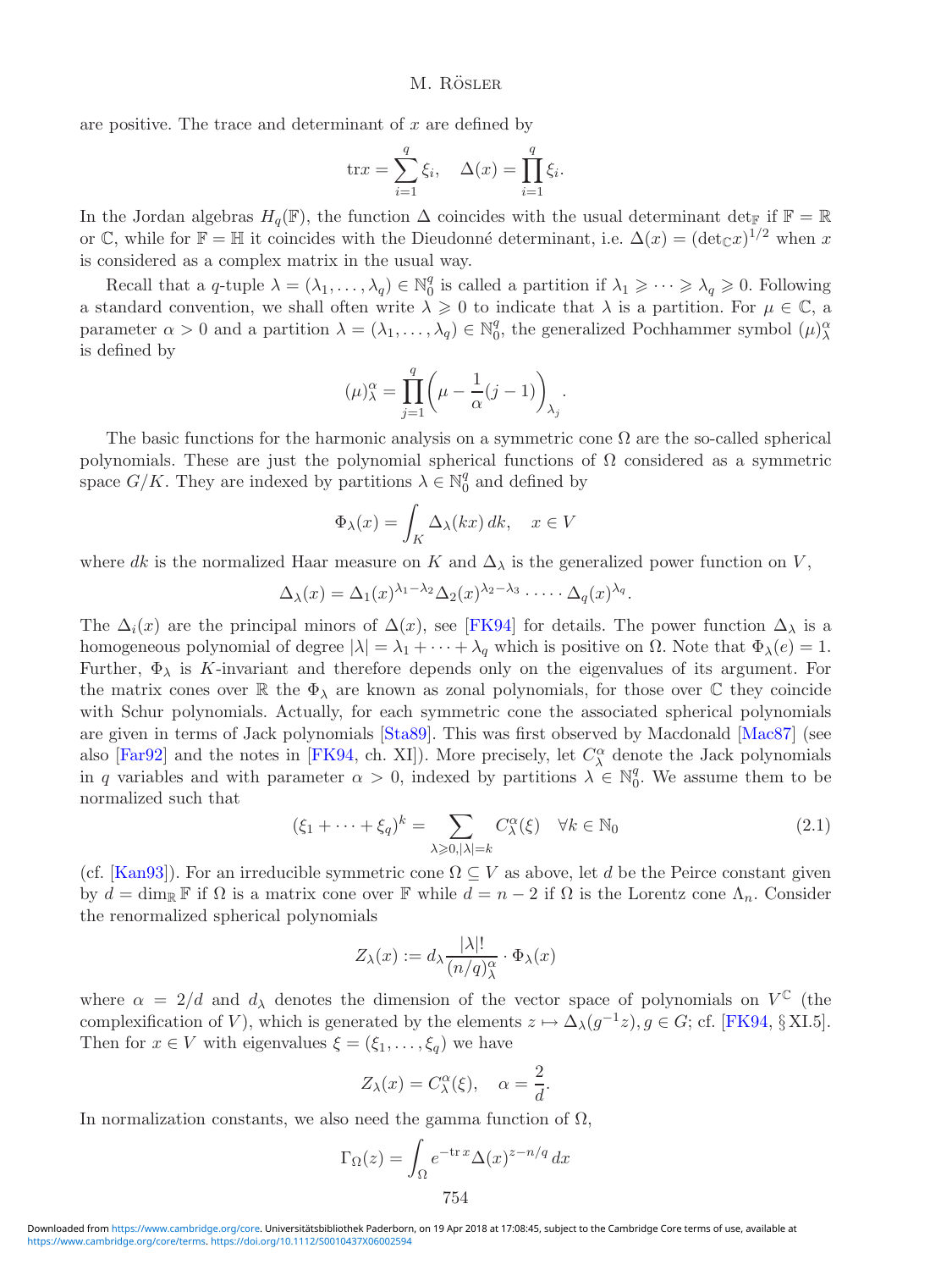which converges absolutely for  $z \in \mathbb{C}$  with  $\Re z > n/q - 1$  and can be written in terms of the classical gamma function as

$$
\Gamma_{\Omega}(z) = (2\pi)^{(n-q)/2} \prod_{j=1}^{q} \Gamma\left(z - \frac{d}{2}(j-1)\right)
$$

<span id="page-6-0"></span>see [\[FK94,](#page-29-6) ch. VII.1].

# **2.2 Bessel functions on a symmetric cone**

Hypergeometric expansions in terms of spherical polynomials have a long history in multivariate statistics, tracing back to the work of Herz [\[Her55\]](#page-29-2), James [\[Jam75\]](#page-29-5), and Constantine [\[Con63\]](#page-29-3). They are important in the study of Wishart distributions and for questions related to total positivity [\[GR89\]](#page-29-11). In view of the above connection between spherical polynomials and Jack polynomials it is natural to treat these classes of functions in the more general framework of multivariable hypergeometric functions based on Jack polynomial expansions (see [\[Kan93\]](#page-30-5)). In our context, only hypergeometric functions of type  $_0F_1$  (which are Bessel functions) will be relevant.

For an arbitrary parameter  $\alpha > 0$  and an index  $\mu \in \mathbb{C}$  satisfying  $(\mu)_{\lambda}^{\alpha} \neq 0$  for all partitions  $\lambda \in \mathbb{N}_0^q$ , the generalized hypergeometric function  ${}_0F_1^{\alpha}(\mu;\cdot)$  on  $\mathbb{C}^q$  is defined by

$$
{}_{0}F_{1}^{\alpha}(\mu;\xi) = \sum_{\lambda \geq 0} \frac{1}{(\mu)_{\lambda}^{\alpha} |\lambda|!} \cdot C_{\lambda}^{\alpha}(\xi).
$$

It is known [\[Kan93\]](#page-30-5) that this series converges absolutely for all  $\xi \in \mathbb{C}^q$ . Similarly, a  $_0F_1$ -hypergeometric function of two arguments is defined by

$$
{}_{0}F_{1}^{\alpha}(\mu;\xi,\eta)=\sum_{\lambda\geqslant 0}\frac{1}{(\mu)_{\lambda}^{\alpha}|\lambda|!}\cdot\frac{C_{\lambda}^{\alpha}(\xi)C_{\lambda}^{\alpha}(\eta)}{C_{\lambda}^{\alpha}(1)},\quad 1=(1,\ldots,1).
$$

<span id="page-6-1"></span>Now suppose that  $\alpha = 2/d$  where d is the Peirce constant of a simple Euclidean Jordan algebra V of rank q corresponding to the symmetric cone  $\Omega$ . Then the Bessel function  ${}_0F_1^{\alpha}(\mu;\cdot)$  essentially coincides with the Bessel function  $\mathcal{J}_{\mu}$  associated with  $\Omega$  in the sense of [\[FK94\]](#page-29-6). Indeed, the latter is given by

$$
\mathcal{J}_{\mu}(x) = \sum_{\lambda \geqslant 0} \frac{(-1)^{|\lambda|}}{(\mu)_{\lambda}^{\alpha} |\lambda|!} Z_{\lambda}(x) \quad \text{for } x \in V; \quad \alpha = \frac{2}{d}.
$$

Thus, for  $x \in V$  with eigenvalues  $\xi = (\xi_1, \ldots, \xi_q)$ ,

$$
\mathcal{J}_{\mu}(x) = {}_0F_1^{2/d}(\mu; -\xi). \tag{2.3}
$$

If  $q = 1$ , then  $\mathcal{J}_{\mu}$  is independent of d and we have

$$
\mathcal{J}_{\mu}\left(\frac{x^2}{4}\right) = j_{\mu-1}(x)
$$

with the one-variable Bessel function  $j_{\mu-1}$  as in the introduction. In §[4.3](#page-27-1) we also work with Bessel functions of two arguments  $x, y \in V$ ,

$$
\mathcal{J}_{\mu}(x,y) := \sum_{\lambda \geqslant 0} \frac{(-1)^{|\lambda|}}{(\mu)_{\lambda}^{\alpha} |\lambda|!} \frac{Z_{\lambda}(x) Z_{\lambda}(y)}{Z_{\lambda}(e)}.
$$

For  $x, y \in V$  with eigenvalues  $\xi = (\xi_1, \ldots, \xi_q)$  and  $\eta = (\eta_1, \ldots, \eta_q)$  respectively, we have

<span id="page-6-2"></span>
$$
\mathcal{J}_{\mu}(x,y) = {}_0F_1^{2/d}(\mu;i\xi,i\eta).
$$
 (2.4)

We shall see in the following that these functions are Bessel functions of Dunkl type. The following estimate is especially useful for large indices  $\mu$ .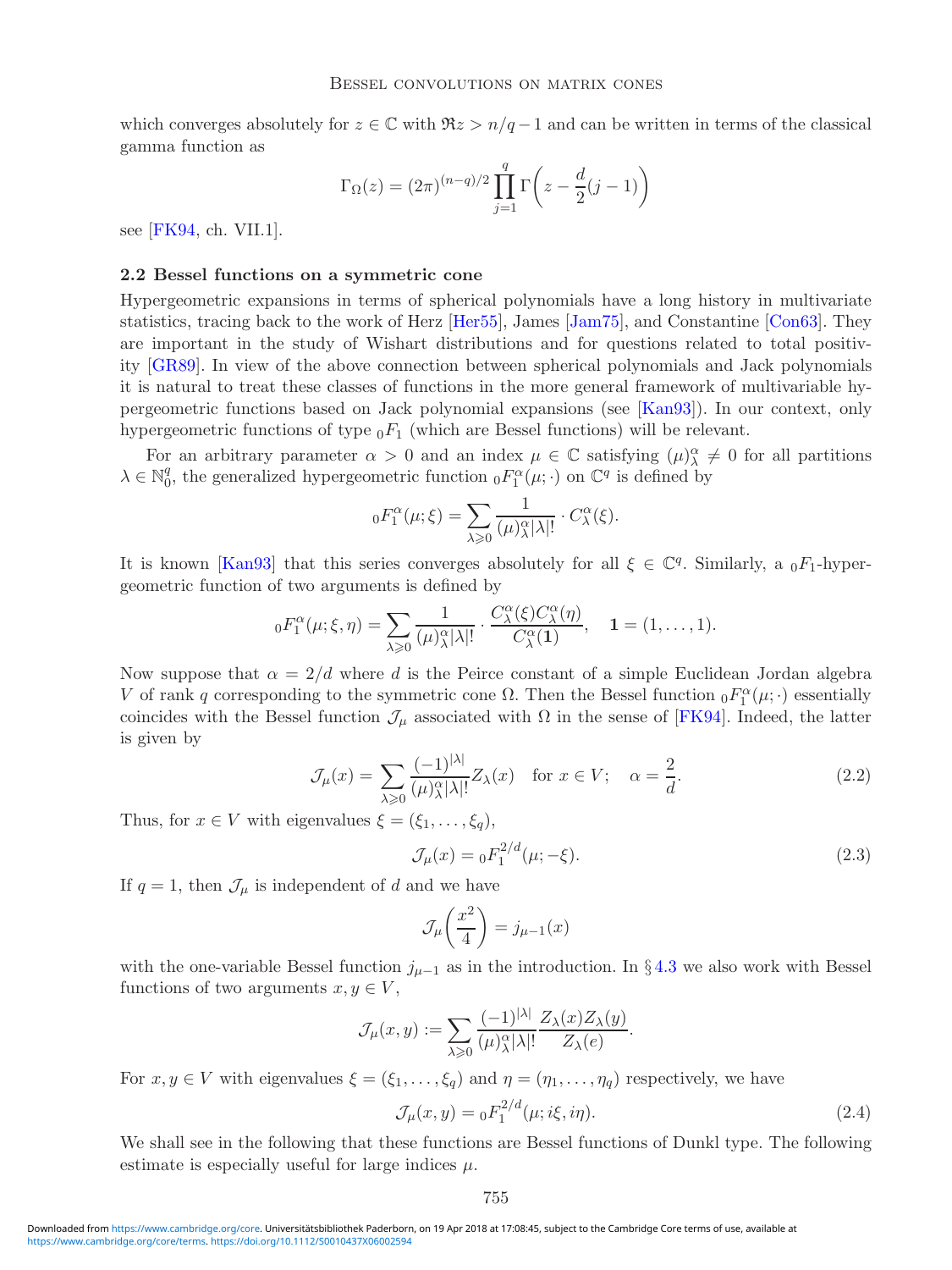LEMMA 2.1. *For*  $\alpha > 0$  *let*  $_0F_1^{\alpha}(\mu; \cdot)$  *denote the associated generalized Bessel function of index*  $\mu$ *on*  $\mathbb{C}^q$ *. Suppose that*  $\Re \mu > \frac{1}{\alpha}(q-1)$ *. Then for*  $\xi = (\xi_1, \ldots, \xi_q) \in \mathbb{C}^q$ *,* 

$$
|{}_0F^\alpha_1(\mu;\xi)|\leqslant e^{|\xi_1|+\cdots+|\xi_q|}.
$$

*Proof.* For  $n \in \mathbb{N}_0$  and  $z \in \mathbb{C}$  with  $\Re z > 0$  we have

$$
\left|\frac{\Gamma(z)}{\Gamma(z+n)}\right| \leqslant \frac{\Gamma(\Re z)}{\Gamma(\Re z+n)} \leqslant 1.
$$

Therefore,  $|(\mu)_{\lambda}^{\alpha}| \geqslant |(\Re \mu)_{\lambda}^{\alpha}| \geqslant 1$ . Moreover, it is known that the coefficients of the Jack polynomial  $C_{\lambda}^{\alpha}$  in its monomial expansion are all non-negative (see [\[KS97\]](#page-30-10)). This implies that

$$
|C_{\lambda}^{\alpha}(\xi)| \leqslant C_{\lambda}^{\alpha}(|\xi_1|,\ldots,|\xi_q|).
$$

Using relation  $(2.1)$ , we therefore obtain

$$
|{}_0F_1^{\alpha}(\mu;\xi)| \leq \sum_{\lambda \geq 0} \frac{1}{|\lambda|!} C_{\lambda}^{\alpha}(|\xi_1|,\ldots,|\xi_q|) = e^{|\xi_1|+\cdots+|\xi_q|}.
$$

<span id="page-7-1"></span>COROLLARY 2.2. Let  $\mathcal{J}_{\mu}$  denote the Bessel function of index  $\mu$  associated with the symmetric cone  $\Omega$  *inside the Jordan algebra* V *of rank* q*.* Suppose that  $\Re \mu > \frac{d}{2}(q-1)$ *. Then for*  $x \in V$  *with eigenvalues*  $\xi_1, \ldots, \xi_q$ *,* 

$$
|\mathcal{J}_{\mu}(x)| \leqslant e^{|\xi_1| + \dots + |\xi_q|}.
$$

We mention at this point that for  $\Re \mu > d(q - 1) + 1$  and  $a \in \Omega$ , the Bessel function on  $\Omega$  has the absolutely convergent integral representation (an inverse Laplace integral)

$$
\mathcal{J}_{\mu}(r) = \frac{\Gamma_{\Omega}(\mu)}{(2\pi i)^n} \int_{a+iV} e^{\text{tr}w} e^{-(w^{-1}|r)} \Delta(w)^{-\mu} dw \quad (r \in \Omega)
$$

see [\[FK94,](#page-29-6) Proposition XV.2.2]. This integral was originally used by Herz [\[Her55\]](#page-29-2) to define Bessel functions on the cones of positive definite matrices over R; see also [\[FT87\]](#page-29-1) and [\[Dib90\]](#page-29-12) for arbitrary symmetric cones. Corollary [2.2](#page-7-1) slightly improves the order estimate for  $\mathcal{J}_{\mu}$  given in [\[Her55,](#page-29-2) p. 486] for  $\mathbb{F} = \mathbb{R}$ .

# <span id="page-7-0"></span>**2.3 Hypergroups**

We start with some notation: for a locally compact Hausdorff space X, let  $M_b(X)$  denote the Banach space of all bounded regular (complex) Borel measures on X with total variation norm, and  $M^1(X) \subset M_b(X)$  the set of all probability measures. With  $\delta_x$  we denote the point measure in  $x \in X$ . We use the notation  $C(X)$ ,  $C_b(X)$ , and  $C_c(X)$  for the spaces of continuous complex-valued functions on  $X$ , those which are bounded, and those having compact support, respectively. Further,  $C_0(X)$  is the set of functions from  $C(X)$  which vanish at infinity.

DEFINITION 2.3. A *hypergroup*  $(X, *)$  is a locally compact Hausdorff space X with a bilinear and associative convolution  $*$  on  $M_b(X)$  with the following properties.

- (1) The map  $(\mu, \nu) \mapsto \mu * \nu$  is weakly continuous, i.e. with respect to the topology induced by  $C_b(X)$ .
- (2) For all  $x, y \in X$ , the product  $\delta_x * \delta_y$  of point measures is a compactly supported probability measure on X.
- (3) The mapping  $(x, y) \mapsto \text{supp}(\delta_x * \delta_y)$  from  $X \times X$  into the space of non-empty compact subsets of X is continuous with respect to the Michael topology (see  $[Jew75]$ ).
- (4) There is a neutral element  $e \in X$ , satisfying  $\delta_e * \delta_x = \delta_x * \delta_e = \delta_x$  for all  $x \in X$ .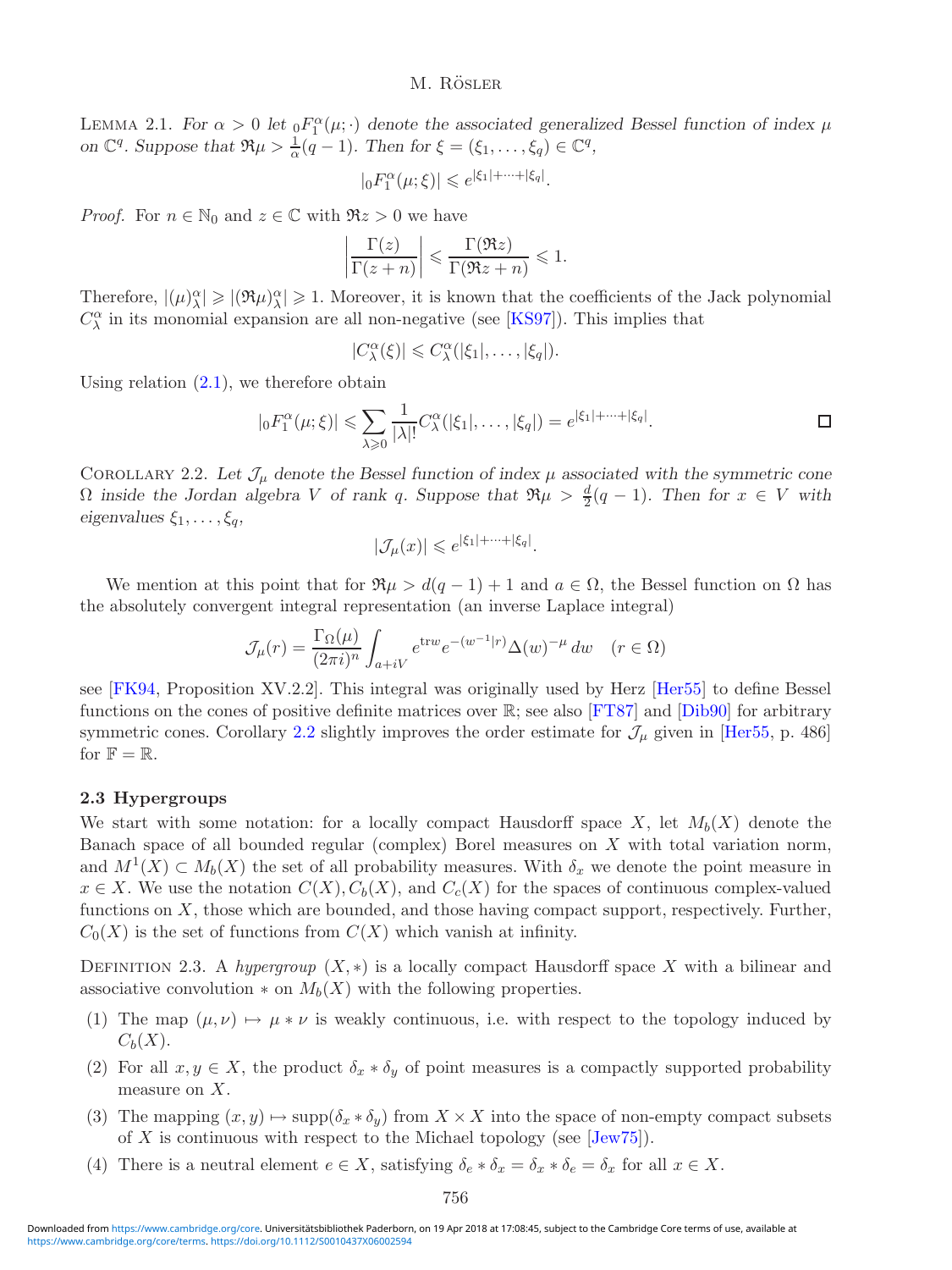(5) There is a continuous involutive automorphism  $x \mapsto \overline{x}$  on X such that  $\delta_{\overline{x}} * \delta_{\overline{y}} = (\delta_y * \delta_x)^{-}$  and  $x = \overline{y} \Longleftrightarrow e \in \text{supp}(\delta_x * \delta_y)$ . (For  $\mu \in M_b(X)$ , the measure  $\mu^-$  is given by  $\mu^-(A) = \mu(\overline{A})$  for Borel sets  $A \subseteq X$ .)

A hypergroup  $(X, *)$  is called commutative if its convolution is commutative.

For a hypergroup  $(X, *)$ , the space  $(M_b(X), *)$  is a Banach algebra with unit  $\delta_e$ . Note that by the density of the finitely supported measures in  $M_b(X)$ , the convolution is uniquely determined as soon as it is given for point measures.

<span id="page-8-0"></span>Of course, every locally compact group is a hypergroup with the usual group convolution. In our context, only commutative hypergroups will be relevant. Of particular interest is the following.

*Example* 2.4 (Jewett [\[Jew75,](#page-30-2) ch. 8]). Let  $(G, +)$  be a locally compact abelian group and K a compact group acting continuously on G by automorphisms of G. Then the space  $G^{K} = \{K.x : x \in G\}$  of K-orbits in  $G$  is a locally compact Hausdorff space with the quotient topology and becomes a commutative hypergroup with the (natural) definition

$$
(\delta_{K,x} * \delta_{K,y})(f) = \int_K f(K.(x+ky)) \, dk, \quad f \in C(G^K).
$$

The hypergroup  $(G^K, *)$  is called an orbit hypergroup; its neutral element is  $K.0 = 0$  and the involution is  $(K.x)^{-} = K.(-x)$ .

In the following, we collect some further ingredients underlying the harmonic analysis on a commutative hypergroup X. There exists (up to normalization) a unique Haar measure  $\omega$  on X, i.e. a positive Radon measure satisfying

$$
\int_X f(x * y) d\omega(y) = \int_X f(y) d\omega(y) \quad \forall x \in X, \ f \in C_c(X).
$$

Here and in the following we use the convenient notation

<span id="page-8-1"></span>
$$
f(x * y) := \int_X f d(\delta_x * \delta_y) = (\delta_x * \delta_y)(f).
$$
 (2.5)

Similar to the dual of a locally compact abelian group, one defines the dual space of  $X$  as

$$
\widehat{X} := \{ \varphi \in C_b(X) : \varphi \neq 0, \ \varphi(\bar{x}) = \overline{\varphi(x)} \text{ and } \varphi(x * y) = \varphi(x)\varphi(y) \ \forall x, y \in X \}.
$$

This is a locally compact Hausdorff space with the topology of compact-uniform convergence. The elements of  $\widehat{X}$  are also called the characters of X. They are the constituting functions for harmonic analysis on  $(X, *)$ . The Fourier transform on  $M_b(X)$  is defined by

$$
\widehat{\mu}(\varphi) := \int_X \overline{\varphi(x)} \, d\mu(x), \quad \varphi \in \widehat{X},
$$

and on  $L^1(X, \omega)$  by  $\widehat{f} := \widehat{f\omega}$ . The Fourier transform is injective, and there exists a unique positive Radon measure  $\pi$  on X, called the Plancherel measure of  $(X, *)$ , such that  $f \mapsto f$  extends to an isometric isomorphism from  $L^2(X,\omega)$  onto  $L^2(\widehat{X},\pi)$ . While the Haar measure  $\omega$  has full support, the support of  $\pi$  may be a proper subset of  $\widehat{X}$  only.

*Example* 2.5 (Continuation of Example [2.4\)](#page-8-0). For a Haar measure m on the group  $G$ , the image measure of m under the canonical map  $\pi$ :  $G \to G^K$  provides a Haar measure on the orbit hypergroup  $G^K$ . Further, it is easily seen that the functions

$$
\varphi_{\alpha}(K.x) := \int_{K} \alpha(k.x) \, dk, \quad \alpha \in \widehat{G},
$$

belong to the dual of  $G^K$ . Actually, we have the following.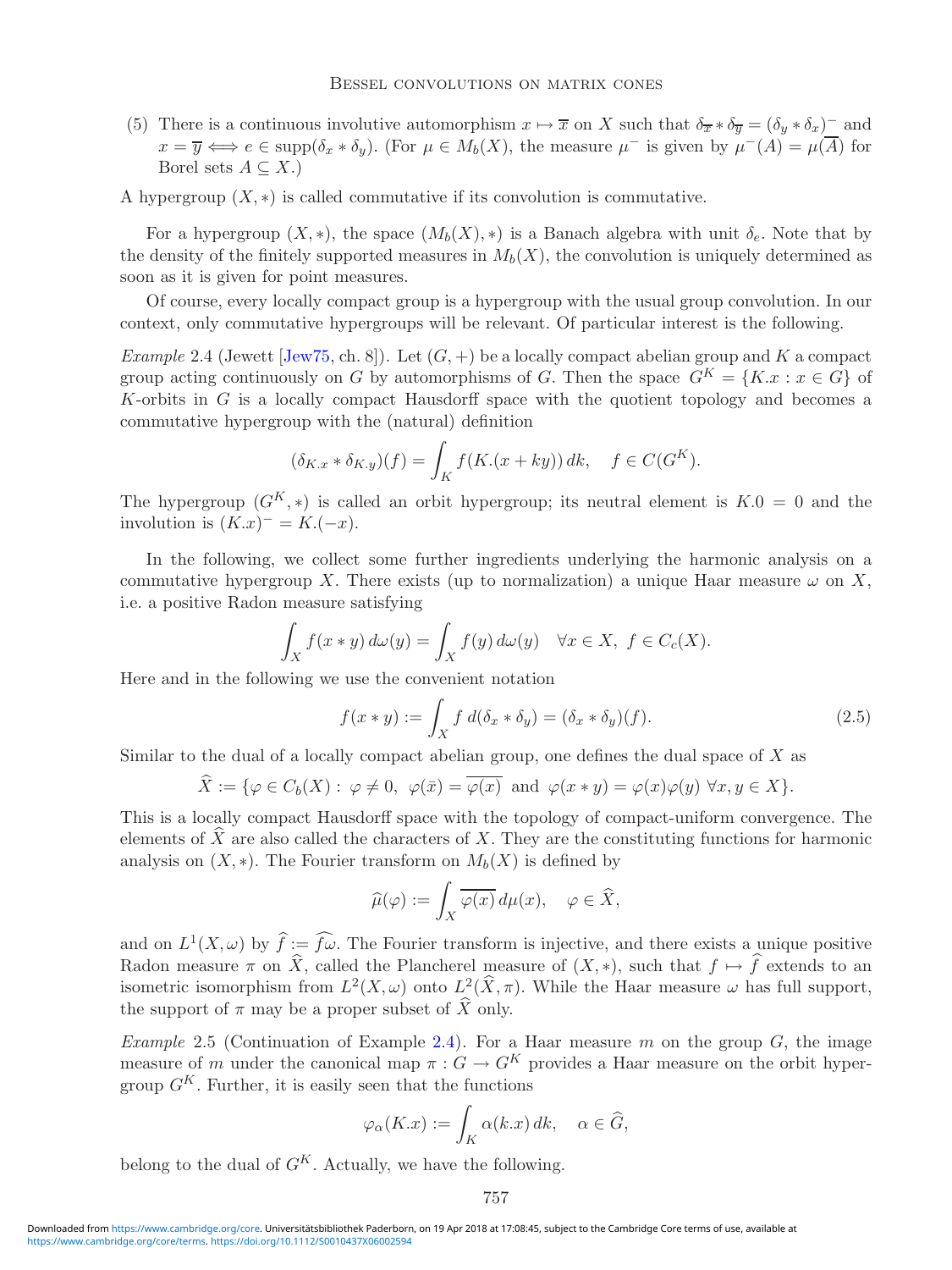<span id="page-9-2"></span>Lemma 2.6. *We have*

- (1)  $G^K = {\varphi_\alpha : \alpha \in \hat{G}};$
- (2)  $\varphi_{\alpha} = \varphi_{\alpha'}$  if and only if  $\alpha$  and  $\alpha'$  are contained in the same orbit under the dual action of K *on*  $\widehat{G}$ *, given by*  $(k.\alpha)(x) = \alpha(k^{-1}.x)$ *.*

*Proof.* It is known that  $G^K$  can be identified with the extremal points of the set

 $\Xi = \{ \beta \in C(G) : \beta \text{ positive definite and } K\text{-invariant with } \beta(0) = 1 \};$ 

the identification is given by  $\beta \mapsto \varphi_{\beta}, \varphi_{\beta}(K.x) = \beta(x)$  for  $x \in G$ , see [\[Ros78\]](#page-30-11). By Bochner's theorem, each  $\beta \in \Xi$  is of the form  $\beta(x) = \int_{\widehat{\mathcal{C}}} \alpha(x) d\mu(\alpha)$  with some K-invariant probability measure  $\mu$  on  $\widehat{G}$ . In this way, the extremal points of  $\Xi$  correspond to the measures of the form  $\mu_{\alpha} = \int_K \delta_{k,\alpha} dk$  with  $\alpha \in G$ . Further,  $\mu_{\alpha} = \mu_{\alpha'}$  if and only if  $\alpha$  and  $\alpha'$  belong to the same K-orbit in G. П

A commutative hypergroup  $(X, *)$  is called self-dual if there exists a homeomorphism  $\Psi : X \to \hat{X}$ such that

$$
\Psi(x)(z)\Psi(y)(z) = \int_X \Psi(w)(z) d(\delta_x * \delta_y)(w) \quad \forall x, y, z \in X.
$$

In that case,  $\hat{X}$  is a dual hypergroup in the sense of [\[Jew75,](#page-30-2) § 12.4] where the convolution product  $\delta_{\Psi(x)} * \delta_{\Psi(y)}$  is just the image measure of  $\delta_x * \delta_y$  under  $\Psi$ . It is easily checked that the image measure  $\Psi(\omega)$  of the Haar measure  $\omega$  on X is a Haar measure on  $\hat{X}$ . Thus, by [\[Jew75,](#page-30-2) Theorem 12.4A],  $\Psi(\omega)$ coincides up to a multiplicative constant with the Plancherel measure  $\pi$  of X.

# **3. Convolution structures associated with Bessel functions on a matrix cone**

#### <span id="page-9-1"></span><span id="page-9-0"></span>**3.1 Orbit hypergroups on a matrix cone**

For natural numbers  $p \geq q$ , consider the matrix space  $M_{p,q} = M_{p,q}(\mathbb{F})$  of  $p \times q$ -matrices over  $\mathbb{F}$ . We regard  $M_{p,q}$  as a real vector space, equipped with the Euclidean scalar product  $(x|y) := \Re \text{tr}(x^*y)$ and Hilbert–Schmidt norm  $||x|| = \sqrt{\text{tr}(x^*x)}$ . The unitary group  $U_p = U_p(\mathbb{F})$  acts on  $M_{p,q}$  by left multiplication,

$$
U_p \times M_{p,q} \to M_{p,q}, \quad (u, x) \mapsto ux.
$$

The orbit space  $M_{p,q}^{U_p}$  for this action can be identified with the space  $\Pi_q = \Pi_q(\mathbb{F})$  of positive semidefinite  $q \times q$  matrices over  $\mathbb F$  via

$$
U_p \mathbf{x} \mapsto \sqrt{x^*x} =: |x|.
$$

Here for  $r \in \Pi_q$ ,  $\sqrt{r}$  denotes the unique positive semidefinite square root of r. It is easy to see that the above bijection becomes a homeomorphism when  $M_{p,q}^{U_p}$  is equipped with the quotient topology and  $\Pi_q$  with the subspace topology induced from  $M_q$ . (Indeed, both the canonical map  $x \mapsto U_p.x$ from  $M_{p,q}$  onto  $M_{p,q}^{U_p}$  and the mapping  $x \mapsto \sqrt{x^*x}$ ,  $M_{p,q} \to \Pi_q$  are open and continuous.) Note that the Stiefel manifold

$$
\Sigma_{p,q} = \{x \in M_{p,q} : x^*x = I_q\}
$$

is the orbit of the block matrix

$$
\sigma_0 := \begin{pmatrix} I_q \\ 0 \end{pmatrix} \in M_{p,q}.
$$

Before calculating the orbit hypergroup convolution for the above action, let us recall the basic aspects of radial analysis in  $M_{p,q}$  as developed in [\[FT87\]](#page-29-1). As in the introduction, radiality here means invariance under the above action of  $U_p$ ; a function F on  $M_{p,q}$  is radial if and only if it is of the form  $F(x) = f(|x|)$  for some  $f : \Pi_q \to \mathbb{C}$ . Suitable polar coordinates in  $M_{p,q}$  are defined as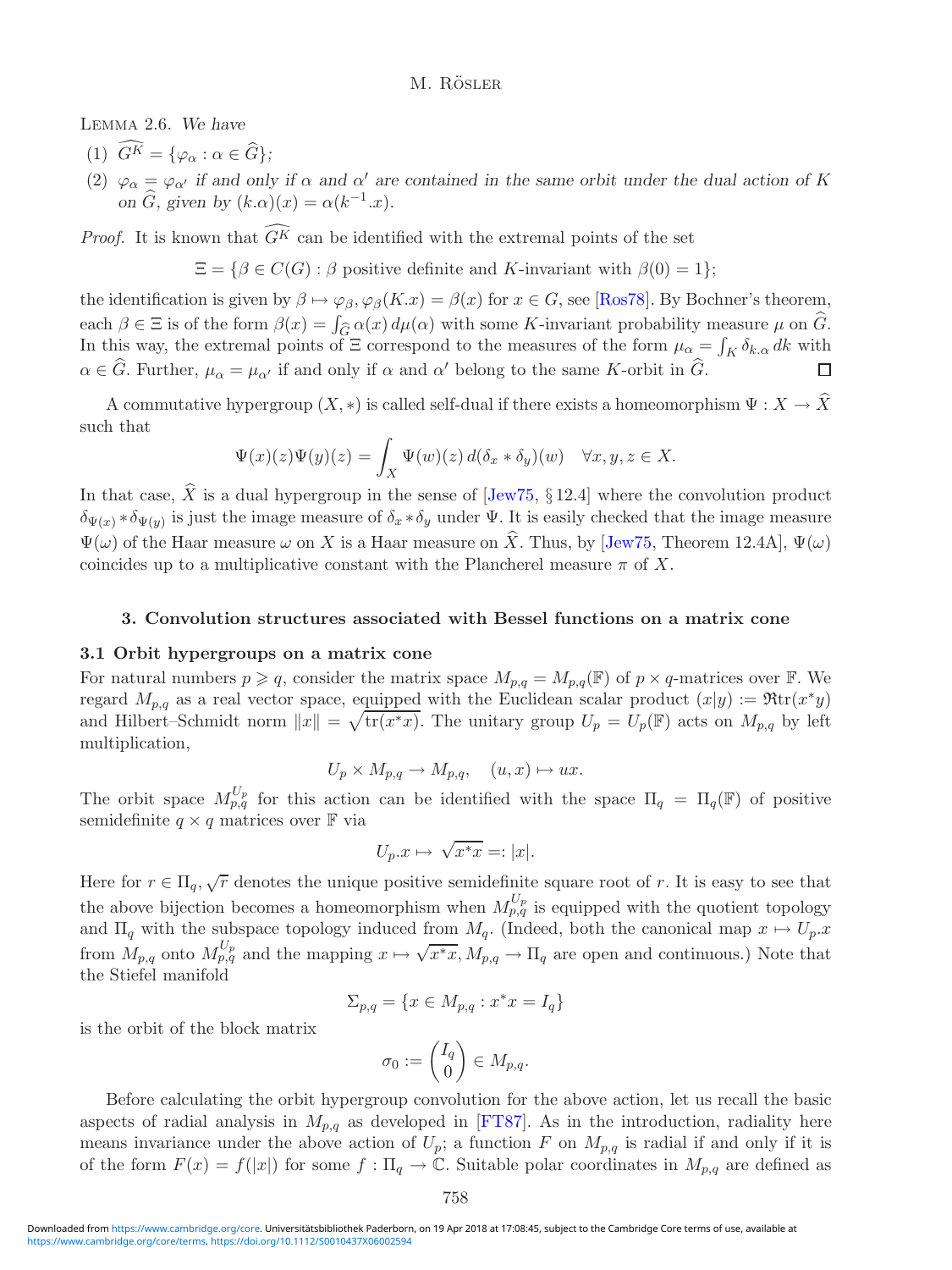follows: let  $d\sigma$  denote the  $U_p$ -invariant measure on  $\Sigma_{p,q}$ , normalized according to  $\int_{\Sigma_{p,q}} d\sigma = 1$ , and let

$$
M'_{p,q} = \{ x \in M_{p,q} : \Delta(x^*x) \neq 0 \}
$$

which is open and dense in  $M_{p,q}$ . Then the mapping

$$
\Omega_q \times \Sigma_{p,q} \to M'_{p,q}, \quad (r, \sigma) \mapsto \sigma \sqrt{r}
$$

is a diffeomorphism, and for integrable functions  $f : M_{p,q} \to \mathbb{C}$  one has

$$
\int_{M_{p,q}} f(x) dx = C_{p,q} \int_{\Omega_q} \int_{\Sigma_{p,q}} f(\sigma \sqrt{r}) \Delta(r)^{\gamma} dr d\sigma
$$

with

$$
C_{p,q} = \frac{\pi^{dp\,q/2}}{\Gamma_{\Omega_q}(dp/2)} \quad \text{and} \quad \gamma = \frac{dp}{2} - \frac{n}{q}.\tag{3.1}
$$

As before, n is the real dimension of  $H_q$ . Our notion slightly differs from that of [\[FT87\]](#page-29-1) (and the monograph [\[FK94\]](#page-29-6)); it is adapted to the left action [\(1.1\)](#page-1-0) of  $U_p$  on  $M_{p,q}$  while the notion of [\[FT87\]](#page-29-1) would require to have  $U_p$  acting from the right on  $M_{q,p}$ . As Lebesgue measure on  $M_{p,q}$  is  $U_p$ -invariant, the Fourier transform of a radial function in  $L^1(M_{p,q})$  is again radial, and also the convolution of two radial functions is radial; both can be calculated by the use of polar coordinates, cf. [\[FT87\]](#page-29-1). We shall come back to this shortly. Following Example [2.4,](#page-8-0) we obtain the orbit hypergroup convolution

<span id="page-10-0"></span>
$$
(\delta_r * \delta_s)(f) = \int_{U_p} f(|\sigma_0 r + u \sigma_0 s|) du, \quad r, s \in \Pi_q.
$$

The image measure of du under the mapping  $U_p \to \Sigma_{p,q}, u \mapsto u\sigma_0$  is  $U_p$ -invariant and therefore coincides with the  $U_p$ -invariant measure  $d\sigma$ . Hence,

$$
(\delta_r * \delta_s)(f) = \int_{\Sigma_{p,q}} f(|\sigma_0 r + \sigma s|) d\sigma = \int_{\Sigma_{p,q}} f(\sqrt{r^2 + s^2 + r\tilde{\sigma}s + (r\tilde{\sigma}s)^*}) d\sigma \tag{3.2}
$$

where  $\tilde{\sigma} = \sigma_0^* \sigma$  is the  $q \times q$ -matrix whose rows are given by the first q rows of  $\sigma$ . Actually, this convolution depends on  $p_i$  (and  $q$ ), which we surpress for the moment. The neutral element of the convolution depends on  $p$  (and  $q$ ), which we surpress for the moment. The neutral element of the orbit hypergroup ( $\Pi_q$ , \*) is 0, and the involution is the identity mapping (because  $x \in M_{p,q}$  and  $-x$ are in the same  $U_p$ -orbit). Further, according to Lemma [2.6,](#page-9-2) the dual space of  $(\Pi_q, *)$  consists of the functions  $\varphi_s, s \in \Pi_q$  with

$$
\varphi_s(r) = \int_{U_p} e^{-i(u\sigma_0 r|\sigma_0 s)} du = \int_{\Sigma_{p,q}} e^{-i(\sigma|\sigma_0 s r)} d\sigma.
$$
\n(3.3)

<span id="page-10-1"></span>These are Bessel functions. Indeed, according to [\[FK94,](#page-29-6) Proposition XVI.2.3] we have, for  $x \in M_{p,q}$ , the identity

$$
\int_{\Sigma_{p,q}} e^{-i(\sigma|x)} d\sigma = \mathcal{J}_{\mu}\left(\frac{1}{4}x^*x\right), \quad \mu = \frac{pd}{2} \tag{3.4}
$$

where  $\mathcal{J}_\mu$  is the Bessel function of index  $\mu$  associated with the symmetric cone  $\Omega_q$  as in §[2.2.](#page-6-0) Thus,

$$
\varphi_s(r) = \mathcal{J}_{\mu}(\frac{1}{4}rs^2r).
$$

We mention at this point that up to a constant factor,  $\varphi_s(r)$  coincides with the Bessel function  $J(r^2, s^2)$  in [\[FT87\]](#page-29-1). As  $\mathcal{J}_{\mu}(x)$  depends only on the eigenvalues of x and as the matrices  $rs^2r$  and  $sr<sup>2</sup>s$  have the same eigenvalues, we see that

$$
\varphi_s(r) = \varphi_r(s) \quad \forall r, s \in \Pi_q.
$$

This implies that the hypergroup  $(\Pi_q, *)$  is self-dual via  $r \mapsto \varphi_r$ .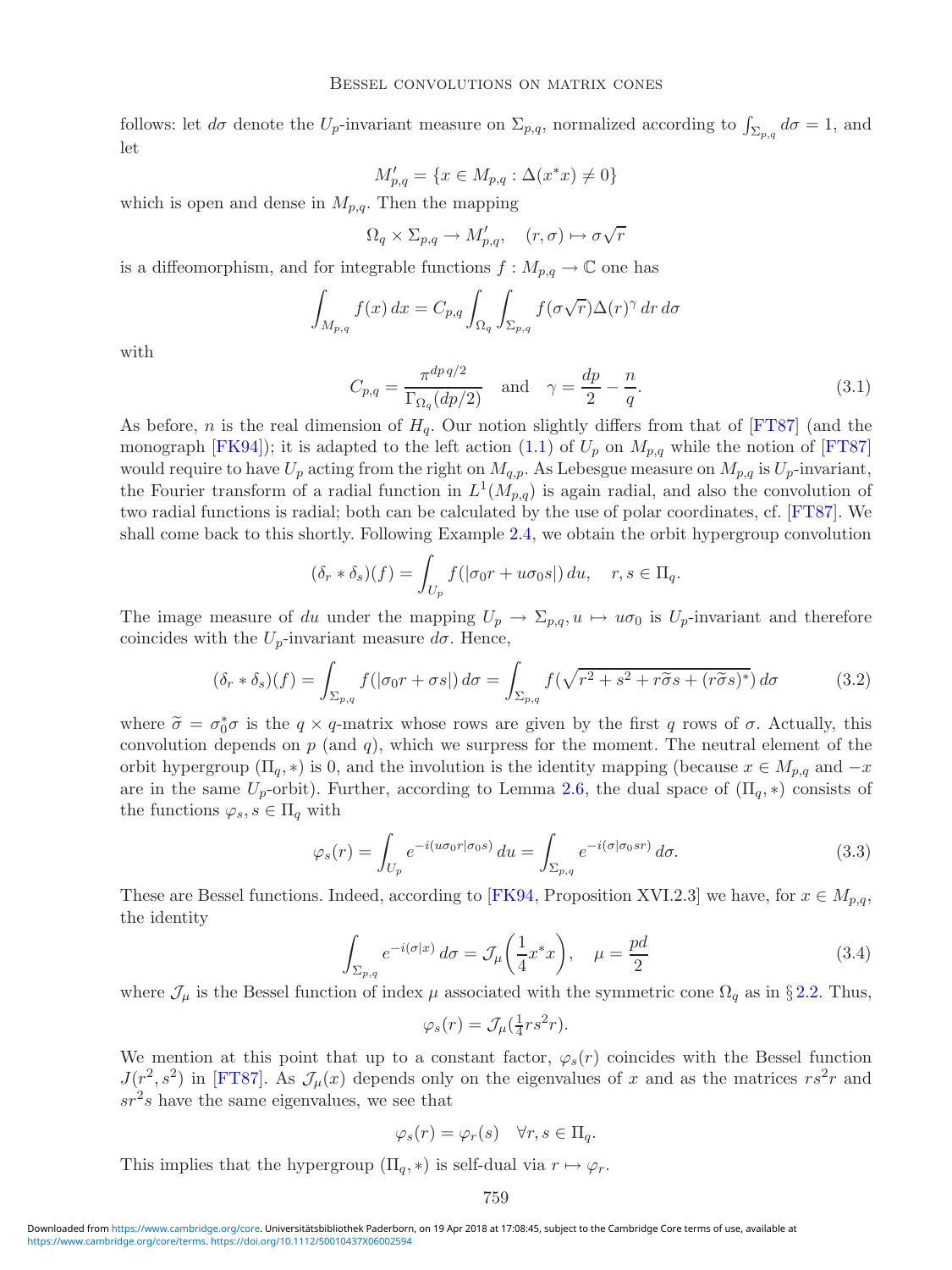DEFINITION 3.1. In order to stress that the convolution  $*$  of the orbit hypergroup  $\Pi_q \cong M_{p,q}^{U_p}$ depends on p or, equivalently, on the index  $\mu = pd/2$ , we denote it by  $*_\mu$  and write  $\Pi_{q,\mu}$  for the orbit hypergroup  $(\Pi_q, *_{\mu}).$ 

A Haar measure  $\omega_{\mu}$  on the orbit hypergroup  $\Pi_{q,\mu}$  is given by the image measure of the (normalized) Lebesgue measure  $(2\pi)^{-pqd/2} dx$  on  $M_{p,q}$  under the mapping  $x \mapsto |x|$ . Using again polar coordinates, we obtain

$$
\omega_{\mu}(f) = \frac{2^{-\mu q}}{\Gamma_{\Omega_q}(\mu)} \int_{\Omega_q} f(\sqrt{r}) \Delta(r)^{\gamma} dr, \quad f \in C_c(\Pi_q).
$$

Fourier transform and convolution of radial functions on  $M_{p,q}$  are calculated with our notation a follows: suppose that  $F, G \in L^1(M_{p,q})$  are radial with  $F(x) = f(|x|)$  and  $G(x) = g(|x|)$ . Then the Fourier transform of  $F$  is

$$
\widehat{F}(\lambda) = \frac{1}{(2\pi)^{dp\,q/2}} \int_{M_{p,q}} F(x) e^{-i(\lambda|x)} \, dx = \int_{\Pi_q} f(r) \varphi_{|\lambda|}(r) \, d\omega_\mu(r) = \widehat{f}(|\lambda|).
$$

The convolution of F and G is given by  $F * G(x) = H(|x|)$  with

$$
H(r) = (2\pi)^{-dp\,q/2} \int_{M_{p,q}} F(\sigma_0 r - y) G(y) \, dy
$$
  
= 
$$
\frac{2^{-\mu q}}{\Gamma_{\Omega_q}(\mu)} \int_{\Omega_q} \left( \int_{\Sigma_{p,q}} f(|\sigma_0 r - \sigma \sqrt{t}|) \, d\sigma \right) g(\sqrt{t}) \Delta(t)^\gamma \, dt
$$
  
= 
$$
\int_{\Pi_q} f(r \ast_\mu s) g(s) \, d\omega_\mu(s) = (f \ast_\mu g)(r).
$$

(Recall notation [\(2.5\)](#page-8-1).) The multiplicativity of the characters  $\varphi_s$  implies a positive product formula for the Bessel functions  $\mathcal{J}_{\mu}$  with index  $\mu = p d/2, p \geqslant q$  an integer:

<span id="page-11-0"></span>
$$
\mathcal{J}_{\mu}(r^2)\mathcal{J}_{\mu}(s^2) = \int_{\Sigma_{p,q}} \mathcal{J}_{\mu}(r^2 + s^2 + r\tilde{\sigma}s + s\tilde{\sigma}^*r) d\sigma \quad \forall r, s \in \Pi_q.
$$
 (3.5)

We shall generalize this formula to Bessel functions of arbitrary index  $\mu \in \mathbb{C}$  with  $\Re \mu > d(q - 1/2)$ . For real indices we shall obtain a positive product formula, which leads to a continuous family of hypergroup structures on  $\Pi_q$  beyond those which have a realization as orbit hypergroups as above. The decisive observation towards this aim is that only the reduced matrix  $\tilde{\sigma}$  is relevant in [\(3.5\)](#page-11-0) and [\(3.2\)](#page-10-0). In the following section, we introduce coordinates on the Stiefel manifold which are adapted to this situation.

# **3.2 Split coordinates on the Stiefel manifold**

Let  $k \in \mathbb{N}$  with  $p - k \geqslant q$ . We decompose  $\sigma \in \Sigma_{p,q}$  as  $\sigma = {v \choose w}$  with  $v \in M_{k,q}$  and  $w \in M_{p-k,q}$ . For fixed q, put

$$
D_k = \{ v \in M_{k,q} : v^*v < I \}
$$

where the notion  $x < y$  for  $x, y \in M_q(\mathbb{F})$  means that  $y - x$  is (strictly) positive definite.

Proposition 3.2. *The mapping*

$$
\Phi: D_k \times \Sigma_{p-k,q} \longrightarrow \Sigma_{p,q}, \quad (v, \sigma') \longmapsto \begin{pmatrix} v \\ \sigma'\sqrt{I - v^*v} \end{pmatrix}
$$

*is a diffeomorphism onto a dense and open subset*  $\Sigma_{p,q}$  *of*  $\Sigma_{p,q}$ *. Let*  $d\sigma$  *and*  $d\sigma'$  *denote the normalized*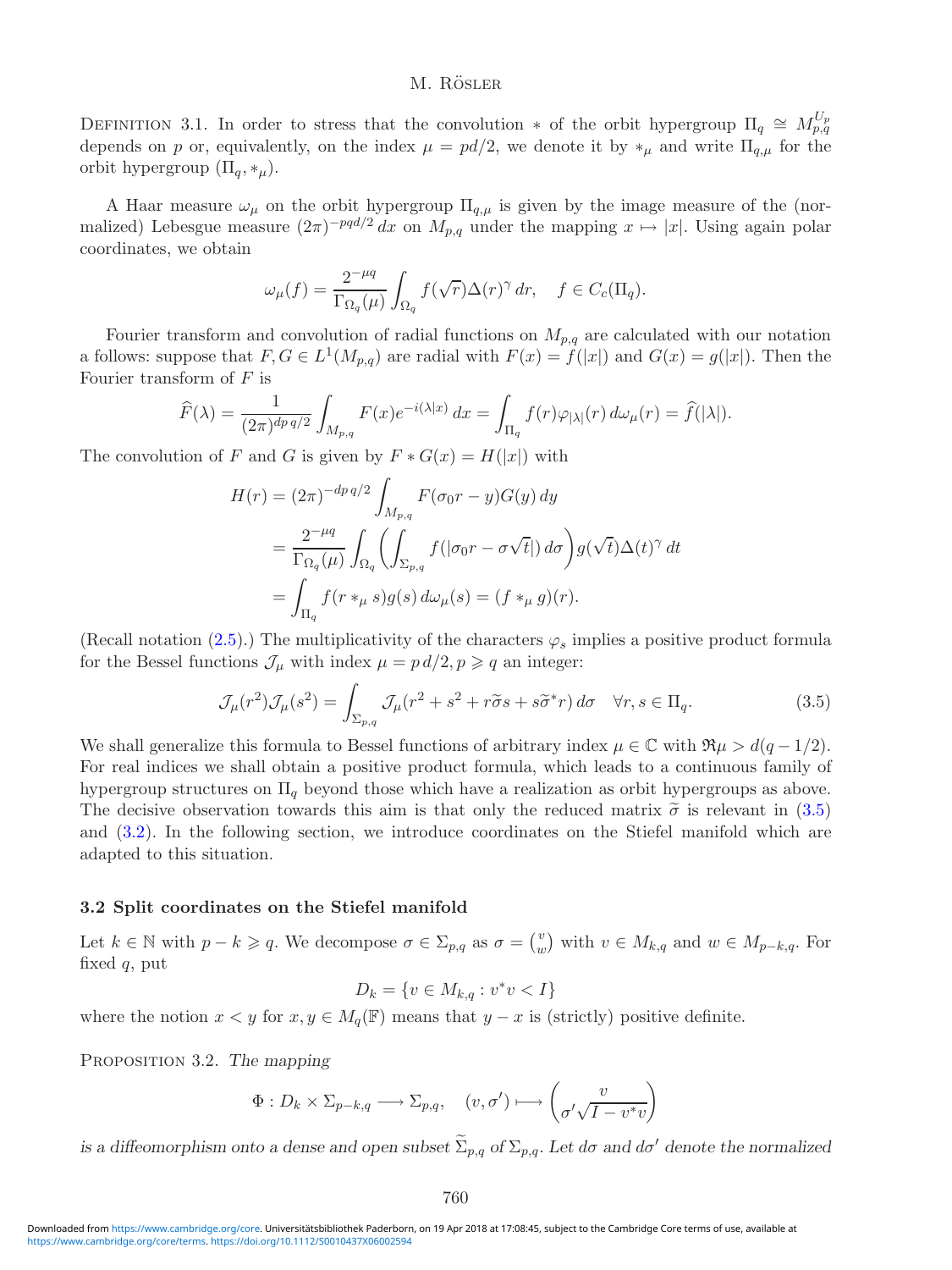*Riemannian volume elements on*  $\Sigma_{p,q}$  *and*  $\Sigma_{p-k,q}$  *respectively, and let*  $\eta := \frac{d}{2}(p-k) - \frac{n}{q}$ *. Then on* <sup>Σ</sup> p,q*,*

$$
d\sigma = c_{k,p} \cdot \Delta (I - v^*v)^\eta \, d\sigma' \, dv
$$

*where*

$$
c_{k,p} = \left(\int_{D_k} \Delta (I - v^*v)^{\eta} dv\right)^{-1} = \pi^{-dk q/2} \frac{\Gamma_{\Omega_q}(dp/2)}{\Gamma_{\Omega_q}(d(p-k)/2)}.
$$

In the important special case  $p \geqslant 2q$ ,  $k = q$  with  $\mathbb{F} = \mathbb{R}$ , this result goes back to [\[Her55\]](#page-29-2). For the reader's convenience we nevertheless supply a concise proof along a different approach.

*Proof.* It is easily checked that  $\Phi: D_k \times \Sigma_{p-k,q} \to \Sigma_{p,q}$  is  $C^1$  and injective, and that its image  $\widetilde{\Sigma}_{p,q}$ is dense in  $\Sigma_{p,q}$ . Let  $f \in C(\Sigma_{p,q})$  and extend it to  $F \in L^1(M_{p,q})$  by  $F(\sigma\sqrt{r}) := f(\sigma)$  if  $\frac{1}{2}I < r < \frac{3}{2}I$ and  $F = 0$  otherwise. Then

<span id="page-12-0"></span>
$$
\int_{M_{p,q}} F(x) dx = C \int_{\Sigma_{p,q}} f d\sigma \quad \text{with } C = C_{p,q} \cdot \int_{\frac{1}{2}I < r < \frac{3}{2}I} \Delta(r)^\gamma dr. \tag{3.6}
$$

On the other hand, we write  $x \in M_{p,q}$  in block form as  $x = \begin{pmatrix} x_1 \\ x_2 \end{pmatrix}$  with  $x_1 \in M_{k,q}$  and  $x_2 \in M_{p-k,q}$ . Then

$$
\int_{M_{p,q}} F(x) dx = C_{p-k,q} \int_{M_{k,q}} \int_{\Omega_q} \int_{\Sigma_{p-k,q}} F\left(\frac{x_1}{\sigma_2 \sqrt{r_2}}\right) \Delta(r_2)^{\eta} dr_2 d\sigma_2 dx_1
$$

where we used polar coordinates  $x_2 = \sigma_2 \sqrt{r_2}$  in  $M_{p-k,q}$ . Consider now the successive transforms  $r_2 \mapsto x_1^*x_1 + r_2 =: r$  with  $x_1$  fixed and  $x_1 \mapsto v := x_1r^{-1/2}$  with r fixed. We have  $dr_2 = dr$  and, by [\[FT87,](#page-29-1) Lemma 2],  $dx_1 = \Delta(r)^{dk/2} dv$ . Thus, in a first step,

$$
\int_{M_{p,q}} F(x) dx = C_{p-k,q} \int_{M_{k,q}} \int_{x_1^* x_1 + \Omega_q} \int_{\Sigma_{p-k,q}} F\left(\frac{x_1}{\sigma_2 \sqrt{r - x_1^* x_1}}\right) \Delta (r - x_1^* x_1)^{\eta} dr d\sigma_2 dx_1
$$

where

$$
F\left(\frac{x_1}{\sigma_2\sqrt{r-x_1^*x_1}}\right) = f\left(\frac{v}{\sigma_2 w}\right) \quad \text{with } w = \sqrt{r-\sqrt{r}v^*v\sqrt{r}} \cdot r^{-1/2}.
$$

As  $w^*w = I - v^*v$ , it follows that  $w = u\sqrt{I - v^*v}$  with some  $u \in U_q$ . The invariance of the Lebesgue measure on  $M_{p-k,q}$  under the action of  $U_q$  by right multiplication easily implies that  $d\sigma_2$  is invariant under this action of  $U_q$  on  $\Sigma_{p-k,q}$ . In view of the identity  $\eta + k d/2 = \gamma$ , the above integral therefore becomes

$$
C_{p-k,q} \int_{\frac{1}{2}I < r < \frac{3}{2}I} \int_{D_k} \int_{\Sigma_{p-k,q}} f\left(\frac{v}{\sigma_2 \sqrt{I - v^*v}}\right) \Delta(r)^{\eta + k \, d/2} \Delta(I - v^*v)^{\eta} \, d\sigma_2 \, dv \, dr
$$
\n
$$
= C \cdot \frac{C_{p-k,q}}{C_{p,q}} \int_{D_k} \int_{\Sigma_{p-k,q}} f\left(\frac{v}{\sigma_2 \sqrt{I - v^*v}}\right) \Delta(I - v^*v)^{\eta} \, d\sigma_2 \, dv.
$$

Together with [\(3.6\)](#page-12-0), this gives the stated Jacobian (which does not vanish on  $D_k \times \Sigma_{p-k,q}$ ) and proves the claimed diffeomorphism property of  $\Phi$ proves the claimed diffeomorphism property of Φ.

If  $p \geq 2q$ , then the above proposition with  $k = q$  leads to a concise integration formula for functions  $f(\sigma)$  on  $\Sigma_{p,q}$  which depend only on the first q rows of  $\sigma$ . For abbreviation, we put

$$
\varrho := d(q - \frac{1}{2}) + 1
$$

and for  $\mu \in \mathbb{C}$  with  $\Re \mu > \rho - 1$ ,

$$
\kappa_{\mu} := \int_{D_q} \Delta (I - v^* v)^{\mu - \rho} dv.
$$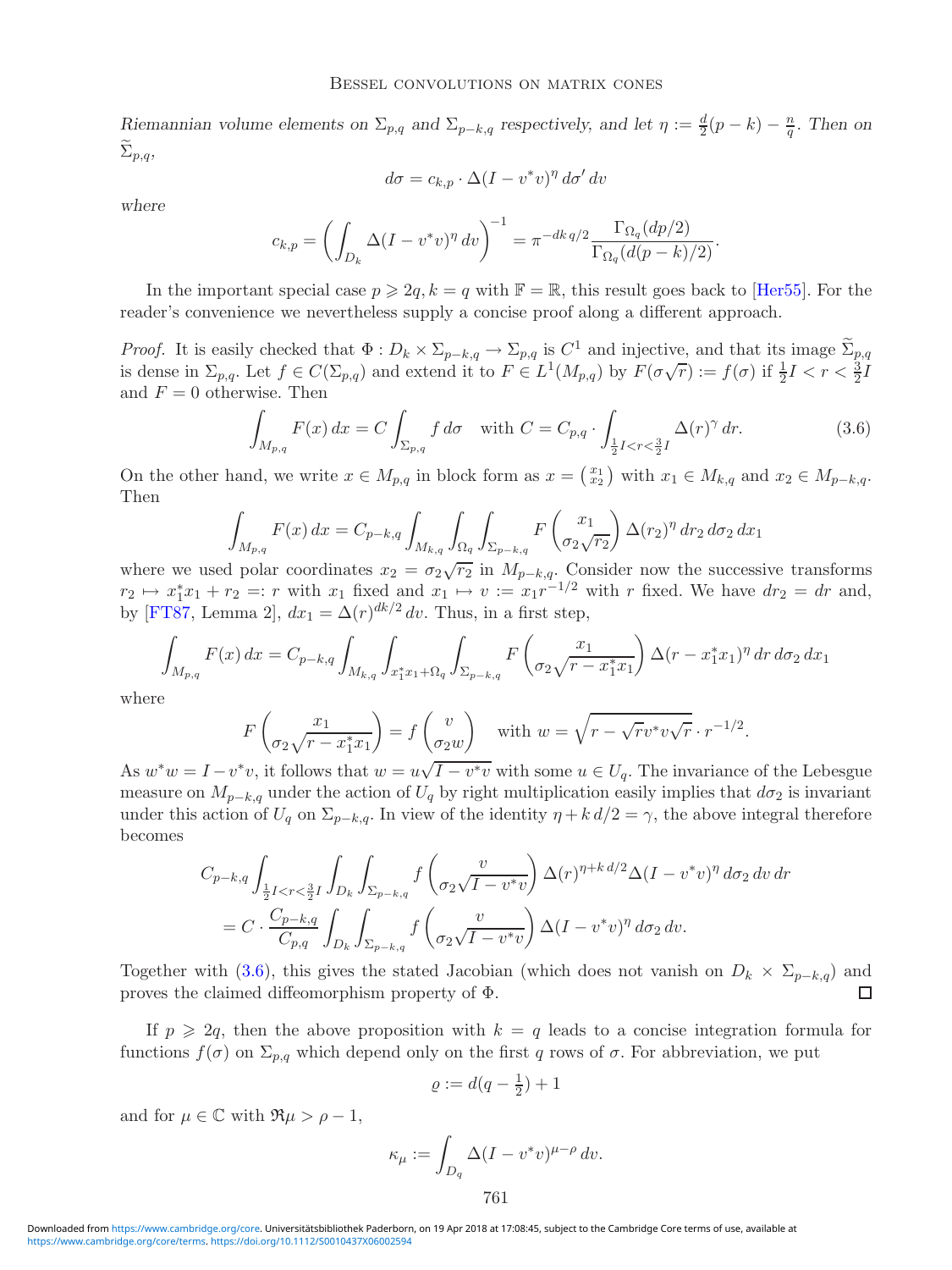The explicit value of  $\kappa_{\mu}$  is obtained by using polar coordinates and [\[FK94,](#page-29-6) Theorem VII.1.7] about beta integrals on symmetric cones,

$$
\kappa_{\mu} = C_{q,q} \int_{r < I} \Delta (I - r)^{\mu - \varrho} \Delta (r)^{d/2 - 1} \, dr = \pi^{dq^2/2} \cdot \frac{\Gamma_{\Omega_q}(\mu - dq/2)}{\Gamma_{\Omega_q}(\mu)}.
$$

<span id="page-13-1"></span>COROLLARY 3.3. Let  $p \geq 2q$ . Then for  $f \in C(\Sigma_{p,q})$  of the form

$$
f(\sigma) = \tilde{f}(\tilde{\sigma}), \quad \tilde{\sigma} = \sigma_0^* \sigma
$$

*one has*

$$
\int_{\Sigma_{p,q}} f d\sigma = \frac{1}{\kappa_{p\,d/2}} \int_{D_q} \widetilde{f}(v) \Delta (I - v^* v)^{p\,d/2 - \varrho} \, dv.
$$

The dependence on p now occurs only in the density, not in the domain of integration.

# <span id="page-13-0"></span>**3.3 A product formula for Bessel functions with continuous index**

<span id="page-13-2"></span>As the integrands in the convolution formula [\(3.2\)](#page-10-0) and the product formula [\(3.5\)](#page-11-0) depend only on the reduced matrix  $\tilde{\sigma}$ , we obtain by Corollary [3.3](#page-13-1) the following.

PROPOSITION 3.4. *Suppose that*  $p \geq 2q$  *and let*  $\mu = p d/2$ *.* 

(1) The convolution  $*_\mu$  on the orbit hypergroup  $\Pi_{q,\mu}$  can be written as

$$
(\delta_r *_\mu \delta_s)(f) = \frac{1}{\kappa_\mu} \int_{D_q} f(\sqrt{r^2 + s^2 + rvs + sv^*r}) \Delta (I - v^*v)^{\mu - \varrho} dv.
$$

(2) The Bessel function  $\mathcal{J}_{\mu}$  satisfies the product formula

$$
\mathcal{J}_{\mu}(r^2)\mathcal{J}_{\mu}(s^2) = \frac{1}{\kappa_{\mu}}\int_{D_q} \mathcal{J}_{\mu}(r^2 + s^2 + rvs + sv^*r)\Delta(I - v^*v)^{\mu - \varrho} dv \quad \forall r, s \in \Pi_q.
$$

We are now going to extend the integral formulas of Proposition [3.4](#page-13-2) to arbitrary indices  $\mu$  within the half plane  $\{\mu \in \mathbb{C} : \Re \mu > \varrho - 1 = d(q - \frac{1}{2})\}$ . We use a standard technique (cf. [\[Ste88\]](#page-30-12) for the rank-one case), namely analytic continuation with respect to  $\mu$ . The argumentation is based on a classical theorem of Carlson.

THEOREM 3.5 (Titchmarsh [\[Tit39,](#page-30-13) p. 186]). Let  $f(z)$  be holomorphic in a neighbourhood of  $\{z \in$  $\mathbb{C}: \Re z \geq 0$  *satisfying*  $f(z) = O(e^{c|z|})$  on  $\Re z \geq 0$  for some  $c < \pi$ . If  $f(z) = 0$  for all  $z \in \mathbb{N}_0$ , then f *is identically zero.*

The following theorem is the main result of this section.

<span id="page-13-5"></span><span id="page-13-3"></span>THEOREM 3.6. Let  $\mu \in \mathbb{C}$  with  $\Re \mu > \varrho - 1 = d(q - \frac{1}{2})$ . Then the Bessel function  $\mathcal{J}_{\mu}$  satisfies the *product formula*

$$
\mathcal{J}_{\mu}(r^2)\mathcal{J}_{\mu}(s^2) = \frac{1}{\kappa_{\mu}} \int_{D_q} \mathcal{J}_{\mu}(r^2 + s^2 + rvs + sv^*r)\Delta(I - v^*v)^{\mu - \varrho} dv \quad \forall r, s \in \Pi_q.
$$
 (3.7)

*Remark.* It is easy to obtain from  $(3.7)$  the more general identity

<span id="page-13-4"></span>
$$
\mathcal{J}_{\mu}(x^*x)\mathcal{J}_{\mu}(y^*y) = \frac{1}{\kappa_{\mu}} \int_{D_q} \mathcal{J}_{\mu}(x^*x + y^*y + x^*vy + y^*v^*x) \Delta(I - v^*v)^{\mu - \varrho} dv \tag{3.8}
$$

for arbitrary  $x, y \in M_q$ . For this, recall that every  $x \in M_q$  has a polar decomposition  $x = u|x|$  with  $|x| = \sqrt{x^*x} \in \Pi_q$  and a unitary matrix  $u \in U_q$ . Choose  $r = |x| = u^*x$  and  $s = |y| = w^*y$  with  $u, w \in U_q$  in [\(3.7\)](#page-13-3). Then

$$
\mathcal{J}_{\mu}(x^*x)\mathcal{J}_{\mu}(y^*y) = \frac{1}{\kappa_{\mu}}\int_{D_q} \mathcal{J}_{\mu}(x^*x + y^*y + x^*uvw^*y + y^*wv^*u^*x)\Delta(I - v^*v)^{\mu - \varrho}dv.
$$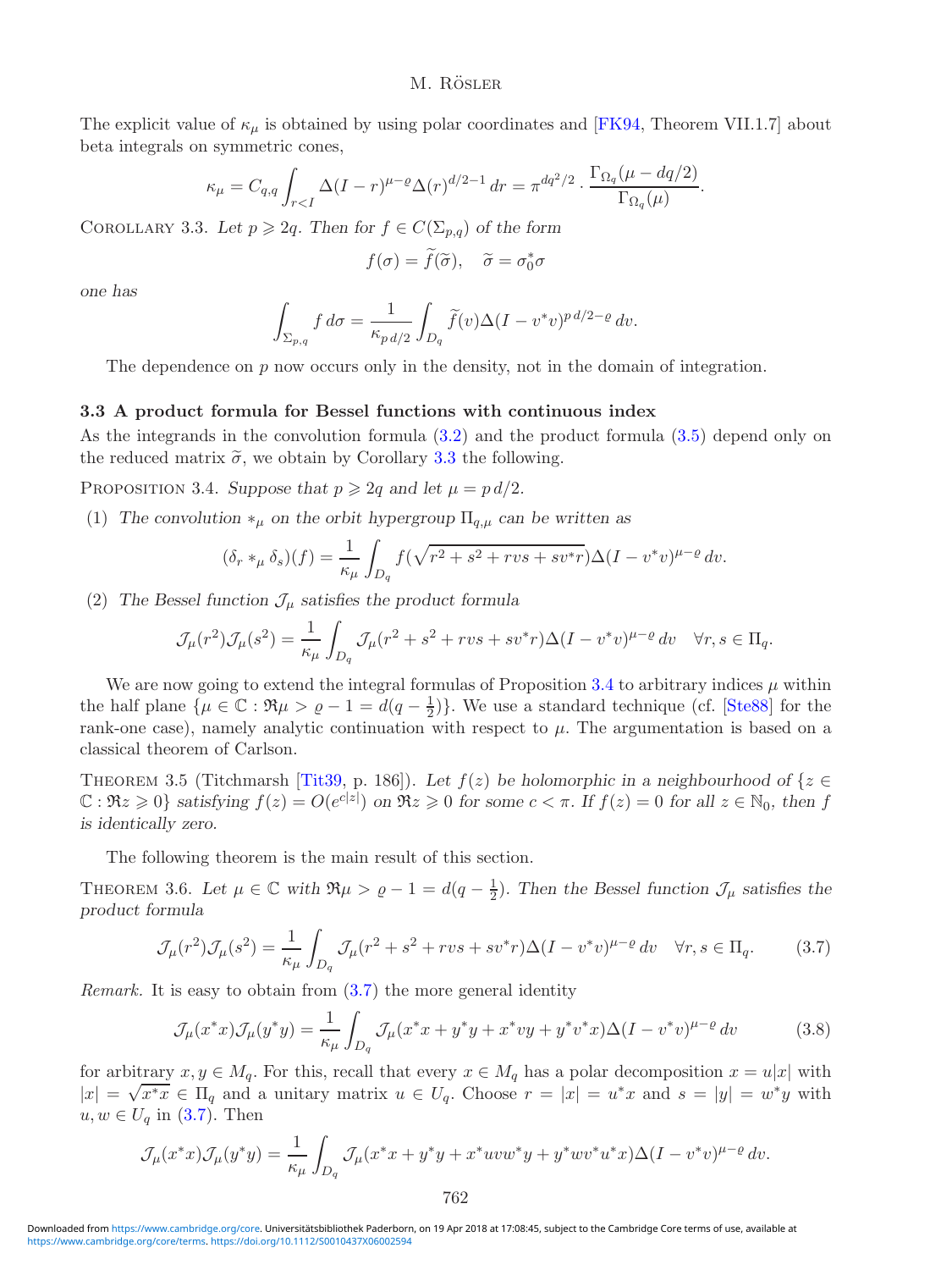Under the coordinate transform  $v \mapsto uvw^* =: \tilde{v}$  we have  $dv = d\tilde{v}, \Delta(I - v^*v) = \Delta(I - \tilde{v}^*\tilde{v})$  and  $v \in D_q \Leftrightarrow \tilde{v} \in D_q$ . This implies [\(3.8\)](#page-13-4).

<span id="page-14-0"></span>*Proof of Theorem [3.6.](#page-13-5)* Let  $W := {\mu \in \mathbb{C} : \Re \mu > \varrho - 1}.$  By the asymptotic properties of the usual gamma function we have

$$
\kappa_{\mu} \sim \left(\frac{\pi}{\mu}\right)^{dq^2/2} \quad \text{uniformly in } W \text{ as } \mu \to \infty. \tag{3.9}
$$

Consider now the claimed product formula [\(3.7\)](#page-13-3). Its left-hand side is holomorphic and, according to Corollary [2.2,](#page-7-1) also uniformly bounded in W as a function of  $\mu$ . In order to estimate the right-hand side of [\(3.7\)](#page-13-3), note that the argument  $r^2 + s^2 + rvs + sv^*r$  is positive semidefinite for all  $v \in D_q$ . Moreover,

$$
\text{tr}(r^2 + s^2 + rvs + sv^*r) = ||r||^2 + ||s||^2 + 2(r|vs)
$$
  
\$\leq ||r||^2 + 2||r|| ||vs|| + ||s||^2 \leq (||r|| + ||s||)^2\$ (3.10)

where again  $\|\cdot\|$  is the Hilbert–Schmidt norm on  $M_q$ . For the last estimate, it was used that  $I-v^*v$ is positive definite and therefore

<span id="page-14-2"></span>
$$
||s||^2 - ||vs||^2 = \text{tr}(s(I - v^*v)s) \ge 0.
$$

Thus by Corollary [2.2,](#page-7-1)

$$
|\mathcal{J}_{\mu}(r^2 + s^2 + rvs + sv^*r)| \leq e^{(||r|| + ||s||)^2} \quad \forall v \in D_q.
$$

This easily implies that the right-hand side in  $(3.7)$  is also holomorphic as a function of  $\mu$  in W, and can be estimated according to

$$
\left| \frac{1}{\kappa_{\mu}} \int_{D_q} \mathcal{J}_{\mu} (r^2 + s^2 + rvs + sv^*r) \Delta (I - v^*v)^{\mu - \varrho} \, dv \right| \leq C \cdot \frac{1}{|\kappa_{\mu}|} \cdot \int_{D_q} \Delta (I - v^*v)^{\Re \mu - \varrho} \, dv = C \cdot \frac{\kappa_{\Re \mu}}{|\kappa_{\mu}|} \tag{3.11}
$$

with a constant  $C > 0$  independent of  $\mu$ . In view of  $(3.9)$ , the last expression is of the form

$$
O(|\mu|^{dq^2/2})
$$
 as  $\mu \to \infty$  in W.

Now define  $f(z) := g((z + 2q)\frac{d}{2})$  where

$$
g(\mu) := \mathcal{J}_{\mu}(r^2)\mathcal{J}_{\mu}(s^2) - \frac{1}{\kappa_{\mu}} \int_{D_q} \mathcal{J}_{\mu}(r^2 + s^2 + rvs + sv^*r) \,\Delta(I - v^*v)^{\mu - \varrho} \, dv, \quad \mu \in W.
$$

Then  $f(z) = 0$  for all  $z \in \mathbb{N}_0$  by Proposition [3.4.](#page-13-2) The above considerations further show that f is holomorphic and of polynomial growth on  $\Re z > -1$ . With Carlson's theorem, the validity of [\(3.7\)](#page-13-3) follows as claimed. П

*Remarks.* (1) We may as well establish a Bochner-type integral representation for the Bessel function  $J_{\mu}$  with  $\Re \mu > \varrho-1$  by analytic continuation. Indeed, for  $\mu = p d/2$  with an integer  $p \geqslant q$ , we obtain from [\(3.4\)](#page-10-1) that for all  $x \in M_q$ ,

$$
\mathcal{J}_{\mu}(x^*x) = \int_{\Sigma_{p,q}} e^{-2i(\sigma|\sigma_0 x)} d\sigma = \int_{\Sigma_{p,q}} e^{-2i(\widetilde{\sigma}|x)} d\sigma.
$$

If  $p \geq 2q$ , then according to Corollary [3.3](#page-13-1) this can be written as

<span id="page-14-1"></span>
$$
\mathcal{J}_{\mu}(x^*x) = \frac{1}{\kappa_{\mu}} \int_{D_q} e^{-2i(v|x)} \Delta (I - v^*v)^{\mu - \varrho} dv. \tag{3.12}
$$

Analytic continuation with respect to  $\mu$  as above shows that [\(3.12\)](#page-14-1) remains valid for all  $\mu \in \mathbb{C}$ with  $\Re \mu > \rho - 1$ . From this identity, it follows by the Riemann–Lebesgue lemma for the additive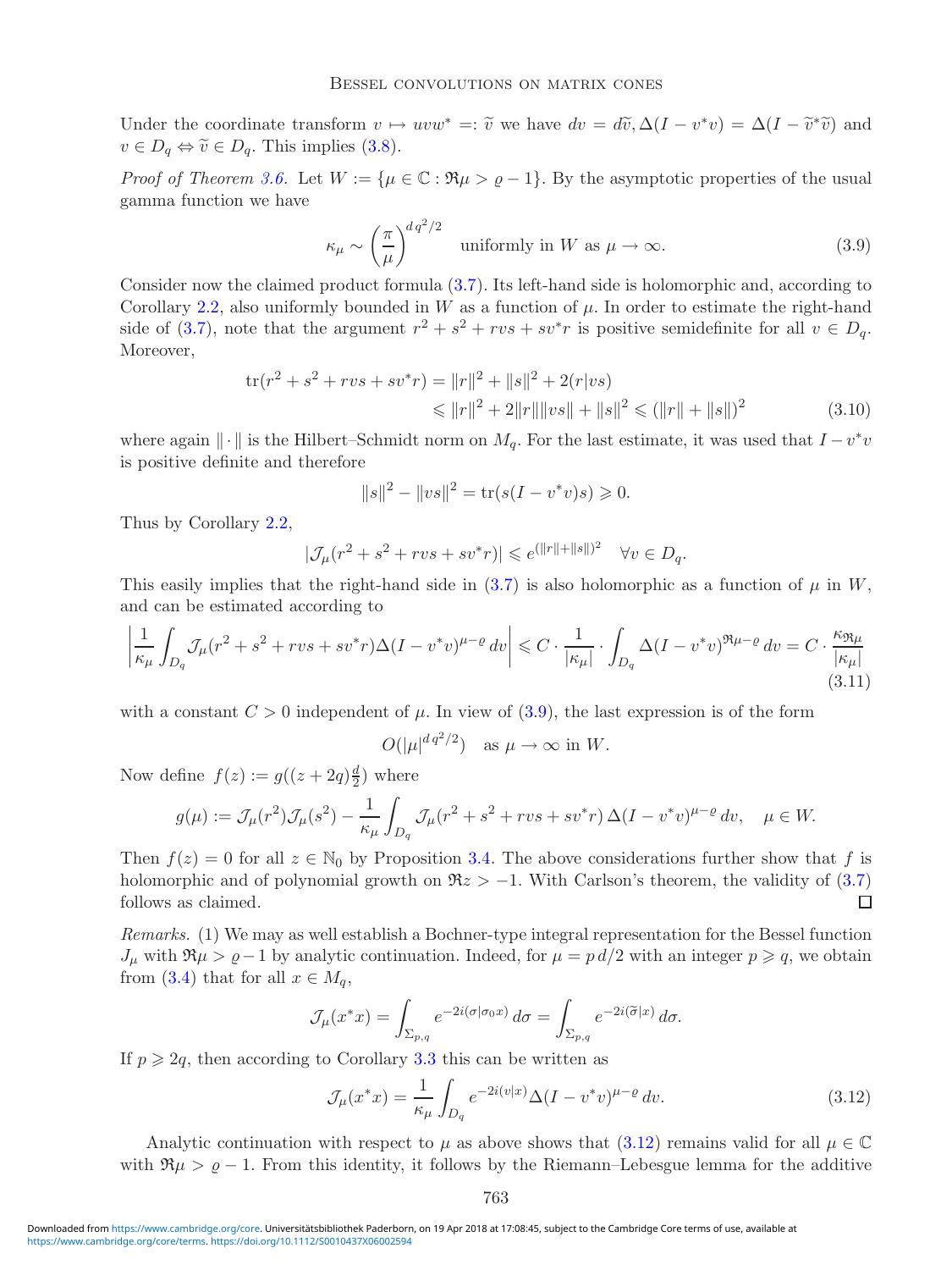matrix group  $(M_q, +)$  that  $\mathcal{J}_{\mu} \in C_0(\Pi_q)$ . In case  $\mathbb{F} = \mathbb{R}$ , the integral representation [\(3.12\)](#page-14-1) for  $\Re \mu > \varrho - 1$  goes back to [\[Her55\]](#page-29-2), where it was proven by a different method.

(2) In the rank-one case  $q = 1$  we have

$$
\mathcal{J}_{\mu}\left(\frac{r^2}{4}\right) = j_{\mu-1}(r) \quad (r \in \mathbb{R}_+)
$$

with the one-variable Bessel functions

$$
j_{\alpha}(z) = {}_0F_1\left(\alpha+1; -\frac{z^2}{4}\right) = \sum_{n=0}^{\infty} \frac{(-1)^n \Gamma(\alpha+1)}{n! \Gamma(\alpha+n+1)} \left(\frac{z}{2}\right)^{2n}.
$$

Formulas [\(3.12\)](#page-14-1) and [\(3.7\)](#page-13-3) reduce to the well-known Mehler formula

$$
j_{\alpha}(r) = c_{\alpha} \int_{-1}^{1} e^{-irt} (1 - t^2)^{\alpha - 1/2} dt
$$

and the product formula

$$
j_{\alpha}(r)j_{\alpha}(s) = c_{\alpha} \int_{-1}^{1} j_{\alpha}(\sqrt{r^2 + s^2 + 2rst})(1 - t^2)^{\alpha - 1/2} dt,
$$

which are both valid for  $\alpha \in \mathbb{C}$  with  $\Re \alpha > -1/2$ .

We finish this section with an alternative form of product formula  $(3.7)$  and the integral repre-sentation [\(3.12\)](#page-14-1) for the Bessel functions  $\mathcal{J}_{\mu}$ . Let

$$
B := \{ z \in M_{1,q}(\mathbb{F}) : |z| < 1 \}
$$

denote the unit ball in  $M_{1,q}(\mathbb{F}) \cong \mathbb{F}^q$  with respect to the standard norm  $|z| = (\sum_{j=1}^q \overline{z_j} z_j)^{1/2}$ . It is easily checked that

$$
\Delta(I - z^*z) = 1 - |z|^2.
$$

<span id="page-15-1"></span>Lemma 3.7. *The mapping*

$$
P(y_1, \ldots, y_q) := \begin{pmatrix} y_1 \\ y_2(I - y_1^* y_1)^{1/2} \\ \vdots \\ y_q(I - y_{q-1}^* y_{q-1})^{1/2} \cdots (I - y_1^* y_1)^{1/2} \end{pmatrix}; \quad y_1, \ldots, y_q \in B
$$

establishes a diffeomorphism from  $B<sup>q</sup>$  onto  $D<sub>q</sub>$  with Jacobi determinant

$$
|\det dP(y)| = \prod_{j=1}^{q-1} (1 - |y_j|^2)^{d(q-j)/2}.
$$

*Proof.* For k with  $2 \leq k \leq q$ , the mapping

$$
B \times D_{k-1} \longrightarrow D_k, \quad (z, w) \mapsto \begin{pmatrix} z \\ w\sqrt{I - z^*z} \end{pmatrix}
$$

is obviously a diffeomorphism. By [\[FT87,](#page-29-1) Lemma 2] and Fubini's theorem, its Jacobi determinant is given by  $(1-|z|^2)^{d(k-1)/2}$ . The  $(q-1)$ -fold iteration of this decomposition yields the assertion.

It is easily checked that for  $v = P(y) \in D_q$ ,

$$
\Delta(I - v^*v) = \prod_{j=1}^q \Delta(I - y_j^*y_j) = \prod_{j=1}^q (1 - |y_j|^2).
$$

<span id="page-15-0"></span>This implies the following corollary.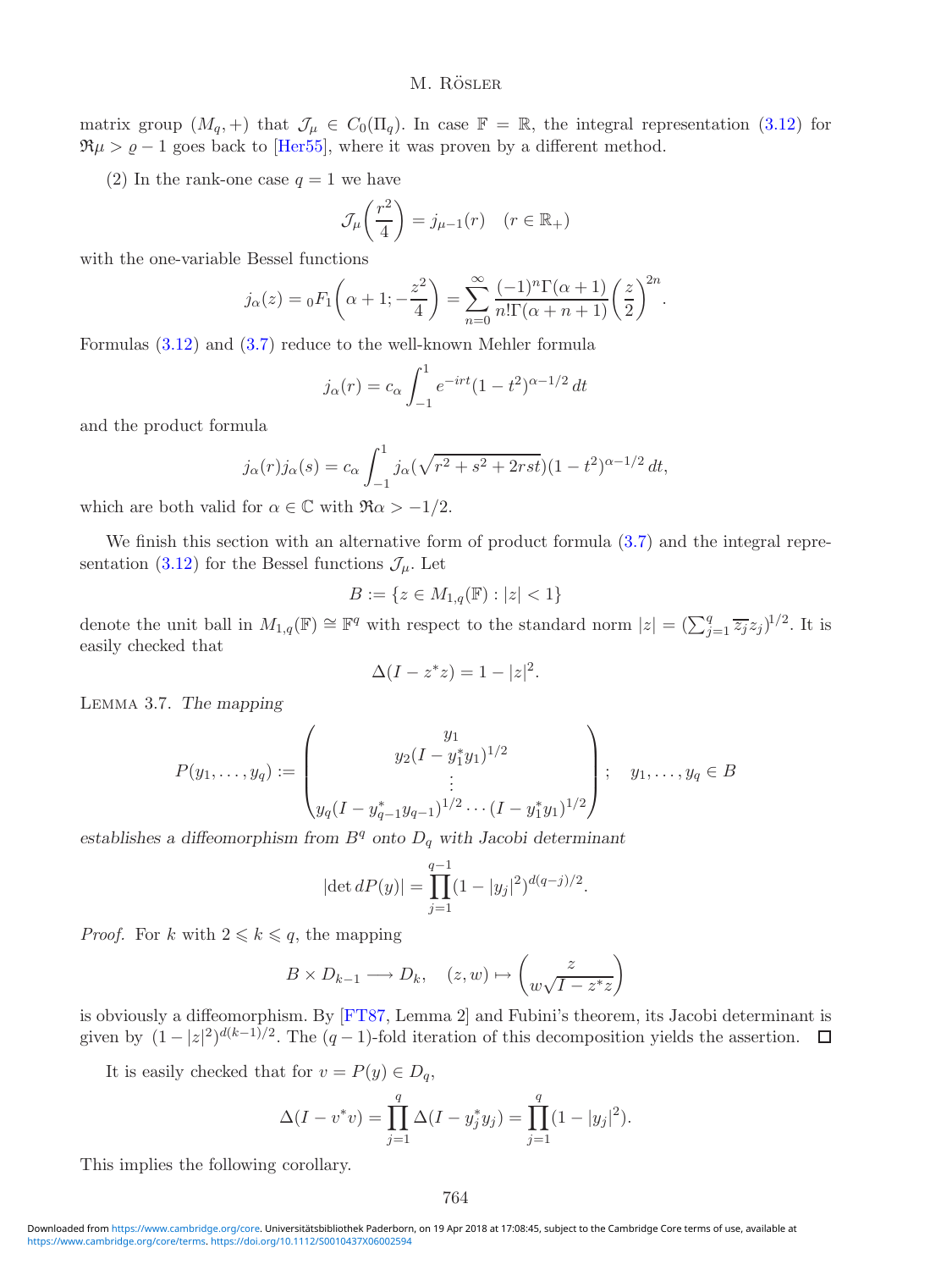COROLLARY 3.8. Let  $\zeta \in \mathbb{C}$  *with*  $\Re \zeta > -1$ *. Then the image measure of*  $\Delta (I - v^*v)^{\zeta} dv$  *under*  $P^{-1}: D_q \to B^q$  is given by  $\prod_{j=1}^q (1 - |y_j|^2)^{\zeta + d(q-j)/2} dy$ .

<span id="page-16-2"></span>Application to the product formula [\(3.7\)](#page-13-3) and the integral representation [\(3.12\)](#page-14-1) for the Bessel function  $\mathcal{J}_{\mu}$  gives the following.

COROLLARY 3.9. Let  $\mu \in \mathbb{C}$  with  $\Re \mu > \varrho - 1$ . Then for all  $r, s \in \Pi_q$ ,

$$
\mathcal{J}_{\mu}(r^2)\mathcal{J}_{\mu}(s^2) = \frac{1}{\kappa_{\mu}} \int_{B^q} \mathcal{J}_{\mu}(r^2 + s^2 + rP(y)s + sP(y)^*r) \prod_{j=1}^q (1 - |y_j|^2)^{\mu - \varrho + d(q-j)/2} dy;
$$

$$
\mathcal{J}_{\mu}(r^2) = \frac{1}{\kappa_{\mu}} \int_{B^q} e^{-2i(P(y)|r)} \prod_{j=1}^q (1 - |y_j|^2)^{\mu - \varrho + d(q-j)/2} dy.
$$

# <span id="page-16-0"></span>**3.4 Bessel convolutions on the cone**  $\Pi_q$

For real  $\mu > \varrho - 1$  the measure  $\kappa_{\mu}^{-1} \cdot \Delta (I - v^*v)^{\mu - \varrho}$  in product formula [\(3.7\)](#page-13-3) is a probability measure on  $D_q$ . We shall see that [\(3.7\)](#page-13-3) leads to a hypergroup convolution on  $\Pi_q$  which is of the same form as those of Proposition [3.4.](#page-13-2) This will give us a continuous series of commutative hypergroup structures on  $\Pi_q$  which interpolate those occurring as orbit hypergroups for the indices  $\mu = p d/2$ ,  $p \geq 2q$  and integer.

<span id="page-16-1"></span>THEOREM 3.10. *Fix an index*  $\mu \in \mathbb{R}$  *with*  $\mu > \rho - 1$ *.* 

(a) *The assignment*

$$
(\delta_r *_\mu \delta_s)(f) := \frac{1}{\kappa_\mu} \int_{D_q} f(\sqrt{r^2 + s^2 + rvs + sv^*r}) \Delta(I - v^*v)^{\mu - \varrho} dv; \quad f \in C(\Pi_q)
$$

*defines a commutative hypergroup structure*  $\Pi_{a,\mu} = (\Pi_a, *_{\mu})$  *with neutral element* 0 *and the identity mapping as involution. The support of*  $\delta_r *_{\mu} \delta_s$  *satisfies* 

 $\text{supp}(\delta_r *_\mu \delta_s) \subseteq \{t \in \Pi_q : ||t|| \leq ||r|| + ||s||\}.$ 

(b) *A Haar measure of the hypergroup* Πq,µ *is given by*

$$
\omega_{\mu}(f) = \frac{2^{-q\mu}}{\Gamma_{\Omega_q}(\mu)} \int_{\Omega_q} f(\sqrt{r}) \Delta(r)^{\gamma} dr
$$

*with*  $\gamma = \mu - \frac{d}{2}(q - 1) - 1 = \mu - \frac{n}{q}$ .

*Remark.* The specific normalization of the Haar measure is motivated by Theorem [3.12](#page-18-0) below.

*Proof.* (a) Clearly  $\delta_r *_{\mu} \delta_s$  is a probability measure on  $\Pi_q$  and

$$
\operatorname{supp}(\delta_r *_\mu \delta_s) = \{ \sqrt{r^2 + s^2 + rvs + sv^*r} : v \in \overline{D_q} \},
$$

which does not depend on  $\mu$ . The stated support inclusion is immediate from the estimate [\(3.10\)](#page-14-2). This shows hypergroup axiom (2). Property (3) is clear because it is known to be true for indices  $\mu = p d/2$  which lead to an orbit hypergroup structure. Property (4) is obvious, and (5) with  $\bar{r} = r$ also follows in general because it is true in the orbit hypergroup cases. For the proof of (1) it suffices to show that for each  $f \in C_b(\Pi_q)$  the mapping  $(r, s) \mapsto f(r \ast_\mu s)$  is continuous. However, this is clear from the continuity of the map  $(r, s, v) \mapsto f(r)$  $(\tau, s) \mapsto f(\tau *_{\mu} s)$  is continuous. However, this is clear<br> $\sqrt{r^2 + s^2 + rvs + sv^*r}$  on  $\Pi_q^2 \times D_q$ . Commutativity of the convolution is obvious, and for the proof of associativity it again suffices to consider point measures. So let  $r, s, t \in \Pi_q$  and  $f \in C_b(\Pi_q)$ . Then

$$
\delta_r *_\mu (\delta_s *_\mu \delta_t)(f) = \frac{1}{\kappa_{\mu}^2} \int_{D_q} \int_{D_q} f(H(r, s, t; v, w)) \Delta(I - v^* v)^{\mu - \varrho} \Delta(I - w^* w)^{\mu - \varrho} dv dw =: I(\mu)
$$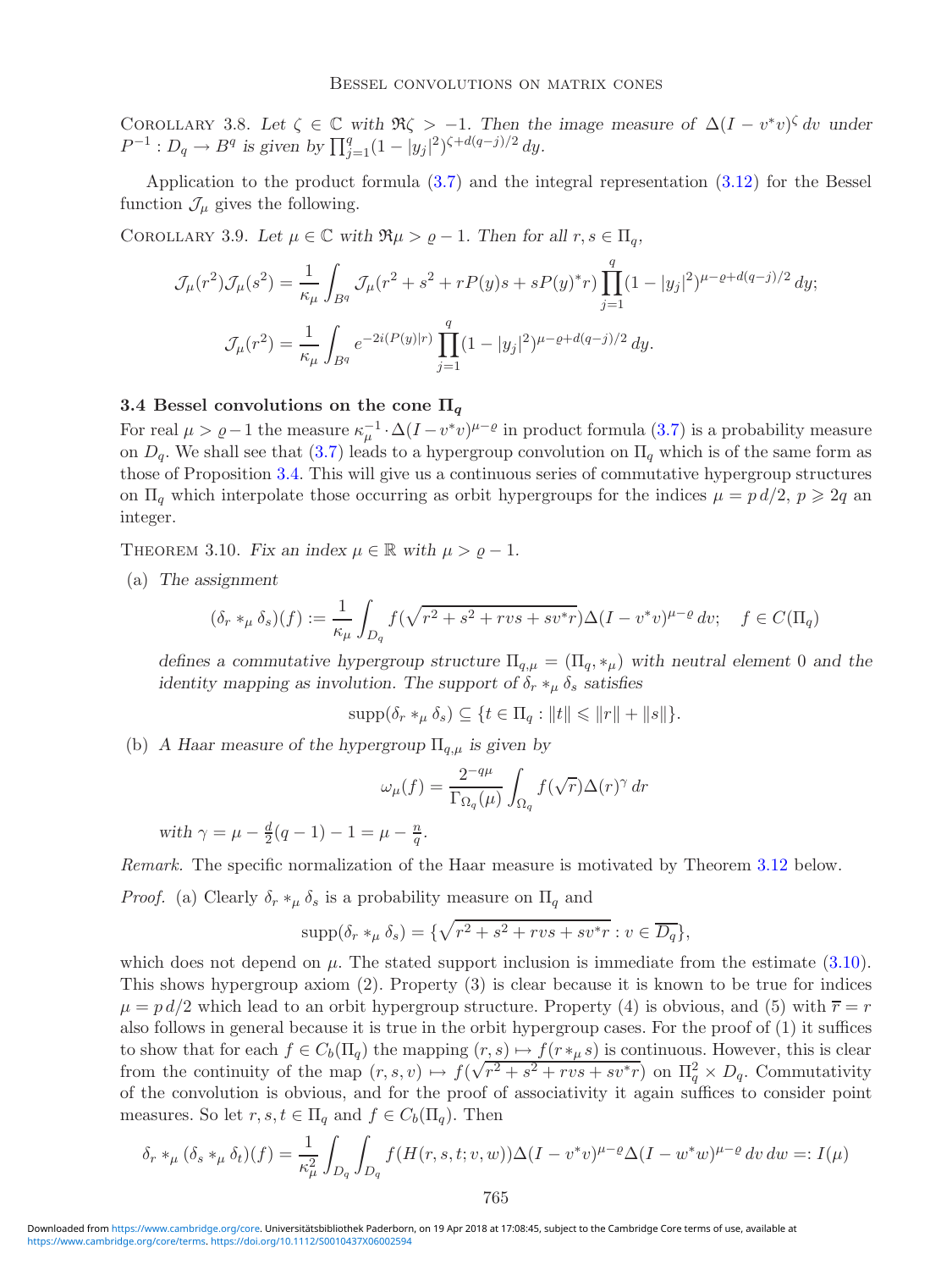with a certain  $\Pi_q$ -valued argument H that is independent of the index  $\mu$ . Similarly,

$$
(\delta_r *_\mu \delta_s) *_\mu \delta_t(f) = I'(\mu)
$$

with some  $\mu$ -independent argument H' instead of H. The integrals  $I(\mu)$  and  $I'(\mu)$  are well-defined and holomorphic in  $\{\mu \in \mathbb{C} : \Re \mu > \varrho - 1\}$ . Further, we know that  $I(\mu) = I'(\mu)$  for all  $\mu = \varrho d/2$ with an integer  $p \geqslant 2q$ . By analytic continuation as in the proof of Theorem [3.6](#page-13-5) (use [\(3.9\)](#page-14-0) again) we obtain validity of this relation for all  $\mu$  with  $\Re \mu > \rho - 1$ .

(b) We need to prove that

<span id="page-17-0"></span>
$$
\int_{\Omega_q} f(s *_{\mu} \sqrt{r}) \Delta(r)^{\gamma} dr = \int_{\Omega_q} f(\sqrt{r}) \Delta(r)^{\gamma} dr
$$

for all  $f \in C_c(\Pi_q)$  and  $s \in \Pi_q$ . Equivalently,

$$
\int_{\Omega_q} \int_{D_q} f(\sqrt{s^2 + r + s v \sqrt{r} + \sqrt{r} v^* s}) \Delta (I - v^* v)^{\mu - \varrho} \Delta (r)^{\mu - n/q} \, dr \, dv = \int_{\Omega_q} f(\sqrt{r}) \Delta (r)^{\mu - n/q} \, dr. \tag{3.13}
$$

We know from § [3.1](#page-9-1) that this relation is true if  $\mu = pd/2$  with an integer  $p \geqslant 2q$ . Moreover, the stated result is well known in the case  $d = q = 1$  for all  $\mu$  in question; actually, in these cases  $*_\mu$  is just the convolution of a Bessel–Kingman hypergroup (see [\[BH95,](#page-29-0) § 3.5]). So we may assume that  $dq \geq 2$ . Again let  $W = {\mu \in \mathbb{C} : \Re \mu > \varrho - 1}.$  Then  $\Re \mu - n/q > 0$  for all  $\mu \in W$ , and for fixed f both sides of [\(3.13\)](#page-17-0) are well-defined and holomorphic as functions of  $\mu$  in W. We shall again carry out analytic continuation with respect to  $\mu$ , based on Carlson's theorem. We proceed in two steps.

*Step 1*. For  $R > 0$  let  $B_R := \{r \in \Pi_q : ||r|| \leq R\}$ . Choose  $R > 0$  with  $R^q \leq e^{\pi/d}$ . The explicit formula for the convolution  $*_\mu$  shows that there exist constants  $S_0, R_0 > 0$  such that for  $f \in C_c(\Pi_q)$ with supp  $f \subseteq B_{R_0}$  and for  $s \in \Pi_q$  with  $||s|| \leq S_0$  we have

$$
f(s *_{\mu} \sqrt{r}) = 0 \quad \text{if } \|r\| \ge R.
$$

Suppose that  $|f| \leq C$  on  $\Pi_q$  and note that  $\Delta(r) \leq ||r||^q$ . The left-hand side of [\(3.13\)](#page-17-0) may then be estimated according to

$$
|\text{LHS}| \leq C \int_{B_R} \Delta(r)^{\Re \mu - n/q} dr \cdot \int_{D_q} \Delta(I - v^* v)^{\Re \mu - \varrho} dv
$$
  

$$
\leq C \cdot \kappa_{\Re \mu} \cdot \text{vol}(B_R) \cdot (R^q)^{\Re \mu - n/q}.
$$
 (3.14)

Due to the asymptotics [\(3.9\)](#page-14-0),  $\mu \mapsto \kappa_{\Re \mu}$  is bounded on W. Thus, by our initial assumption on R, we arrive at

$$
|\text{LHS}| = O(e^{\pi/d|\mu|}) \quad \text{as } \mu \to \infty \text{ in } W.
$$

The right-hand side of  $(3.13)$  coincides with the left-hand side for  $s = 0$  and is therefore of (at most) the same order as a function of  $\mu$ . As in the proof of Theorem [3.6,](#page-13-5) we have to substitute  $\mu = (z + 2q)\frac{d}{2}$  to obtain holomorphic functions in z on  $\Re z > -1$  which coincide for all  $z \in \mathbb{N}_0$ and are of order  $O(e^{\pi |z|/2})$  in  $\Re z \geq 0$ . Carlson's theorem now implies the assertion under the above restrictions on f and s.

*Step 2*. Let  $f \in C_c(\Pi_q)$  and  $s \in \Pi_q$  be arbitrary. For  $\delta > 0$  define  $f_{\delta}(r) := f(\delta r)$ . We shall use that the convolution  $*_\mu$  is homothetic, i.e.

$$
f_{\delta}(r *_{\mu} s) = f(\delta r *_{\mu} \delta s).
$$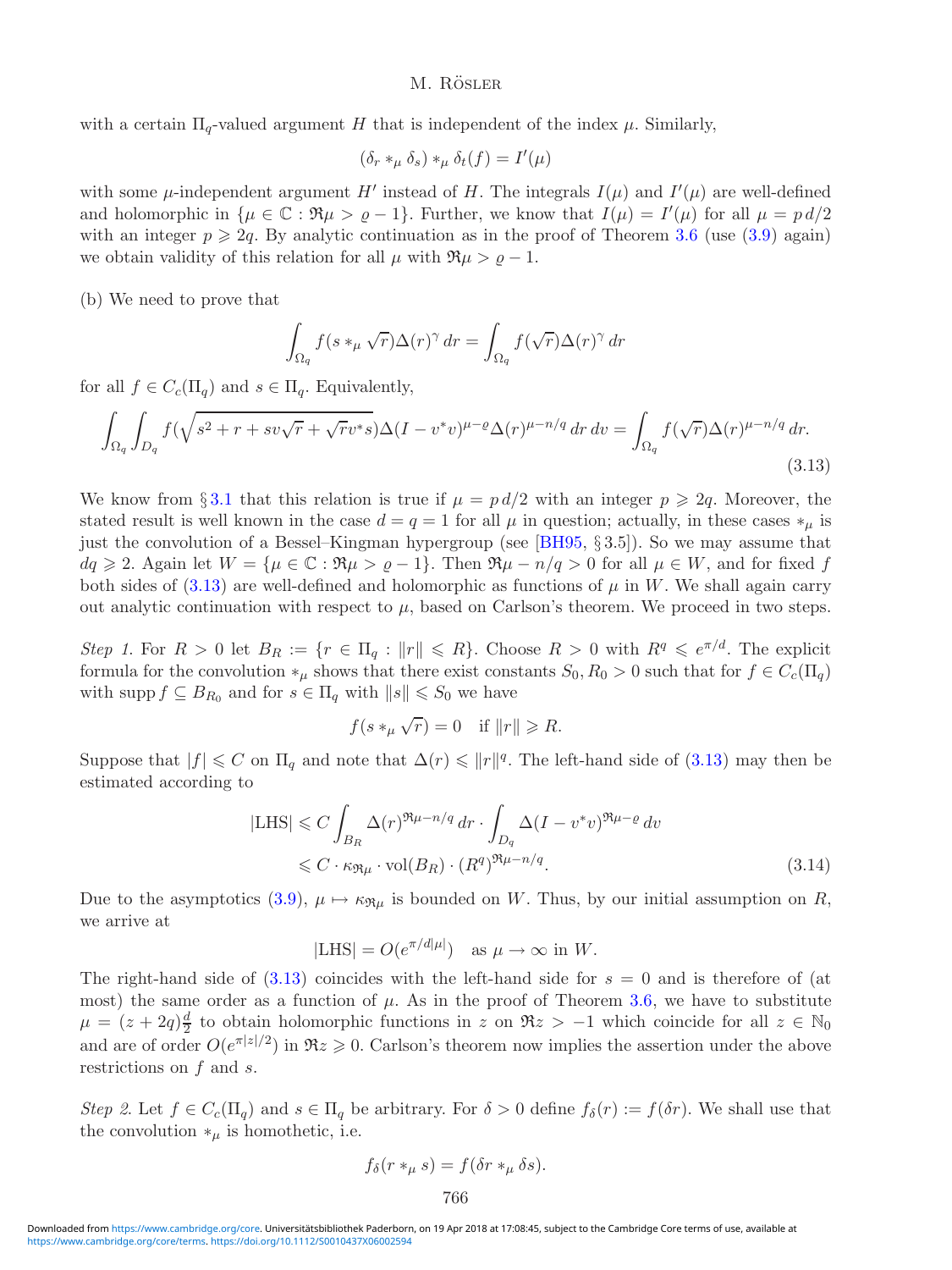Fix constants  $S_0, R_0$  as in step 1 and choose  $\delta > 1$  such that  $\supp f_\delta \subseteq B_{R_0}$  and  $||s/\delta|| \leq S_0$ . Then

$$
I(s) := \int_{\Omega_q} f(s *_{\mu} \sqrt{r}) \Delta(r)^{\gamma} dr = \int_{\Omega_q} f_{\delta} \left( \frac{s}{\delta} *_{\mu} \frac{\sqrt{r}}{\delta} \right) \Delta(r)^{\gamma} dr
$$
  
=  $\delta^{2q\gamma+2n} \int_{\Omega_q} f_{\delta} \left( \frac{s}{\delta} *_{\mu} \sqrt{t} \right) \Delta(t)^{\gamma} dt.$ 

As  $f_\delta$  and  $s/\delta$  satisfy the conditions of step 1, we conclude that  $I(s) = I(0)$ , which finishes the proof of part (b). П

Our next aim is to determine the dual and the Plancherel measure of the hypergroup  $\Pi_{q,\mu}$  with  $\mu > \varrho - 1$ . For  $s \in \Pi_q$  we define

$$
\varphi_s(r) = \varphi_s^{\mu}(r) := \mathcal{J}_{\mu}(\tfrac{1}{4}sr^2s), \quad r \in \Pi_q.
$$

<span id="page-18-3"></span>Note that

$$
\varphi_s(r) = \varphi_r(s) \tag{3.15}
$$

<span id="page-18-1"></span>because  $J_{\mu}$  depends only on the eigenvalues of its argument. Moreover, we have the following.

LEMMA 3.11. Let  $\mu > \varrho - 1$ . Then for each  $s \in \Pi_q$ ,  $\varphi_s = \varphi_s^{\mu}$  belongs to  $C_b(\Pi_q)$  with  $\|\varphi_s\|_{\infty} =$  $\varphi_s(0) = 1$ *. If s belongs to the open cone*  $\Omega_q$ *, then even*  $\varphi_s \in C_0(\Pi_q)$ *.* 

*Proof.* The first assertion is immediate from the Bochner-type integral representation [\(3.12\)](#page-14-1) for  $\mathcal{J}_{\mu}$ . Now suppose  $s \in \Omega_q$ . Then  $r \to \infty$  in  $\Pi_q$  implies that  $r^2 \to \infty$  and also  $sr^2s \to \infty$ , because s is invertible. The second assertion thus follows from the fact that  $\mathcal{J}_{\mu}$  vanishes at infinity.  $\Box$ 

From this lemma together with the product formula [\(3.8\)](#page-13-4) it is immediate that each  $\varphi_s$  with  $s \in \Pi_q$  belongs to the dual  $\Pi_{q,\mu}$ . The results of §[3.1](#page-9-1) suggest that these Bessel functions actually make up the complete dual.

<span id="page-18-0"></span>THEOREM 3.12. (1) *The dual space of*  $\Pi_{q,\mu}$  *with*  $\mu > \rho - 1$  *is given by* 

$$
\widehat{\Pi}_{q,\mu} = \{ \varphi_s = \varphi_s^{\mu} : s \in \Pi_q \}.
$$

(2) The hypergroup  $\Pi_{q,\mu}$  is self-dual via the homeomorphism  $\Psi : \Pi_{q,\mu} \to \widehat{\Pi}_{q,\mu}, s \mapsto \varphi_s$ . Under *this identification, the Plancherel measure*  $\pi_{\mu}$  *on*  $\hat{\Pi}_{q,\mu}$  *coincides with the Haar measure*  $\omega_{\mu}$ *.* 

For the proof of part (1) we need the following.

<span id="page-18-2"></span>LEMMA 3.13. The set  $A := \{\varphi_s : s \in \Pi_q\}$  is closed in  $\widehat{\Pi}_{q,\mu}$  with respect to the topology of locally *uniform convergence.*

*Proof.* Let  $(\varphi_{s_i})_{i\in\mathbb{N}}$  be a sequence in A converging to  $\alpha \in \widehat{\Pi}_{q,\mu}$  locally uniformly. If the sequence  $(s_j) \subset \Pi_q$  is bounded, then after passing to a subsequence we may assume that  $s_j \to s \in \Pi_q$ as  $j \to \infty$ . Then  $\varphi_{s_j} \to \varphi_s$  and therefore  $\alpha = \varphi_s \in A$ . If, otherwise, the original sequence  $(s_j)$  is unbounded, then after passing to a subsequence we may assume that  $s_j \to \infty$ . Thus, by Lemma [3.11,](#page-18-1)  $\varphi_{s_i}(r) = \varphi_r(s_i) \to 0$  for all  $r \in \Omega_q$  as  $j \to \infty$ . This implies  $\alpha = 0$  which contradicts the convention  $0 \notin \Pi_{q,\mu}.$  $\Box$ 

*Proof of Theorem [3.12.](#page-18-0)* In a first step, we establish that  $\Pi_{q,\mu}$  has subexponential growth in the sense of [\[Voi88\]](#page-30-14), i.e. for each compact subset  $K \subset \Pi_q$  and each  $c > 1$ , the Haar measure satisfies  $\omega_{\mu}(K^m) = o(c^m)$  as  $m \to \infty$ . Here  $K^m$  denotes the m-fold convolution power of K, the convolution product of subsets  $A, B$  of a hypergroup  $(X, *)$  being defined by  $A * B = \bigcup_{x \in A, y \in B} \text{supp}(\delta_x * \delta_y)$ . Once subexponential growth is known, [\[Voi88,](#page-30-14) Theorem 2.17] will imply that the support of the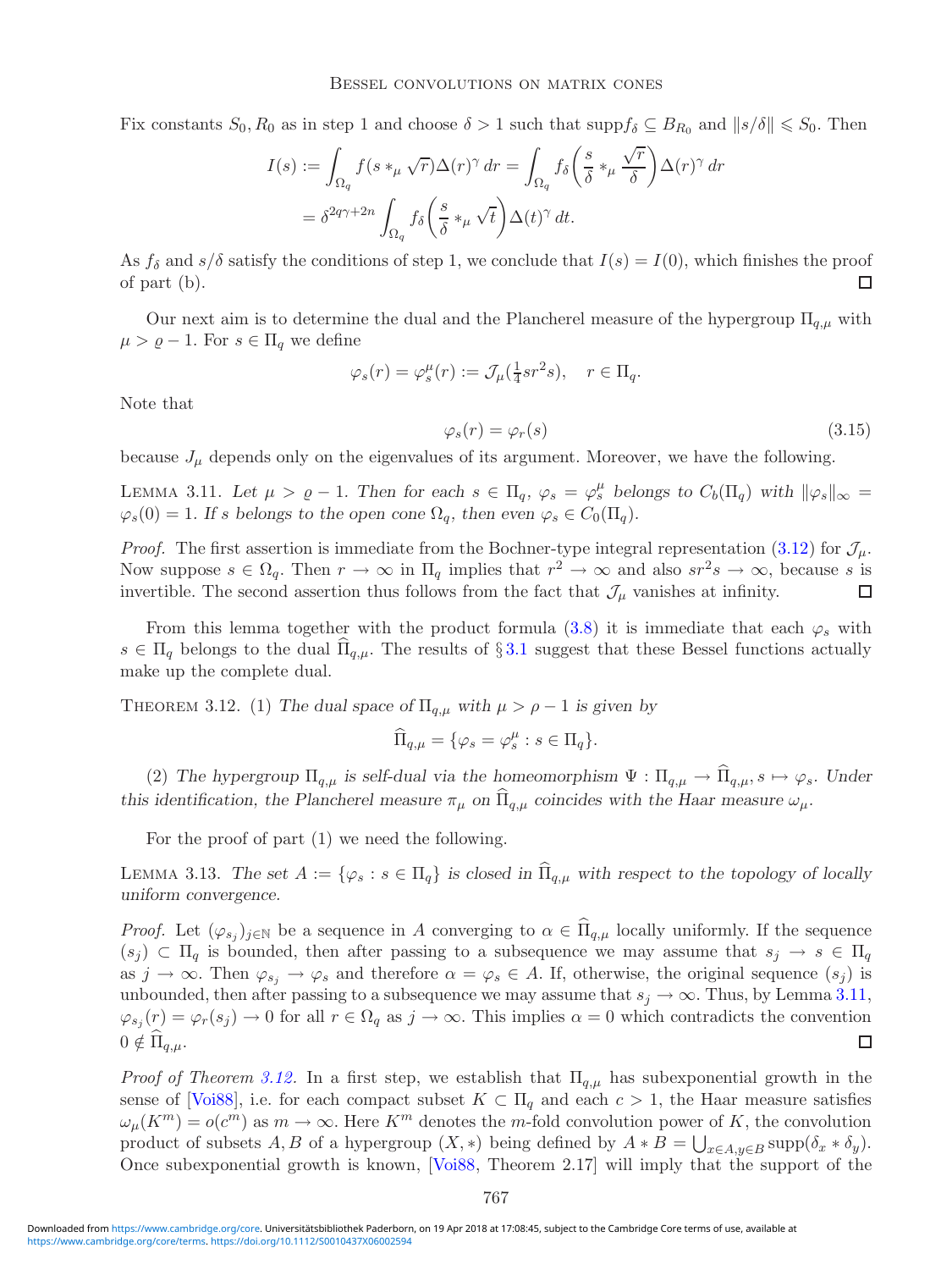Plancherel measure  $\pi_{\mu}$  coincides with the complete dual  $\widehat{\Pi}_{q,\mu}$ . For the proof of subexponential growth, it suffices to consider the balls  $B_R = \{r \in \Pi_q : ||r|| \leq R\}$ . From the support properties of  $*_{\mu}$  we see that  $B_R^m$  ⊆  $B_{mR}$ . Moreover,

$$
\omega_{\mu}(B_R) = C \cdot \int_{\|\sqrt{r}\| \le R} \Delta(r)^{\gamma} dr = O(R^{2q\gamma + 2n}) = O(R^{2q\mu}) \quad \text{as } R \to \infty.
$$

Thus, for fixed  $R > 0$ , we obtain  $\omega_{\mu}(B_R^m) = O(m^{2q\mu})$ , and the assertion follows.

In a second step, we determine  $\pi_{\mu}$ . The decisive ingredient will be known results about the Hankel transform on a symmetric cone. For  $s, r \in \Omega_q$ , define

$$
H_{\mu}(s,r)=\frac{1}{\Gamma_{\Omega_q}(\mu)}\mathcal{J}_{\mu}(\sqrt{s}r\sqrt{s}).
$$

Suppose that  $\mu > d(q - 1) + 1$ . Then according to [\[FK94,](#page-29-6) Theorem XV.4.1], the Hankel transform

$$
U_{\mu}F(s) := \int_{\Omega_q} H_{\mu}(s,r)F(r)\Delta(r)^{\gamma} dr
$$

defines an isometric and involutive isomorphism of  $L^2(\Omega_q, \Delta(r)^\gamma dr)$ . The argumentation of [\[Her55\]](#page-29-2) and [\[FT87,](#page-29-1) § 5] shows that this statement actually extends to all  $\mu \in \mathbb{R}$  with  $\mu > \frac{d}{2}(q-1)$ , i.e.  $\gamma > -1$ . Let  $f \in L^2(\Pi_q, \omega_\mu)$ . Then  $F(r) := f(\sqrt{r})$  belongs to  $L^2(\Omega_q, \Delta(r)^\gamma dr)$  and a short calculation shows that

$$
\widehat{f}(\varphi_s) = \int_{\Pi_q} \varphi_s(r) f(r) \, d\omega_\mu(r) = 2^{-q\mu} U_\mu F\left(\frac{s^2}{4}\right) \quad \forall s \in \Omega_q.
$$

Moreover, by the isometry of  $U_{\mu}$  we readily obtain

$$
\int_{\Pi_q} |\widehat{f}(\varphi_s)|^2 d\omega_{\mu}(s) = \int_{\Pi_q} |f(s)|^2 d\omega_{\mu}(s).
$$

This shows that the Plancherel measure  $\pi_{\mu}$  associated with  $\omega_{\mu}$  is given by

$$
\pi_{\mu}(g) = \int_{\Pi_q} g(\varphi_s) d\omega_{\mu}(s), \quad g \in C_c(\widehat{\Pi}_{q,\mu}).
$$

Hence, the support of  $\pi_{\mu}$ , which we already know to coincide with  $\widehat{\Pi}_{q,\mu}$ , also coincides with the closure of the set  $\{\varphi_s : s \in \Pi_q\}$  in  $\Pi_{q,\mu}$  with respect to the topology of locally uniform convergence. The proof of part  $(1)$  is therefore accomplished by Lemma [3.13.](#page-18-2) For part  $(2)$ , it remains to verify that  $\Psi$  is a homeomorphism. Continuity and surjectivity are clear. For injectivity, suppose  $\varphi_s = \varphi_r$ . Then in view of  $(3.15)$  we have  $\delta_s = \delta_r$  and the injectivity of the Fourier transform of measures on the hypergroup  $\Pi_{q,\mu}$  implies  $s = r$ . To check continuity of  $\Psi^{-1}$  suppose that  $\varphi_{s_i} \to \varphi_s$  locally uniformly. Then  $\delta_{s_i} \to \delta_s$  locally uniformly on  $\Pi_{q,\mu}$ . Levy's continuity theorem [\[BH95,](#page-29-0) Theorem 4.2.2] implies that  $\delta_{s_i} \rightarrow \delta_s$  weakly, and hence  $s_i \rightarrow s$ .

# <span id="page-19-0"></span>**3.5 The limit case**  $\mu = \rho - 1$

Using Corollary [3.8](#page-15-0) we see that the convolution  $*_\mu$  with  $\mu > \rho - 1$  can be written in the alternative form

$$
(\delta_r *_\mu \delta_s)(f) = \frac{1}{\kappa_\mu} \int_{B^q} f(\sqrt{r^2 + s^2 + rP(y)s + sP(y)^*r}) \prod_{j=1}^q (1 - |y_j|^2)^{\mu - \varrho + \frac{d}{2}(q - j)} dy.
$$
 (3.16)

We shall use this representation to determine the limit of the convolution  $*_\mu$  as  $\mu \downarrow \rho - 1$ , where it assumes a degenerate form. As  $\rho - 1 = p d/2$  with  $p = 2q - 1$ , it is natural to expect that the resulting limit convolution coincides with the orbit hypergroup convolution  $*_{{\rho}-1}$  on  $\Pi_q$  derived from  $M_{q,2q-1}$ .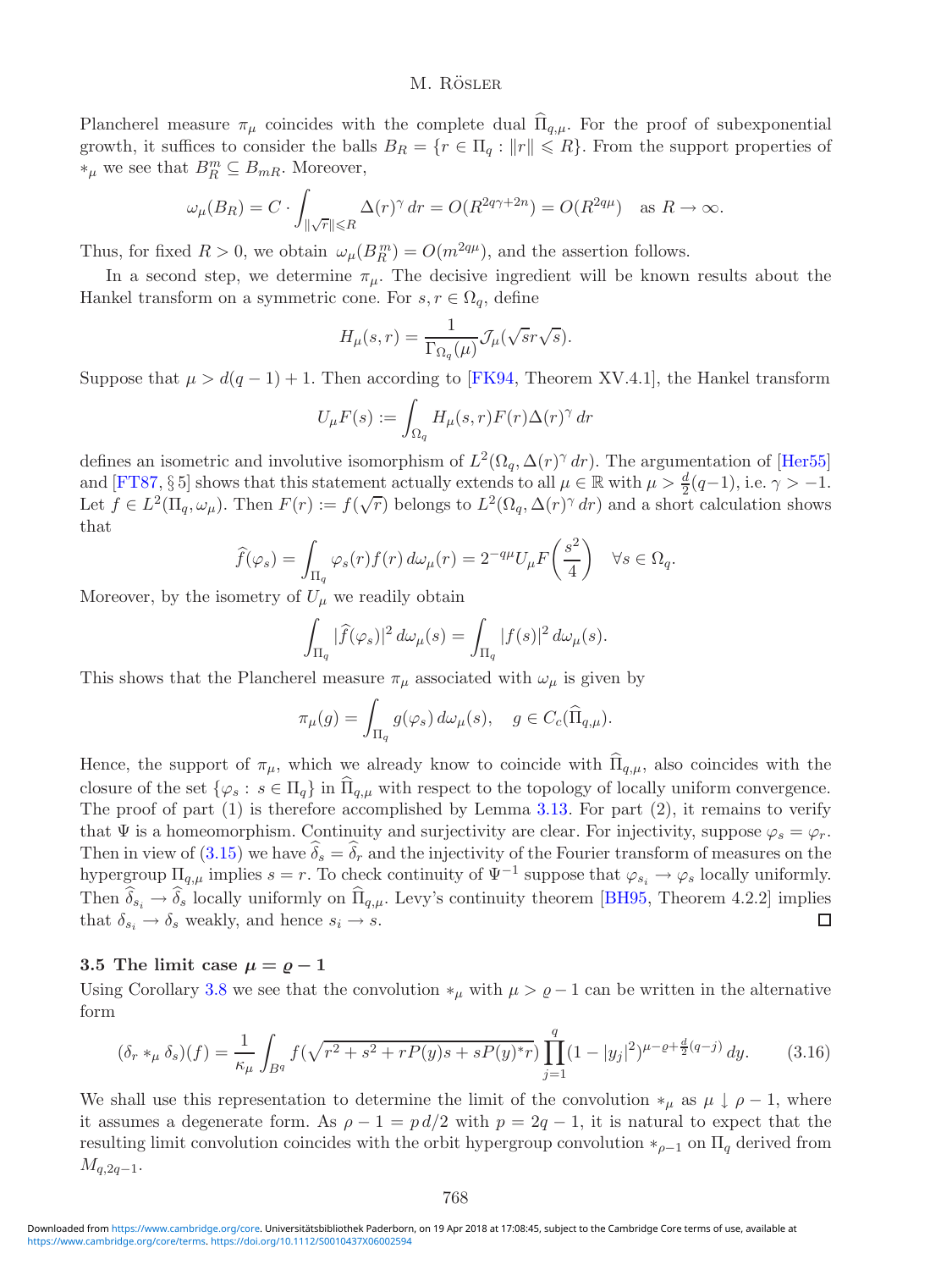In the following,  $d\sigma$  denotes the normalized surface measure on the unit sphere  $S = \{z \in M_{1,q} :$  $|z| = 1$ . The coordinate transform  $P : B^q \to D_q$  of Lemma [3.7](#page-15-1) is assumed to be continuously extended to  $\overline{B}^q$ .

PROPOSITION 3.14. As  $\mu \downarrow \rho - 1$ , the convolution product  $\delta_r *_\mu \delta_s$  converges weakly to the probability *measure*  $\delta_r * \delta_s$  *on*  $\Pi_q$  *given by* 

$$
(\delta_r^* * \delta_s)(f)
$$
  
=  $\tilde{\kappa} \int_{B^{q-1}} \int_S f(\sqrt{r^2 + s^2 + rP(y)s + sP(y)}*) \prod_{j=1}^{q-1} (1 - |y_j|^2)^{\mu - \varrho + \frac{d}{2}(q-j)} dy_1 \cdots dy_{q-1} d\sigma(y_q)$ 

with a normalization constant  $\tilde{\kappa} > 0$ . The product  $\tilde{*}$  defines a commutative hypergroup structure on  $\Pi_q$  which coincides with the orbit hypergroup  $\Pi_q^{\rho-1}$  derived from  $M_{q,2q-1}$  as in § [3.1.](#page-9-1) In particular,

$$
(\delta_r \tilde{\star} * \delta_s)(f) = (\delta_r *_{\rho-1} \delta_s)(f) = \int_{\Sigma_{q,2q-1}} f(\sqrt{r^2 + s^2 + r\tilde{\sigma}s + (r\tilde{\sigma}s)^*}) d\sigma
$$

*and the additional statements of Theorems* [3.10](#page-16-1) *and* [3.12](#page-18-0) *extend to the case*  $\mu = \rho - 1$ *.* 

*Proof.* For  $\mu > \varrho - 1$  consider the probability measure

$$
p_{\mu} := c_{\mu}^{-1} (1 - |y|^2)^{\mu - \varrho} 1_B(y) \, dy
$$

on  $M_{1,q}$ , where  $c_{\mu} := \int_B (1 - |y|^2)^{\mu-\varrho} dy$  and  $1_B$  denotes the characteristic function of the ball B. It is easily checked that  $p_{\mu}$  tends weakly to the normalized surface measure  $d\sigma$  on S as  $\mu \to \varrho-1$ . Indeed, let  $f \in C(M_{1,q})$  and put  $F(\tau) := \int_S f(\tau y) d\sigma(y)$ ,  $\tau \geq 0$ . Then with  $c'_{\mu} = \int_0^1 (1 - \tau^2)^{\mu - \varrho} \tau^{dq-1} d\tau$ ,

$$
\int_B f \, dp_\mu = \frac{1}{c'_\mu} \int_0^1 F(\tau) (1 - \tau^2)^{\mu - \varrho} \tau^{dq - 1} \, d\tau \longrightarrow F(1) \quad \text{as } \mu \to \varrho - 1.
$$

This proves that  $\delta_r *_{\mu} \delta_s \to \delta_r * \delta_s$  weakly. It is clear that  $\text{supp}(\delta_r * \delta_s) \subseteq \text{supp}(\delta_r *_{\mu} \delta_s)$  for  $\mu > \varrho-1$ which implies the same support inclusion as in Theorem [3.10\(](#page-16-1)a). In the limit  $\mu \to \rho - 1$  we further obtain that the Bessel functions

$$
\varphi_s(r) = \mathcal{J}_{\varrho-1}(\tfrac{1}{4}sr^2s), \quad s, r \in \Pi_q
$$

satisfy the product formula

$$
\varphi_s(r)\varphi_s(t) = \int_{\Pi_q} \varphi_s(\tau) d(\delta_r \tilde{\star} \delta_t)(\tau) \quad \forall s \in \Pi_q.
$$

On the other hand, consider the orbit hypergroup  $X_{\varrho-1} = (\Pi_q, *_{\varrho-1})$  derived from  $M_{p,q}$  with  $p = 2q - 1$ . Its dual space consists exactly of the Bessel functions  $\varphi_s(r) = \mathcal{J}_{\rho-1}(\frac{1}{4}rs^2r)$  as above. In particular,

$$
\varphi_s(r)\varphi_s(t) = \int_{\Pi_q} \varphi_s(\tau) d(\delta_r *_{{\varrho}-1} \delta_t)(\tau) \quad \forall s \in \Pi_q.
$$

The injectivity of the Fourier transform on the hypergroup  $X_{\varrho-1}$  now implies that  $\delta_r *_{\varrho-1} \delta_t = \delta_r * \delta_t$ for all  $r, t$ .

*Remarks.* (1) We conjecture that the formulas of Corollary [3.9](#page-16-2) permit degenerate extensions to successively larger index ranges. As soon as the exponent in one of the iterated integrals becomes critical, the corresponding integral over  $B$  should be replaced by an integral over  $S$ . More precisely, we conjecture that within the range

$$
\left\{\mu \in \mathbb{R} : \varrho - \frac{d}{2}(q - k) - 1 < \mu \leqslant \varrho - \frac{d}{2}(q - k - 1) - 1\right\}, \quad k = q - 1, \dots, 1
$$
\n769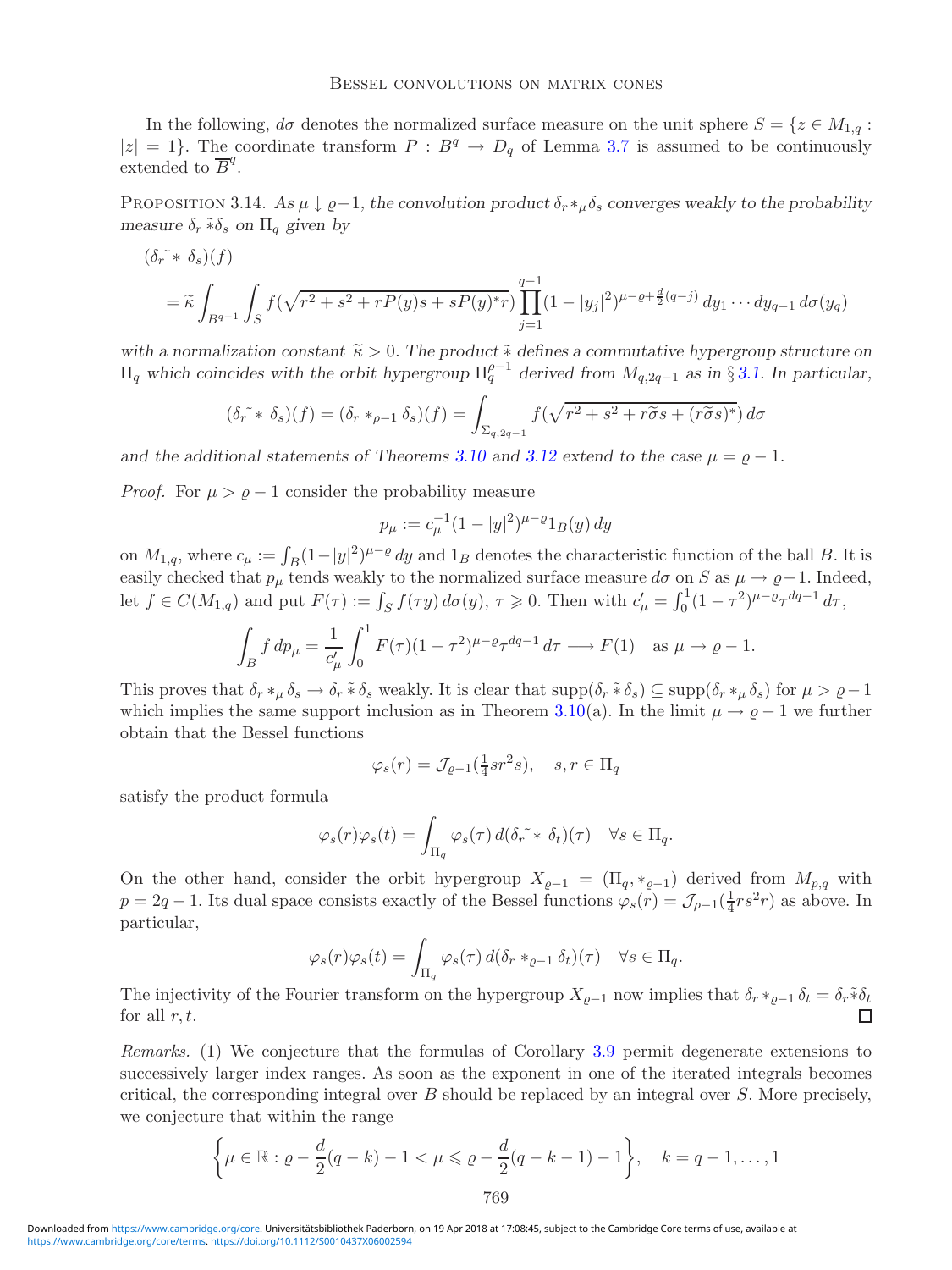the following product formula is valid:

$$
\mathcal{J}_{\mu}(r^2)\mathcal{J}_{\mu}(s^2) = \frac{1}{\kappa_{\mu,j}} \int_{B^k} \int_{S^{q-k}} \mathcal{J}_{\mu}(r^2 + s^2 + rP(y)s + sP(y)^*r)
$$
  
 
$$
\times \prod_{j=1}^k (1 - |y_j|^2)^{\mu - \varrho + \frac{d}{2}(q-j)} dy_1 \dots dy_k d\sigma(y_{k+1}) \dots d\sigma(y_q).
$$

Also, there should be analogous integral representations for  $\mathcal{J}_{\mu}$  within the above ranges of  $\mu$ .

<span id="page-21-0"></span>(2) Further properties of the hypergroups  $\Pi_{q,\mu}$  concerning their automorphism groups as well as stochastic aspects (such as limit theorems for random walks on matrix cones associated with Bessel convolutions) have recently been studied in [\[Voi06\]](#page-30-15).

#### **4. Hypergroups associated with rational Dunkl operators of type** *B*<sup>q</sup>

In the analysis of the previous sections, one may be interested in questions which depend only on the spectra of the matrices from the underlying cone  $\Pi_q = \Pi_q(\mathbb{F})$ . This amounts to considering functions and measures on  $\Pi_q$  which are invariant under unitary conjugation. For  $x \in H_q$  we denote by  $\sigma(x)=(\xi_1,\ldots,\xi_q)\in\mathbb{R}^q$  the set of eigenvalues of x ordered by size, i.e.  $\xi_1\geqslant\cdots\geqslant\xi_q$ . The unitary group  $U_q$  acts on  $\Pi_q$  via conjugation,  $(u, r) \mapsto uru^{-1}$ . The orbits under this action are parametrized by the set  $\Xi_q$  of possible spectra  $\sigma(r)$  of matrices  $r \in \Pi_q$ ,

$$
\Xi_q = \{ \xi = (\xi_1, \dots, \xi_q) \in \mathbb{R}^q : \xi_1 \geqslant \dots \geqslant \xi_q \geqslant 0 \}.
$$

Recall at this point that  $U_q$  is the maximal compact subgroup of the automorphism group of  $\Omega_q$ ; the latter coincides with  $GL_q = GL_q(\mathbb{F})$ , acting on  $H_q$  via  $(g, x) \mapsto gxg^*$ . The set  $\Xi_q$  is a closed Weyl chamber of the hyperoctahedral group  $B_q = S_q \ltimes \mathbb{Z}_2^q$  which acts on  $\mathbb{R}^q$  by permutations of the basis vectors and sign changes. In  $\S 3$  $\S 3$  we saw that  $\Pi_q$  carries a continuously parametrized family of commutative hypergroup structures  $*_\mu$  with  $\mu \geqslant \varrho - 1$ , as well as additional orbit hypergroup structures for  $\mu = p d/2$ ,  $p \geqslant q$  an integer. In the following section we are going to show that under the above action of  $U_q$  on  $\Pi_q$  each convolution  $*_\mu$  induces a commutative orbit hypergroup convolution  $\circ_{\mu}$  on  $\Xi_{q}$ , in a similar manner as the orbit hypergroups were obtained from group convolutions in §[2.3.](#page-7-0) In §[4.2](#page-25-0) we then identify the characters of  $(\Xi_q, \circ_\mu)$  with multivariable Bessel functions of Dunkl type which are associated with the root system of type  $B_q$ . In effect, we thus obtain a continuous series of commutative hypergroup structures on the chamber  $\Xi_q$  whose characters are given by Dunkl-type Bessel functions.

#### <span id="page-21-1"></span>**4.1 Convolutions on the spectra of positive definite matrices**

In the situation described above, the canonical mapping

$$
\pi: \Pi_q \to \Xi_q, \quad r \mapsto \sigma(r)
$$

<span id="page-21-2"></span>is continuous, surjective, and open with respect to the standard topologies on both sets. Therefore, the map  $\Pi_q^{U_q} \to \Xi_q, U_q.r \mapsto \sigma(r)$  becomes a homeomorphism when  $\Pi_q^{U_q}$  is equipped with the quotient topology. In the following, du denotes the normalized Haar measure on  $U_q$  and  $\xi \in \Xi_q$  is always identified with the diagonal matrix  $diag(\xi_1,\ldots,\xi_q) \in \Pi_q$  without mentioning. Moreover, we introduce the index set

$$
\mathcal{M}_q := \left\{ \frac{pd}{2}, p = q, q + 1, \dots \right\} \cup \left] \rho - 1, \infty \right[.
$$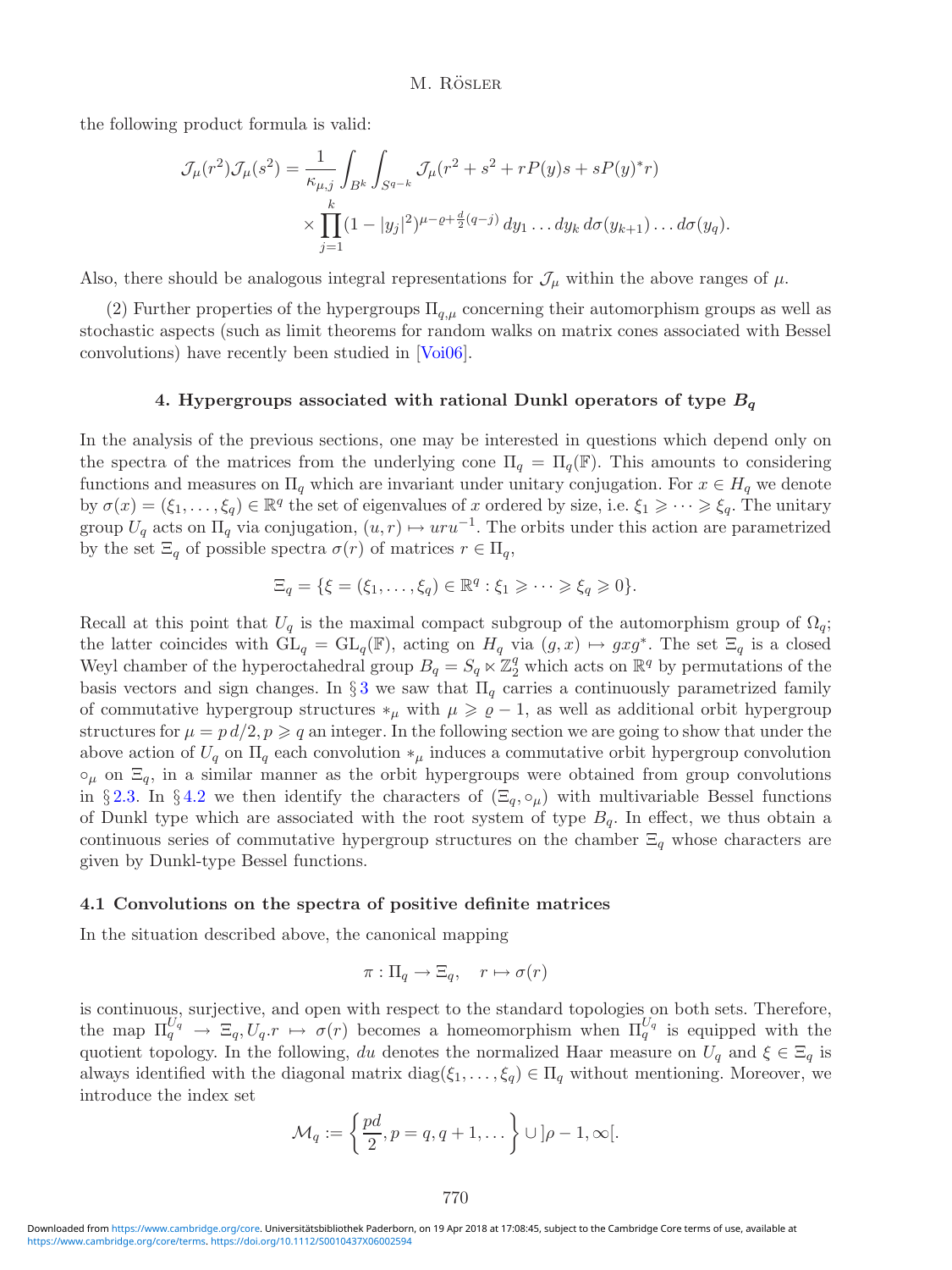THEOREM 4.1. (1) For each  $\mu \in \mathcal{M}_q$  the chamber  $\Xi_q$  carries a commutative hypergroup structure *with convolution*

$$
(\delta_{\xi} \circ_{\mu} \delta_{\eta})(f) := \int_{U_q} (f \circ \pi)(\xi *_{\mu} u \eta u^{-1}) du, \quad f \in C(\Xi_q).
$$

*The neutral element of the hypergroup*  $\Xi_{q,\mu} := (\Xi_q, \circ_{\mu})$  *is*  $0 \in \Xi_q$  *and the involution is given by the identity mapping.*

(2) *A Haar measure on*  $\Xi_{q,\mu}$  *is given by* 

$$
\widetilde{\omega}_{\mu} = \pi(\omega_{\mu}) = d_{\mu}h_{\mu}(\xi) d\xi \quad \text{with } h_{\mu}(\xi) = \prod_{i=1}^{q} \xi_{i}^{2\gamma + 1} \prod_{i < j} (\xi_{i}^{2} - \xi_{j}^{2})^{d}
$$

and a constant  $d_{\mu} > 0$ .

*Remarks.* (1) The constant  $d_{\mu}$  is determined in §[4.2.](#page-25-0)

(2) In the generic case  $\mu > \varrho - 1$  the convolution  $\circ_{\mu}$  can be more explicitly written as

$$
(\delta_{\xi} \circ_{\mu} \delta_{\eta})(f) = \frac{1}{\kappa_{\mu}} \int_{D_q} \int_{U_q} f(\sigma(\sqrt{\xi^2 + u\eta^2 u^{-1} + \xi v u\eta u^{-1} + u\eta u^{-1} v^* \xi})) \Delta (I - v^* v)^{\mu - \varrho} du dv.
$$

We start with some preparations for the proof of Theorem [4.1.](#page-21-2)

<span id="page-22-1"></span>LEMMA 4.2. For  $u \in U_q$  consider the homeomorphism of  $\Pi_q$  given by  $T_u : r \mapsto uru^{-1}$ . The image *measure of the convolution product*  $\delta_r *_{\mu} \delta_s \in M^1(\Pi_q)$  *under*  $T_u$  *is given by* 

$$
T_u(\delta_r *_\mu \delta_s) = \delta_{uru^{-1}} *_\mu \delta_{usu^{-1}}.
$$

*Proof.* Recall that the measure  $\Delta (I - v^*v)^{\mu-\varrho} dv$  in the convolution formula of Theorem [3.10](#page-16-1) is invariant under unitary conjugation. This yields immediately that

$$
(g \circ T_u)(r *_\mu s) = g(uru^{-1} *_\mu usu^{-1}) \quad \forall g \in C(\Pi_q).
$$

*Aside*. This lemma just says that  $T_u$  is actually a hypergroup automorphism for each of the convolutions  $*_u$ . The next lemma is a special case of [\[FK94,](#page-29-6) Theorem VI.2.3].

LEMMA 4.3. *For integrable functions*  $g: \Pi_q \to \mathbb{C}$ ,

$$
\int_{\Pi_q} g(r) dr = \kappa \int_{\Xi_q} \int_{U_q} g(u\xi u^{-1}) du \prod_{i < j} (\xi_i - \xi_j)^d d\xi
$$

*with a normalization constant*  $\kappa = \kappa_q > 0$ .

*Proof of Theorem [4.1.](#page-21-2)* (1) We employ the technique of [\[Jew75,](#page-30-2) § 13] for the transfer of hypergroup structures via orbital mappings. Note first that the continuous open surjection  $\pi : \Pi_q \to \Xi_q$  is also proper (because  $U_q$  is compact) and thus provides an orbital mapping from the hypergroup  $\Pi_{q,\mu}$ onto  $\Xi_q$  in the sense of [\[Jew75,](#page-30-2) § 13]. For  $\xi \in \Xi_q$  define

$$
\epsilon_{\xi} := \int_{U_q} \delta_{u\xi u^{-1}} \, du
$$

which is a probability measure on  $\Pi_q$  and satisfies supp $\epsilon_{\xi} = \pi^{-1}(\xi)$ . We claim that each  $\epsilon_{\xi}$  is  $\pi$ -consistent in the following sense:

<span id="page-22-0"></span>
$$
\pi(\epsilon_{\xi} *_{\mu} \delta_{s}) = \pi(\epsilon_{\xi} *_{\mu} \delta_{t}) \quad \text{for all } s, t \in \Pi_{q} \text{ with } \pi(s) = \pi(t); \tag{4.1}
$$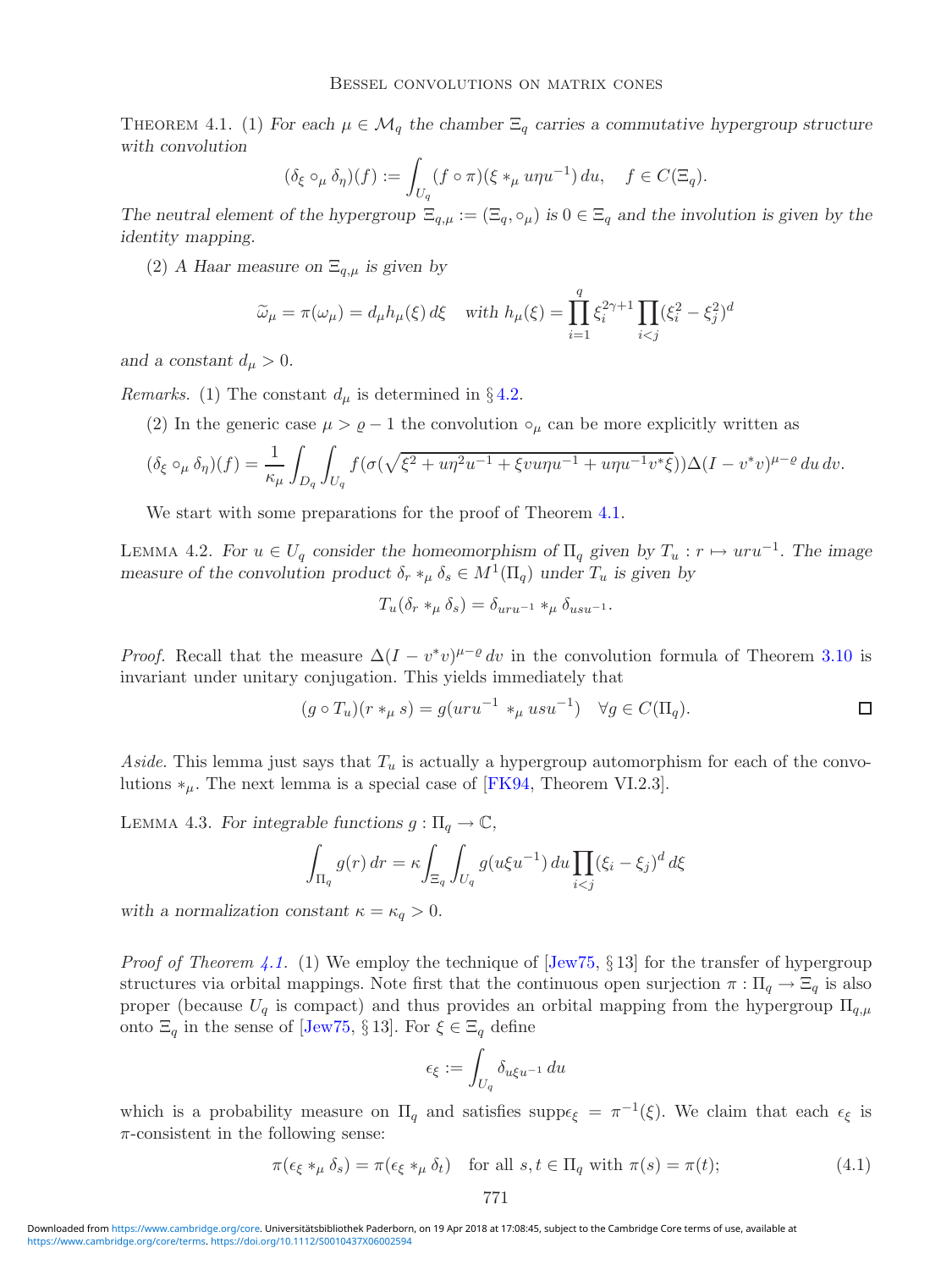here  $\pi$  is extended to  $M^+(\Pi_q)$  by taking image measures. For the proof of [\(4.1\)](#page-22-0), suppose that s,  $t \in \Pi_q$  satisfy  $\pi(s) = \pi(t)$ . Then for each  $g \in C(\Pi_q)$  which is invariant under  $U_q$ -conjugation we have

$$
\int_{\Pi_q} g \, d(\epsilon_{\xi} *_{\mu} \delta_s) = \int_{U_q} g(u\xi u^{-1} *_{\mu} s) \, du = \int_{U_q} g(\xi *_{\mu} u^{-1} s u) \, du.
$$

Note that Lemma [4.2](#page-22-1) has been used for the second identity. As s and t have the same spectra, the last integral does not change when s is replaced by t. This proves [\(4.1\)](#page-22-0). The orbital mapping  $\pi$  also satisfies  $\pi(0) = 0 \in \Xi_q$  and  $\pi^{-1}(0) = 0 \in \Pi_q$ . We can now apply [\[Jew75,](#page-30-2) Theorem 13.5.A]. This shows that  $\Xi_q$  becomes a commutative hypergroup with convolution

$$
\delta_{\xi} \circ_{\mu} \delta_{\eta} = \pi(\epsilon_{\xi} *_{\mu} \epsilon_{\eta}),
$$

the identity mapping as involution and neutral element  $\pi(0) = 0$ . This proves the assertions of part (1).

(2) According to [\[Jew75,](#page-30-2) Theorem 13.3.A], a Haar measure  $\tilde{\omega}_{\mu}$  on  $\Xi_{q,\mu}$  is given by the image measure of  $\omega_{\mu}$  under  $\pi$ . Let  $f \in C_c(\Xi_q)$  and put  $g = f \circ \pi$ , which is  $U_q$ -invariant. Then

$$
\int_{\Xi_q} f d\widetilde{\omega}_{\mu} = \kappa \int_{\Pi_q} g d\omega_{\mu} = \kappa' \int_{\Xi_q} g(\sqrt{\xi}) \prod_{i=1}^q \xi_i^{\gamma} \prod_{i < j} (\xi_i - \xi_j)^d d\xi
$$

where  $\sqrt{\xi} = (\sqrt{\xi_1}, \ldots, \sqrt{\xi_q})$ . Up to a constant factor, the last integral coincides with  $\int_{\Xi_q} g(\xi)$  $h_{\mu}(\xi) d\xi$ . П

*Remarks.* (1) Recall that for  $\mu = p d/2$  with an integer  $p \geq q$  the hypergroup  $\Pi_{q,\mu}$  is just the orbit hypergroup obtained from the multiplication action of the unitary group  $U_p$  on  $M_{p,q}$ . In this case, the above hypergroup structure of  $(\Xi_q, \circ_\mu)$  can also be described as an orbit hypergroup derived directly from  $M_{p,q}$ , as follows. Consider the action of the group  $L := U_p \times U_q$  on  $M_{p,q}$  by

$$
x \mapsto uxv^{-1}, \quad (u, v) \in L.
$$

The orbits of this action are parametrized by the possible sets of singular values of matrices The orbits of this action are parametrized by the possible sets of singular values of matrices<br>from  $M_{p,q}$ . Indeed, let  $\sigma_{sing}(x) = \sigma(\sqrt{x^*x}) = (\xi_1, \dots, \xi_q) \in \Xi_q$  denote the singular spectrum of  $x \in M_{p,q}$ , the singular values being ordered by size. We have the equivalences

$$
\sigma_{\text{sing}}(x) = \sigma_{\text{sing}}(y) \iff \sigma(x^*x) = \sigma(y^*y)
$$

$$
\iff \exists v \in U_q : y^*y = vx^*xv^{-1} = (xv^{-1})^*(xv^{-1})
$$

$$
\iff \exists (u, v) \in U_p \times U_q : y = uxv^{-1}.
$$

Therefore the orbit space  $M_{p,q}^L$  can be identified with the chamber  $\Xi_q$  via  $U_pxU_q \mapsto \sigma_{\text{sing}}(x)$ , and this is easily checked to be a homeomorphism with respect to the natural topologies on both spaces. Note that  $(uxv^{-1})^*uxv^{-1} = vx^*xv^{-1}$ . Hence, under the mapping  $\Phi : M_{p,q} \to \Pi_q, x \mapsto \sqrt{x^*x}$ , the above action of L on  $M_{p,q}$  induces the conjugation action of  $U_q$  on  $\Pi_q$ . Moreover, the orbit convolution on  $\Pi_{q,\mu}$  is defined in such a way that

$$
\delta_r *_\mu \delta_s = \Phi(Q_r * Q_s) \quad \text{with } Q_r = \int_{U_p} \delta_{u\sigma_0 r} du \in M^1(M_{p,q})
$$

where  $*$  denotes the usual convolution on the additive group  $M_{p,q}$ . This shows that for  $\mu = p d/2$ , the convolution of the hypergroup  $\Xi_{q,\mu}$  coincides with the convolution of the orbit hypergroup  $M_{p,q}^L \cong \Xi_q$ , which is, in turn, naturally identified with the convolution of the Gelfand pair  $(L \ltimes M_{p,q}, L)$ .

(2) For  $\mu = p d/2$  with an integer  $p \geqslant q$ , the support of the measure  $\delta_{\xi} \circ_{\mu} \delta_{\eta}$  describes the set of possible singular spectra of sums  $x + y$  made up by matrices  $x, y \in M_{p,q}(\mathbb{F})$  with given singular spectra  $\xi$  and  $\eta$ .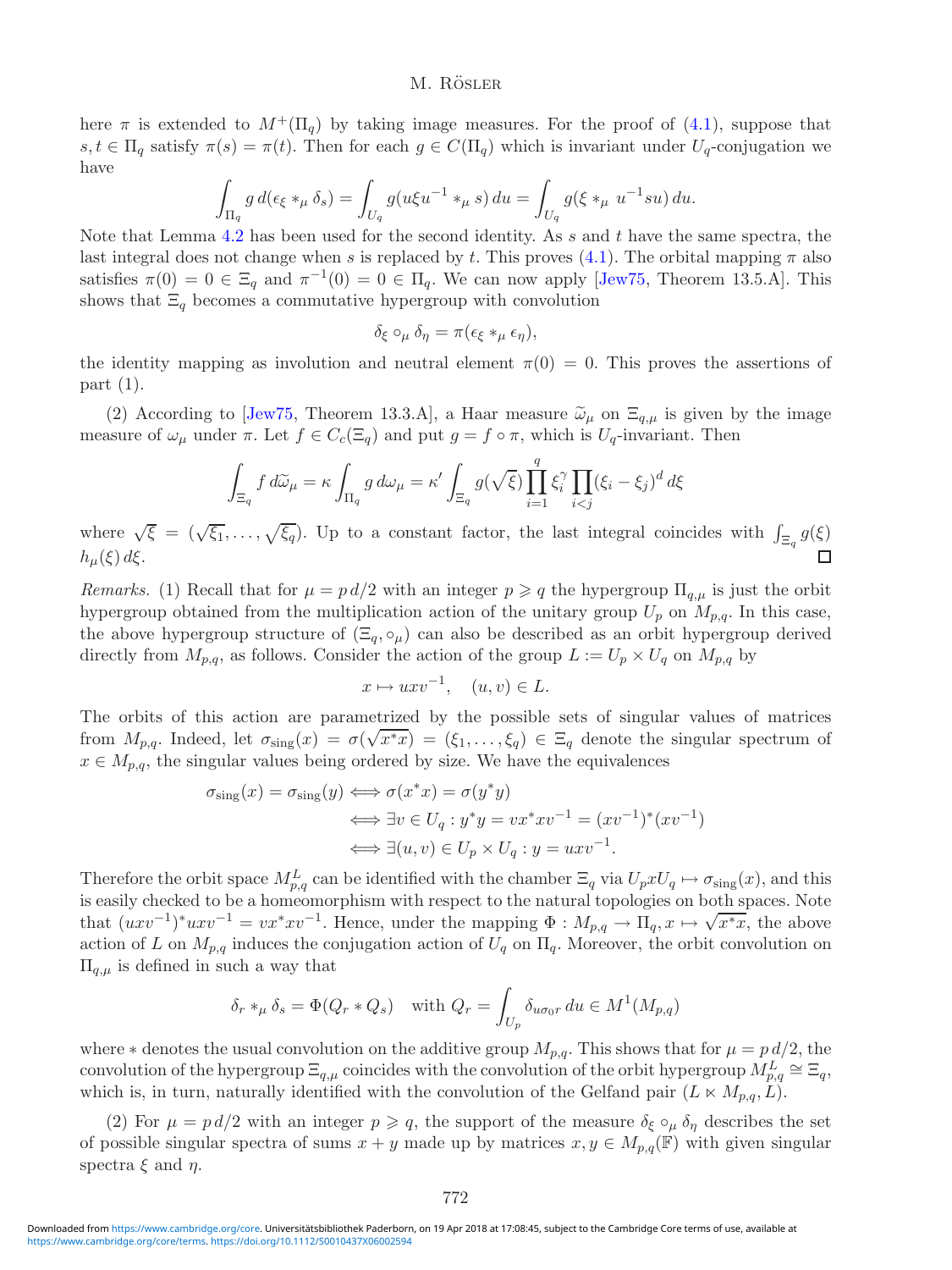Let us return to general indices  $\mu \in \mathcal{M}_q$ . In analogy to Lemma [2.6](#page-9-2) for orbit hypergroups from groups, we expect that the characters of the hypergroup  $\Xi_{q,\mu}$  are all obtained by taking  $U_q$ -means of the characters of  $\Pi_{q,\mu}$ . For  $\xi \in \Xi_q$ , define  $\psi_{\xi} = \psi_{\xi}^{\mu} \in C_b(\Xi_q)$  by

<span id="page-24-0"></span>
$$
\psi_{\xi}(\eta) := \int_{U_q} \varphi_{\xi}(u\eta u^{-1}) \, du
$$

where  $\varphi_{\xi}(r) = \varphi_{\xi}^{\mu}(r) = \mathcal{J}_{\mu}(\frac{1}{4}r\xi^{2}r)$ . The  $\varphi_{\xi}$  are the characters of  $\Pi_{q,\mu}$  which are parametrized by diagonal matrices. Note that by  $U_q$ -invariance of  $\mathcal{J}_\mu$  we have

$$
\varphi_s(uru^{-1}) = \varphi_{u^{-1}su}(r) \quad \forall r, s \in \Pi_q.
$$
\n
$$
(4.2)
$$

<span id="page-24-2"></span>Hence, the mean of  $\varphi_s$  is equal to the mean of  $\varphi_\xi$  for  $\xi = \sigma(s)$  and  $\psi_\xi(\eta) = \psi_\eta(\xi)$  for all  $\xi, \eta \in \Xi_q$ .

THEOREM 4.4. Let  $\mu \in \mathcal{M}_q$ .

(1) *The dual space of the hypergroup*  $\Xi_{q,\mu} = (\Xi_q, \circ_{\mu})$  *is given by* 

$$
\widehat{\Xi}_{q,\mu} = \{ \psi_{\xi} = \psi_{\xi}^{\mu} : \xi \in \Xi_q \}.
$$

(2) The hypergroup  $\Xi_{q,\mu}$  is self-dual via the homeomorphism  $\Xi_{q,\mu} \to \widehat{\Xi}_{q,\mu}, \xi \mapsto \psi_{\xi}$ . Under this *identification, the Plancherel measure*  $\tilde{\pi}_{\mu}$  of  $\Xi_{q,\mu}$  coincides with the Haar measure  $\tilde{\omega}_{\mu}$ .

*Proof.* (1) It is easily checked that each  $\psi_{\xi}$  is multiplicative with respect to  $\circ_{\mu}$  and therefore belongs to  $\Xi_{q,\mu}$ . Indeed, for  $\eta, \zeta \in \Xi_q$  we calculate

$$
\psi_{\xi}(\eta \circ_{\mu} \zeta) = \int_{U_q} (\psi_{\xi} \circ \pi)(\eta *_{\mu} u\zeta u^{-1}) du = \int_{\Pi_q} \int_{U_q} \int_{U_q} \varphi_{\xi}(vrv^{-1}) d(\delta_{\eta} *_{\mu} \delta_{u\zeta u^{-1}})(r) du dv.
$$

By Lemma [4.2](#page-22-1) this is equal to

$$
\int_{U_q} \int_{U_q} \varphi_{\xi}(v \eta v^{-1} *_{\mu} vu \zeta u^{-1} v^{-1}) du dv = \psi_{\xi}(\eta) \psi_{\xi}(\zeta).
$$

It remains to show that each character of  $\Xi_{q,\mu}$  is of the form  $\psi_{\xi}$  with some  $\xi \in \Xi_q$ . For this, note first that the hypergroup  $\Xi_{q,\mu}$  has subexponential growth, just as  $\Pi_{q,\mu}$ . Thus according to [\[Voi88,](#page-30-14) Theorem 2.17, the support of the Plancherel measure  $\tilde{\pi}_{\mu}$  of  $\Xi_{q,\mu}$  coincides with the full dual  $\Xi_{q,\mu}$ . Let  $\psi \in \Xi_{q,\mu} = \text{supp} \tilde{\pi}_{\mu}$ . Then by [\[Voi91,](#page-30-16) Corollary 6] there exists a sequence of functions  $f_n \in C_c(\Xi_q)$ such that  $f_n \circ_\mu \overline{f}_n$  converges to  $\psi$  locally uniformly. Hence,  $(f_n \circ \pi) *_{\mu} (\overline{f}_n \circ \pi)$  converges to  $\psi \circ \pi$  locally uniformly on  $\Pi_q$ , which implies that  $\psi \circ \pi$  is positive definite on the hypergroup  $\Pi_{q,\mu}$ . Note that  $(\psi \circ \pi)(0) = 1$ . Thus, by Bochner's theorem for commutative hypergroups [\[Jew75,](#page-30-2) Theorem 12.3.B] and the self-duality of  $\Pi_{q,\mu}$ , there exists a probability measure  $a \in M^1(\Pi_q)$  such that

<span id="page-24-1"></span>
$$
(\psi \circ \pi)(r) = \int_{\Pi_q} \varphi_s(r) \, da(s) \quad \forall r \in \Pi_q. \tag{4.3}
$$

As  $\psi \circ \pi$  is invariant under the action of  $U_q$  and in view of [\(4.2\)](#page-24-0), the measure a must be  $U_q$ -invariant as well, i.e.  $\int f(uru^{-1}) da(r) = \int f(r) da(r)$  for all  $f \in C_c(\Pi_q)$ . Let  $\tilde{a}$  denote the image measure of a under  $\pi$ . Then with  $\eta = \pi(r)$  relation [\(4.3\)](#page-24-1) becomes

$$
\psi(\eta) = \int_{\Pi_q} \varphi_s(\eta) \, da(s) = \int_{\Xi_q} \psi_{\xi}(\eta) \, d\widetilde{a}(\xi).
$$

On the other hand, by Bochner's theorem for the hypergroup  $\Xi_{q,\mu}$ , the character  $\psi$  of  $\Xi_{q,\mu}$  is an extremal point of the set of positive definite functions f on the hypergroup  $\Xi_{q,\mu}$  with the additional property  $f(0) = 1$ . This implies that  $\tilde{a}$  must be a point measure, i.e.  $\tilde{a} = \delta_{\xi}$  for some  $\xi \in \Xi_q$ . Hence,  $\psi = \psi_{\xi}.$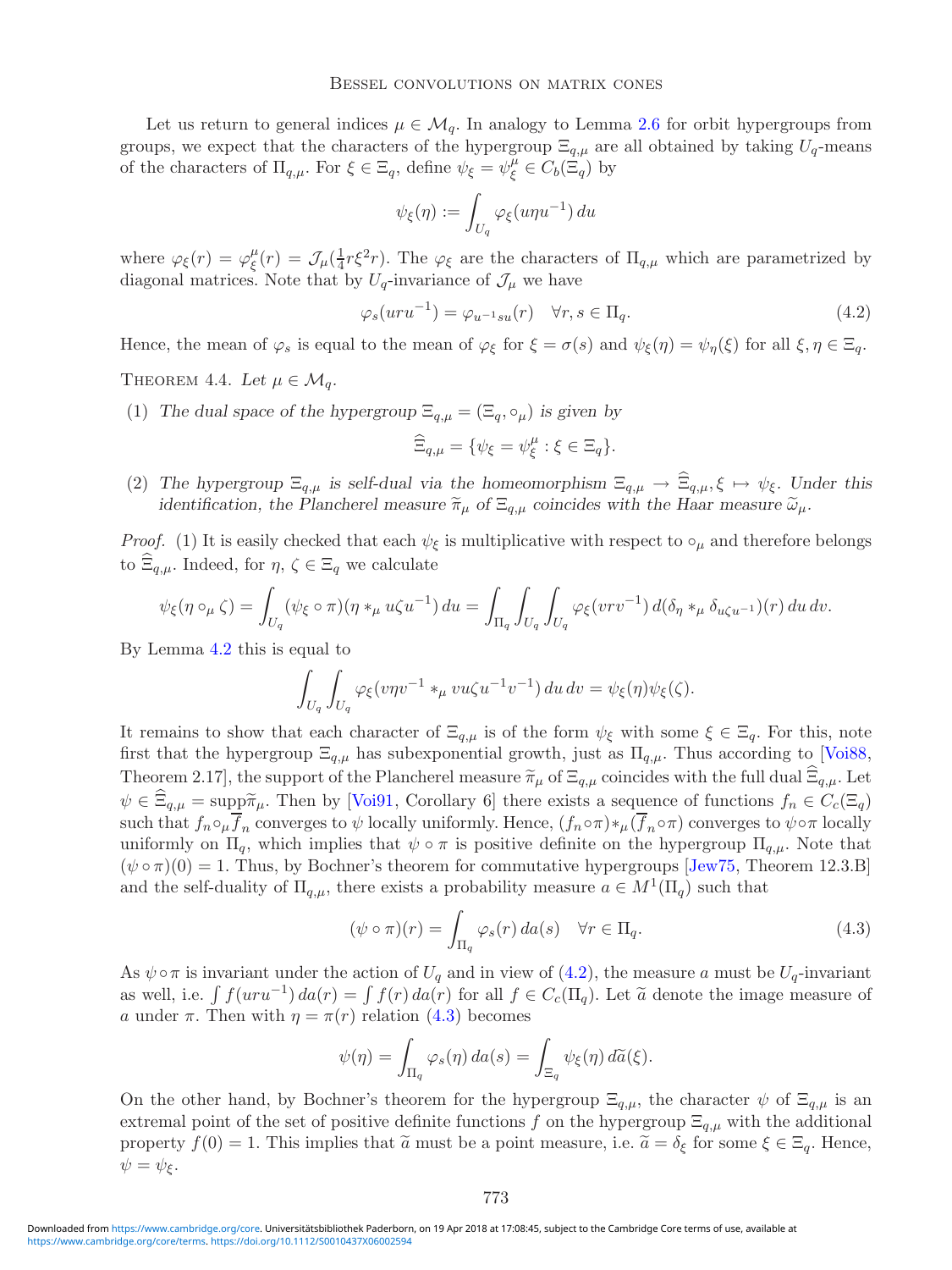(2) The self-duality of  $\Xi_{q,\mu}$  is proven in the same way as that of  $\Pi_{q,\mu}$  (Theorem [3.12\)](#page-18-0). To determine the Plancherel measure, let  $f \in C_c(\Xi_q)$  and  $g := f \circ \pi$ . Then the Fourier transforms of f and g with respect to the hypergroup structures  $\Xi_{q,\mu}$  and  $\Pi_{q,\mu}$  are related via

$$
\widehat{g}(s) = \int_{\Pi_q} g(r) \varphi_s(r) d\omega_\mu(r) = \int_{\Xi_q} f(\xi) \psi_{\sigma(s)}(\xi) d\widetilde{\omega}_\mu(\xi) = (\widehat{f} \circ \pi)(s).
$$

By the Plancherel theorem for  $\Pi_{q,\mu}$  we readily obtain  $\int_{\Xi_q} |f|^2 d\tilde{\omega}_{\mu} = \int_{\Xi_q} |\tilde{f}|^2 d\tilde{\omega}_{\mu}$ . This finishes the proof.

We would like to write the characters  $\psi_{\xi}$  in a more explicit form. Recall that  $\varphi_s(r) = \mathcal{J}_{\mu}(\frac{1}{4}sr^2s)$ for  $r, s \in \Pi_q$ , where  $\mathcal{J}_\mu$  is given in terms of the spherical series [\(2.2\)](#page-6-1). The spherical polynomials satisfy the product formula

$$
\frac{Z_{\lambda}(r)Z_{\lambda}(s)}{Z_{\lambda}(I)} = \int_{U_q} Z_{\lambda}(\sqrt{r}usu^{-1}\sqrt{r}) du \quad \forall r, s \in \Pi_q,
$$

see [\[FK94,](#page-29-6) Corollary XI.3.2] or [\[GR87,](#page-29-4) Proposition 5.5]. This implies an integral representation for the Bessel functions  $\mathcal{J}_{\mu}$  of two matrix arguments (recall § [2.2\)](#page-6-0):

$$
\mathcal{J}_{\mu}(r,s) = \int_{U_q} \mathcal{J}_{\mu}(\sqrt{r}usu^{-1}\sqrt{r}) du, \quad r, s \in \Pi_q.
$$

Thus, for  $\xi, \eta \in \Xi_q$  we have

$$
\psi_{\xi}(\eta) = \int_{U_q} \mathcal{J}_{\mu}\left(\frac{1}{4}\xi u \eta^2 u^{-1} \xi\right) du = \mathcal{J}_{\mu}\left(\frac{\xi^2}{2}, \frac{\eta^2}{2}\right). \tag{4.4}
$$

We shall use this representation in order to identify the characters  $\psi_{\xi}$  with Dunkl-type Bessel functions for the root system of type  $B_q$ .

#### <span id="page-25-0"></span>**4.2 Bessel functions associated with root systems**

Bessel functions associated with root systems are an important ingredient in the theory of rational Dunkl operators, which was initiated by Dunkl in the late 1980s [\[Dun89,](#page-29-8) [Dun91\]](#page-29-9). They are a symmetrized version of the Dunkl kernel, which is the analogue of the usual exponential function in this theory. As a subclass, they include the spherical functions of a Cartan motion group, cf. [\[deJ06\]](#page-29-13). In this section we give a brief account on Dunkl theory and the associated Bessel functions; for a general background, the reader is referred to  $[DX01]$ ,  $[Opd93]$  and  $[R\ddot{o}s03b]$ .

Let G be a finite reflection group on  $\mathbb{R}^q$  (equipped with the usual Euclidean scalar product  $\langle \cdot, \cdot \rangle$ , and let R be the reduced root system of G. We extend the action of G to  $\mathbb{C}^q$  and  $\langle \cdot, \cdot \rangle$  to a bilinear form on  $\mathbb{C}^q \times \mathbb{C}^q$ . A function  $k : R \to \mathbb{C}$  which is invariant under G is called a multiplicity function on R. Important special cases of reflection groups are the symmetric group  $S_q$  which acts on  $\mathbb{R}^q$  by permuting the standard basis vectors  $e_i$ , and the hyperoctahedral group  $B_q = S_q \ltimes \mathbb{Z}_2^q$ which acts by permutations of the basis vectors and sign changes. The root system of  $B<sub>q</sub>$  is given by  $R = \{\pm e_i, 1 \leq i \leq q\} \cup \{\pm e_i \pm e_j, 1 \leq i < j \leq q\}$ , and a multiplicity on it is of the form  $k = (k_1, k_2)$ where  $k_1$  is the value on the roots  $\pm e_i$  and  $k_2$  is the value on the roots  $\pm e_i \pm e_j$ .

For a finite reflection group  $G$  and a fixed multiplicity function  $k$  on its root system, the associated (rational) Dunkl operators are defined by

$$
T_{\xi} = T_{\xi}(k) = \partial_{\xi} + \frac{1}{2} \sum_{\alpha \in R} k_{\alpha} \langle \alpha, \xi \rangle \frac{1}{\langle \alpha, \cdot \rangle} (1 - \sigma_{\alpha}), \quad \xi \in \mathbb{C}^{q};
$$

here  $\sigma_{\alpha}$  denotes the reflection in the hyperplane perpendicular to  $\alpha$  and the action of G is extended to functions on  $\mathbb{C}^q$  via  $g.f(\xi) = f(g^{-1}\xi)$ . The  $T_{\xi}$  are homogeneous of degree -1 on the space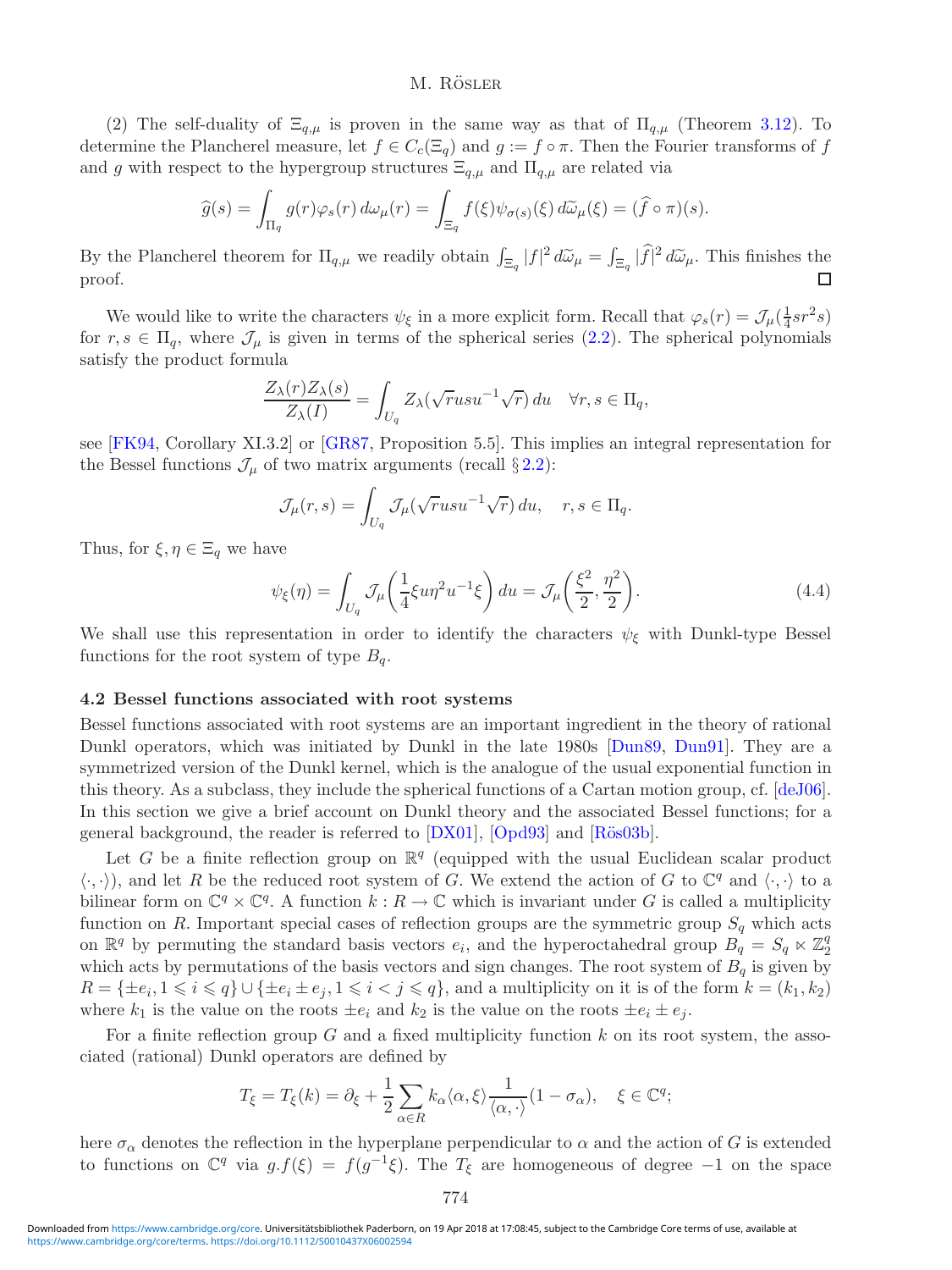$\mathcal{P} = \mathbb{C}[\mathbb{C}^q]$  of polynomial functions on  $\mathbb{C}^q$  and they commute:  $T_{\xi}T_{\eta} = T_{\eta}T_{\xi}$  (see [\[Dun89\]](#page-29-8)). Hence, the map  $\xi \mapsto T_{\xi}$  extends uniquely to a linear map  $p \mapsto p(T)$ ,  $\mathcal{P} \to \text{End}(\mathbb{C}^q)$ . The Dunkl operators induce a sesquilinear pairing

$$
[p,q]_k = (p(T)\overline{q})(0)
$$

on P, where  $\overline{q}(\xi) := \overline{q(\overline{\xi})}$ . In the following we assume that k is non-negative. Then  $[p, q]_k$  is actually a scalar product on P, see [\[DO03,](#page-29-15) Proposition 2.4]. Moreover, for each fixed  $w \in \mathbb{C}^q$ , the joint eigenvalue problem

$$
T_{\xi}f = \langle \xi, w \rangle f \quad \forall \xi \in \mathbb{C}^q; \quad f(0) = 1
$$

has a unique holomorphic solution  $f(z) = E_k(z, w)$  called the Dunkl kernel. It is symmetric in its arguments and satisfies  $E_k(\lambda z, w) = E_k(z, \lambda w)$  for all  $\lambda \in \mathbb{C}$  as well as  $E_k(gz, w) = E_k(z, gw)$  for all  $q \in G$ . The generalized Bessel function

$$
J_k(z, w) := \frac{1}{|G|} \sum_{g \in G} E_k(z, gw)
$$

is G-invariant in both arguments. Moreover,  $g(z) = J_k(z, w)$  is the unique holomorphic solution of the 'Bessel system'

$$
p(T)g = p(w)g \quad \forall p \in \mathcal{P}^G; \quad g(0) = 1 \tag{4.5}
$$

where  $\mathcal{P}^G$  denotes the subalgebra of G-invariant polynomials in  $\mathcal{P}$ , see [\[Opd93\]](#page-30-6). For crystallographic reflection groups and certain values of k, the operators  $p(T)$ , when restricted to G-invariant functions on  $\mathbb{R}^q$ , constitute the system of invariant differential operators of a Euclidean-type symmetric space and the Bessel functions  $J_k(\cdot, w)$  can be identified with the associated spherical functions; for details see [\[deJ06\]](#page-29-13). The Dunkl kernel  $E_k$  gives rise to an integral transform on  $\mathbb{R}^q$  called the Dunkl transform. Let  $w_k$  denote the weight function

$$
w_k(x) = \prod_{\alpha \in R} |\langle \alpha, x \rangle|^{2k_{\alpha}}
$$

on  $\mathbb{R}^q$ . The Dunkl transform is the integral transform on  $L^1(\mathbb{R}^q, w_k)$  defined by

$$
f \mapsto \hat{f}^k, \quad \hat{f}^k(\xi) = c_k^{-1} \int_{\mathbb{R}^q} f(x) E_k(-i\xi, x) w_k(x) dx \quad (\xi \in \mathbb{R}^q)
$$

with the constant

$$
c_k := \int_{\mathbb{R}^q} e^{-|x|^2/2} w_k(x) dx.
$$

A thorough study of this transform is given in [\[deJ93\]](#page-29-16). It has many properties in common with the usual Fourier transform to which it reduces in the case  $k = 0$ . In particular, the Dunkl transform (as normalized above) extends to an isometric isomorphism of  $L^2(\mathbb{R}^q, w_k)$ , and  $(T_\eta f)^{\wedge k}(\xi) = i \langle \xi, \eta \rangle \hat{f}^k(\xi)$ for differentiable f of sufficient decay. It is a long-standing open question whether  $L^1(\mathbb{R}^q, w_k)$  can be given the structure of a commutative Banach algebra so that the Dunkl transform becomes the Gelfand transform on its (symmetric) spectrum, in a similar manner as for commutative hypergroups. In the rank-one case there is such a convolution, but it is not positivity-preserving. For details and affirmative results in this direction see [Rös03a]. It is, however, conjectured that for arbitrary G and  $k \geq 0$ , the Bessel functions  $J_k$  have a positive product formula which leads to a commutative hypergroup structure on a distinguished closed Weyl chamber  $\Xi$  of G, the dual of this hypergroup being made up by the functions  $\xi \mapsto J_k(\xi,\eta), \eta \in \Xi$ . In rank one and in all Cartan motion group cases this is true, see [Rös03a]. In the following, we confirm this conjecture for three continuous series of multiplicities for root system  $B<sub>q</sub>$ . Indeed, we identify the characters of the hypergroups  $\Xi_{q,\mu}$  in §[4.1](#page-21-1) with Dunkl-type Bessel functions for  $B_q$  and thus obtain hypergroup structures with these Bessel functions as characters.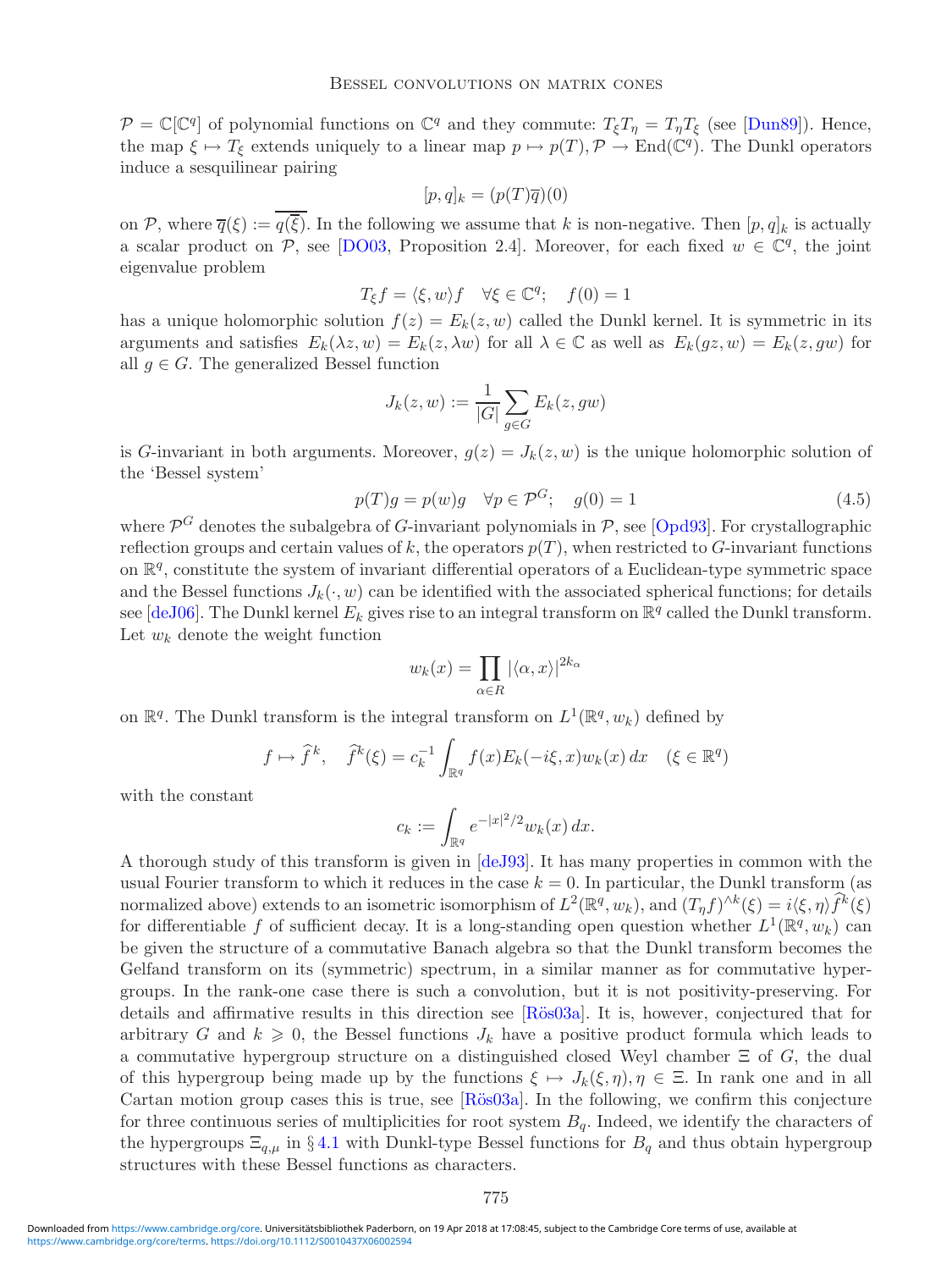# <span id="page-27-1"></span>**4.3 Dunkl theory and the convolutions on the Weyl chamber**

Let us denote by  $J_k^B$  the Dunkl-type Bessel function associated with the reflection group  $G = B_q$  and multiplicity  $k = (k_1, k_2)$ , and by  $[\cdot, \cdot]_k^B$  the associated Dunkl pairing. For  $z = (z_1, \ldots, z_q) \in \mathbb{C}^q$  we put  $z^2 = (z_1^2, \ldots, z_q^2)$ . The following key result identifies  $J_k^B$  with a generalized  ${}_0F_1$ -hypergeometric function of two arguments (recall the notions of  $\S 2.2$ ). It goes essentially back to [\[BF97,](#page-29-17)  $\S 6$ ], but the reasoning there is rather sketchy and there is an erraneous sign in one of the arguments. We therefore include a proof by different methods.

PROPOSITION 4.5. Let  $k = (k_1, k_2) \geq 0$  and  $k_2 > 0$ . Then for all  $z, w \in \mathbb{C}^q$ ,

$$
J_k^B(z, w) = {}_0F_1^{\alpha}\left(\mu; \frac{z^2}{2}, \frac{w^2}{2}\right)
$$
 with  $\alpha = \frac{1}{k_2}$ ,  $\mu = k_1 + (q-1)k_2 + \frac{1}{2}$ .

*Proof.* The modified Jack polynomials  $p_{\lambda}(z) = C_{\lambda}^{\alpha}(z^2)$ , indexed by partitions  $\lambda \geq 0$ , are homogeneous of degree  $2|\lambda|$  and form a basis of the vector space  $\mathcal{P}^G$  for  $G = B_q$ . Thus, the Bessel function  $J_k^B$  has a homogeneous expansion of the form

<span id="page-27-2"></span>
$$
J_k^B(z, w) = \sum_{\lambda \geqslant 0} a_{\lambda}(w) p_{\lambda}(z)
$$
\n(4.6)

 $\Box$ 

with certain coefficients  $a_{\lambda}(w) \in \mathbb{C}$ . In view of the Bessel system we have

$$
p_{\lambda}(T^z)J_k^B(z, w)|_{z=0} = p_{\lambda}(w)J_k^B(0, w) = C_{\lambda}^{\alpha}(w^2),
$$

where the superscript  $z$  indicates operation with respect to the variable  $z$ . On the other hand, the results of [\[BF97\]](#page-29-17) (relation (2.9) and the formula on top of p. 214) imply that the  $p_{\lambda}$  are orthogonal with respect to  $[\cdot, \cdot]_k^B$  with

$$
[p_{\lambda}, p_{\lambda}]_k^B = 4^{|\lambda|} |\lambda|! (\mu)_{\lambda}^{\alpha} \cdot C_{\lambda}^{\alpha} (1) =: M_{\lambda}, \quad \mu = k_1 + (q-1)k_2 + \frac{1}{2}.
$$

Differentiation of  $(4.6)$  (recall that  $p_{\nu}$  has real coefficients) now gives

$$
p_{\lambda}(T^z)J_k^B(z,w)|_{z=0} = \sum_{\nu \geq 0} a_{\lambda}(w)[p_{\lambda}, p_{\nu}]_k^B = M_{\lambda}a_{\lambda}(w).
$$

Hence,  $a_{\lambda}(w) = M_{\lambda}^{-1} C_{\lambda}^{\alpha}(w^2)$ , which implies the assertion.

As a consequence of  $(2.4)$ , Bessel functions associated with a symmetric cone can now be identified with Dunkl Bessel functions of type  $B_q$  with specific multiplicities.

<span id="page-27-0"></span>Corollary 4.6. *Let* Ω *be an irreducible symmetric cone inside a Euclidean Jordan algebra of rank* q. Then for  $r, s \in \overline{\Omega}$  with eigenvalues  $\xi = (\xi_1, \ldots, \xi_q)$  and  $\eta = (\eta_1, \ldots, \eta_q)$ , respectively, *we have*

$$
\mathcal{J}_{\mu}\left(\frac{r^2}{2},\frac{s^2}{2}\right) = J_k^B(\xi,i\eta)
$$

*where k* is given by  $k = k(\mu, d) = (\mu - \frac{d}{2}(q - 1) - \frac{1}{2}, \frac{d}{2})$ *.* 

Now consider again the hypergroup structures  $\Xi_{q,\mu} = (\Xi_q, \circ_\mu)$  on

$$
\Xi_q = \{ \xi = (\xi_1, \dots, \xi_q) \in \mathbb{R}^q : \xi_1 \geqslant \dots \geqslant \xi_q \geqslant 0 \}
$$

which is actually a closed Weyl chamber for the reflection group  $B_q$ . The consequence of our above identification can be formulated in a twofold way.

COROLLARY 4.7. *The characters of the hypergroup*  $\Xi_{q,\mu}$ ,  $\mu \in \mathcal{M}_q$  *are given by* 

$$
\psi_{\eta}(\xi) = J_k^B(\xi, i\eta), \quad \eta \in \Xi_q
$$

with the multiplicity  $k = k(\mu, d)$  *as in the previous corollary.*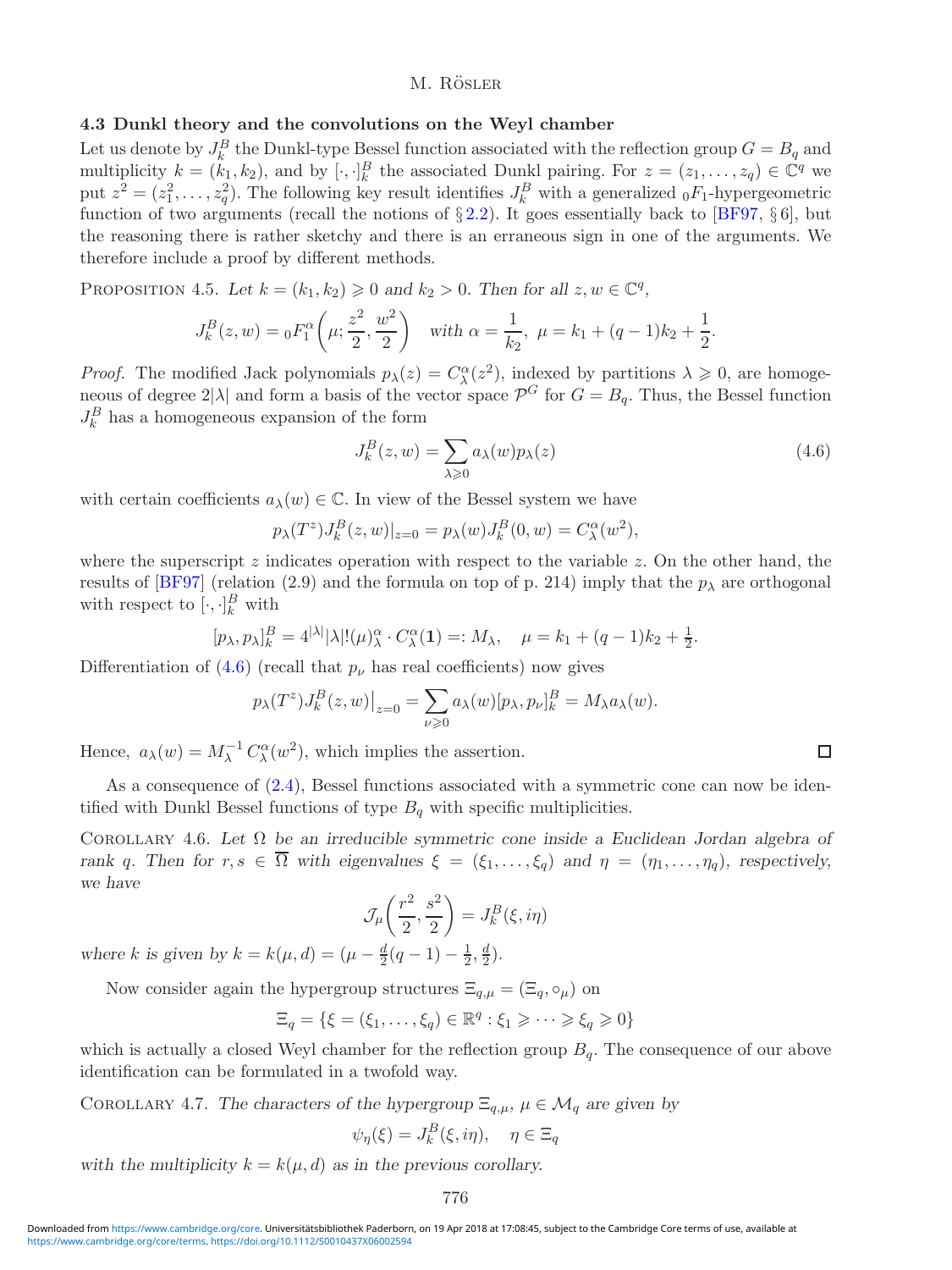<span id="page-28-0"></span>COROLLARY 4.8. Consider the root system of type  $B_q$  with a multiplicity  $k = (k_1, k_2)$  where  $k_2 = \frac{d}{2}$ with  $d \in \{1, 2, 4\}$  and  $k_1 = \frac{d}{2}(p - q + 1) - \frac{1}{2}$  for integer  $p \geqslant q$  or arbitrary  $k_1 \geqslant \frac{1}{2}(dq - 1)$ . Then the associated Dunkl-type Bessel functions  $\xi \mapsto J_k^B(\xi, i\eta)$  are the characters of the hypergroup  $(\Xi_q, \circ_\mu)$ *on the closed Weyl chamber*  $\Xi_q$ , where  $\mu = k_1 + (q-1)k_2 + \frac{1}{2}$  *and the convolution*  $\circ_{\mu}$  *is defined over*  $\mathbb{F} = \mathbb{R}, \mathbb{C}, \mathbb{H}$ , depending on the value of d. In particular, the Bessel function  $J_k^B$  satisfies the positive *product formula*

$$
J_k^B(\xi, z)J_k^B(\eta, z) = \int_{\Xi_q} J_k^B(\zeta, z) d(\delta_{\xi} \circ_{\mu} \delta_{\eta})(\zeta) \quad \forall \xi, \eta \in \Xi_q, \ z \in \mathbb{C}^q.
$$

The hypergroup Fourier transform on  $\Xi_{q,\mu}$  is given by

$$
\widehat{f}(\eta) = \int_{\Xi_q} f(\xi) J_k^B(\xi, i\eta) d\widetilde{\omega}_{\mu}(\xi),
$$

with  $\tilde{\omega}_{\mu} = d_{\mu} h_{\mu}(\xi) d\xi$ , as in Theorem [4.1.](#page-21-2) Note that  $h_{\mu}$  coincides up to a constant factor with the weight  $w_k$  for  $k = k(\mu, d)$ . As  $w_k$  is  $B_q$ -invariant, we therefore have

$$
\widehat{f}(\eta) = \text{constant} \cdot \widehat{F}^k(\eta),
$$

where F denotes the  $B_q$ -invariant extension of f to  $\mathbb{R}^q$  and  $\widehat{F}^k$  its Dunkl transform. Note that  $\widehat{F}^k$  is  $B_{\sigma}$ -invariant as well. With the Plancherel theorem for the Dunkl transform at hand, we are now also in a position to determine the normalization constant  $d_{\mu}$  of  $\tilde{\omega}_{\mu}$  as announced previously. Indeed, recall from Theorem [4.4](#page-24-2) that the Plancherel measure of the hypergroup  $\Xi_{q,\mu}$  coincides with  $\tilde{\omega}_\mu$  under the natural identification of  $\Xi_{q,\mu}$  with its dual. Using this and the Plancherel theorem for the Dunkl transform, we readily obtain

and

$$
\widehat{f} = \widehat{F}^k|_{\Xi_q}
$$

$$
d_{\mu} = \left( \int_{\Xi_q} h_{\mu}(x) e^{-|x|^2/2} dx \right)^{-1}.
$$

The value of  $d_{\mu}$  can be calculated explicitly; it is a particular case of a Selberg type integral which was evaluated by Macdonald [\[Mac82\]](#page-30-18) for the classical root systems.

In the general Dunkl setting, there is a generalized translation on suitable function spaces which replaces the usual group addition to some extent, see [Rös98, Rös03a] and the references cited there. On  $L^2(\mathbb{R}^q, w_k)$ , this translation is defined by

$$
\tau_{\eta}f(\xi) = c_k^{-1} \int_{\mathbb{R}^q} \widehat{f}^k(\xi) E_k(i\xi, \zeta) E_k(i\eta, \zeta) w_k(\zeta) d\zeta.
$$

One has  $\tau_{\eta}: L^2(\mathbb{R}^q, w_k) \to L^2(\mathbb{R}^q, w_k)$  with  $(\tau_{\eta} f)^{\wedge k}(\zeta) = E_k(i\eta, \zeta) \widehat{f}^k(\zeta)$ . If we restrict to the Weyl group invariant case for  $B<sub>q</sub>$  with multiplicities as in Corollary [4.8,](#page-28-0) then this generalized translation just coincides with the translation defined in terms of hypergroup convolution. If, say, f belongs to  $L^2(\mathbb{R}^q, w_k)$  and is also continuous and Weyl group invariant, then with the notions of Corollary [4.8](#page-28-0) we have

$$
\tau_{\eta} f(\xi) = \delta_{\xi} *_{\mu} \delta_{\eta}(f) \quad \forall \xi, \eta \in \Xi_q.
$$

When  $\mu = pd/2$  with an integer  $p \geqslant q$ , i.e.  $k_1 = \frac{d}{2}(p - q + 1) - \frac{1}{2}$ , then the Bessel functions  $J_k^B(\cdot, z)$  can be identified with the spherical functions of the Cartan motion group associated with the Grassmann manifold  $U(p,q)/(U_p \times U_q)$ . This follows from the discussion in [\[deJ06\]](#page-29-13) (see also  $[\text{Rös03a}]$ , and is in accordance with Remark (1) after the proof of Theorem [4.1](#page-21-2) which implies that for  $\mu = p d/2$ , the hypergroup convolution of  $\Xi_{q,\mu}$  coincides with that of biinvariant measures for the Gelfand pair  $((U_p \times U_q) \times M_{p,q}, U_p \times U_q)$ . The multiplicative functions coincide with the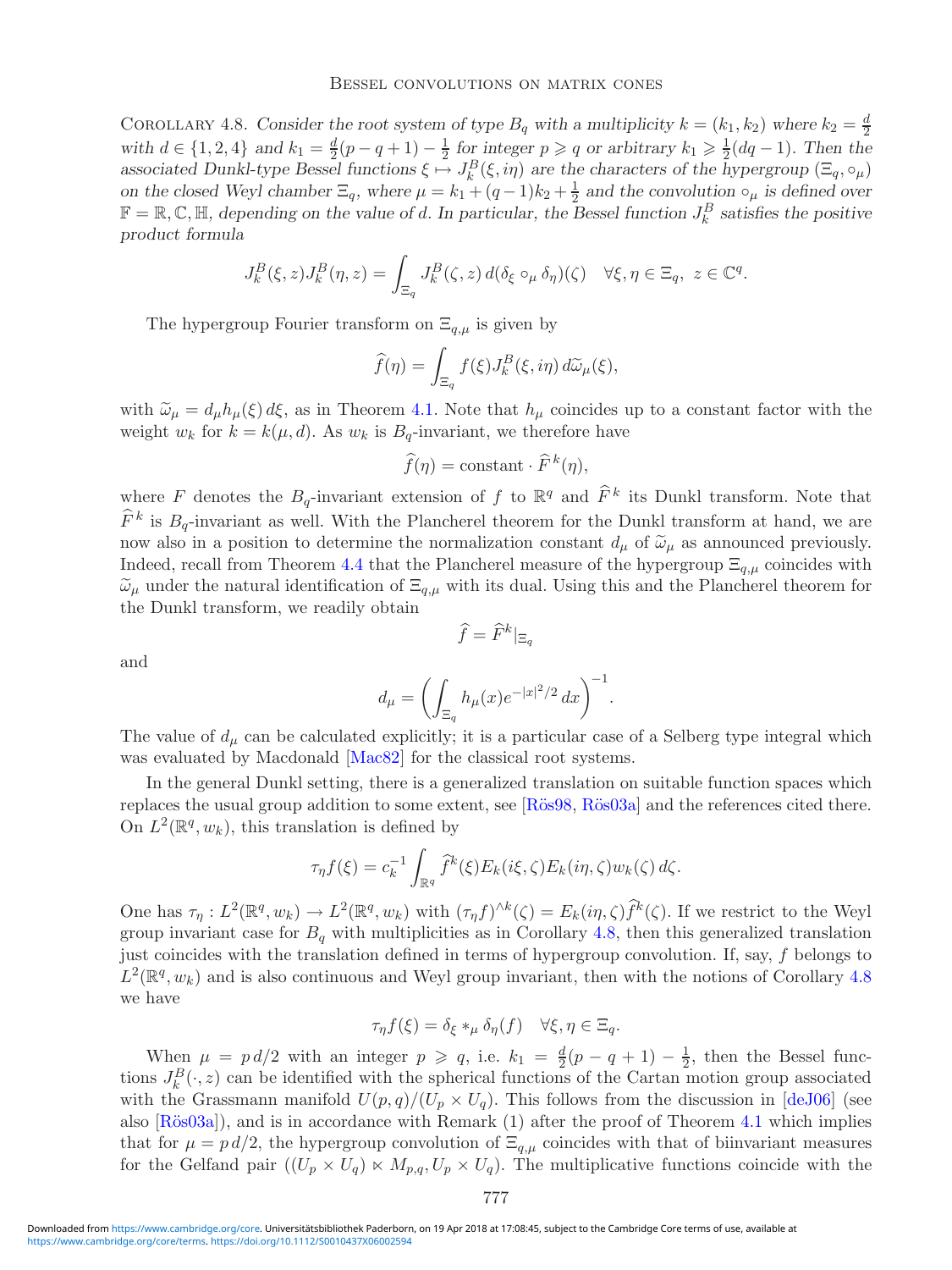(elementary) spherical functions of this Gelfand pair. Thus, the hypergroups  $\Xi_{q,\mu}$  with  $\mu \geqslant \rho - 1$ interpolate the discrete series of convolution algebras derived from the tangent space analysis on Grassmann manifolds.

#### **ACKNOWLEDGEMENTS**

The paper was for the most part written while the author was staying at the Korteweg–de Vries Institute for Mathematics at the University of Amsterdam, being supported by the Netherlands Organisation for Scientific Research (NWO). It is a pleasure to thank the Korteweg–de Vries Institute at the University of Amsterdam for their kind hospitality. Also, the support of SFB/TR-12 at the University of Bochum is greatly acknowledged. Special thanks go to Tom Koornwinder and to Michael Voit for various helpful comments and discussions.

#### **REFERENCES**

- <span id="page-29-17"></span>BF97 T. H. Baker and P. J. Forrester, *The Calogero–Sutherland model and generalized classical polynomials*, Comm. Math. Phys. **188** (1997), 175–216.
- <span id="page-29-0"></span>BH95 W. R. Bloom and H. Heyer, *Harmonic analysis of probability measures on hypergroups*, De Gruyter Studies in Mathematics, vol. 20 (de Gruyter, Berlin, 1995).
- <span id="page-29-7"></span>BO93 R. J. Beerends and E. M. Opdam, *Certain hypergeometric series related to the root system* BC, Trans. Amer. Math. Soc. **339** (1993), 581–609.
- <span id="page-29-3"></span>Con63 A. G. Constantine, *Some non-central distribution problems in multivariate analysis*, Ann. Math. Statist. **34** (1963), 1270–1285.
- <span id="page-29-12"></span>Dib90 H. Dib, *Fonctions de Bessel sur une alg´ebre de Jordan*, J. Math. Pures Appl. (9) **69** (1990), 403–448.
- <span id="page-29-8"></span>Dun89 C. F. Dunkl, *Differential-difference operators associated to reflection groups*, Trans. Amer. Math. Soc. **311** (1989), 167–183.
- <span id="page-29-9"></span>Dun91 C. F. Dunkl, *Integral kernels with reflection group invariance*, Canad. J. Math. **43** (1991), 1213–1227.
- <span id="page-29-15"></span>DO03 C. F. Dunkl and E. M. Opdam, *Dunkl operators for complex reflection groups*, Proc. London Math. Soc. (3) **86** (2003), 70–108.
- <span id="page-29-14"></span>DX01 C. F. Dunkl and Y. Xu, *Orthogonal polynomials of several variables* (Cambridge University Press, Cambridge, 2001).
- <span id="page-29-16"></span>deJ93 M. F. E. de Jeu, *The Dunkl transform*, Invent. Math. **113** (1993), 147–162.
- <span id="page-29-13"></span>deJ06 M. F. E. de Jeu, *Paley–Wiener theorems for the Dunkl transform*, Trans. Amer. Math. Soc. **358** (2006), 4225–4250.
- <span id="page-29-10"></span>Far92 J. Faraut, *Prolongement analytique des series de Taylor spheriques*, in *Hypergeometric functions on domains of positivity, Jack polynomials, and applications*, Tampa, FL, 1991, Contemporary Mathematics, vol. 138 (American Mathematical Society, Providence, RI, 1992), 139–149.
- <span id="page-29-6"></span>FK94 J. Faraut and A. Korányi, *Analysis on symmetric cones*, Oxford Mathematical Monographs (Clarendon Press, Oxford, 1994).
- <span id="page-29-1"></span>FT87 J. Faraut and G. Travaglini, *Bessel functions associated with representations of formally real Jordan algebras*, J. Funct. Anal. **71** (1987), 123–141.
- <span id="page-29-4"></span>GR87 K. Gross and D. Richards, *Special functions of matrix argument. I: Algebraic induction, zonal polynomials, and hypergeometric functions*, Trans. Amer. Math. Soc. **301** (1987), 781–811.
- <span id="page-29-11"></span>GR89 K. Gross and D. Richards, *Total positivity, spherical series, and hypergeometric functions of matrix argument*, J. Approx. Theory **59** (1989), 224–246.
- <span id="page-29-2"></span>Her55 C. S. Herz, *Bessel functions of matrix argument*, Ann. of Math. (2) **61** (1955), 474–523.
- <span id="page-29-5"></span>Jam75 A. T. James, *Special functions of matrix and single argument in statistis*, in *Proceedings of Theory and Application of Special Functions*, University of Wisconsin, Madison, WI, 1975, ed. R. Askey (Academic Press, New York, 1975).